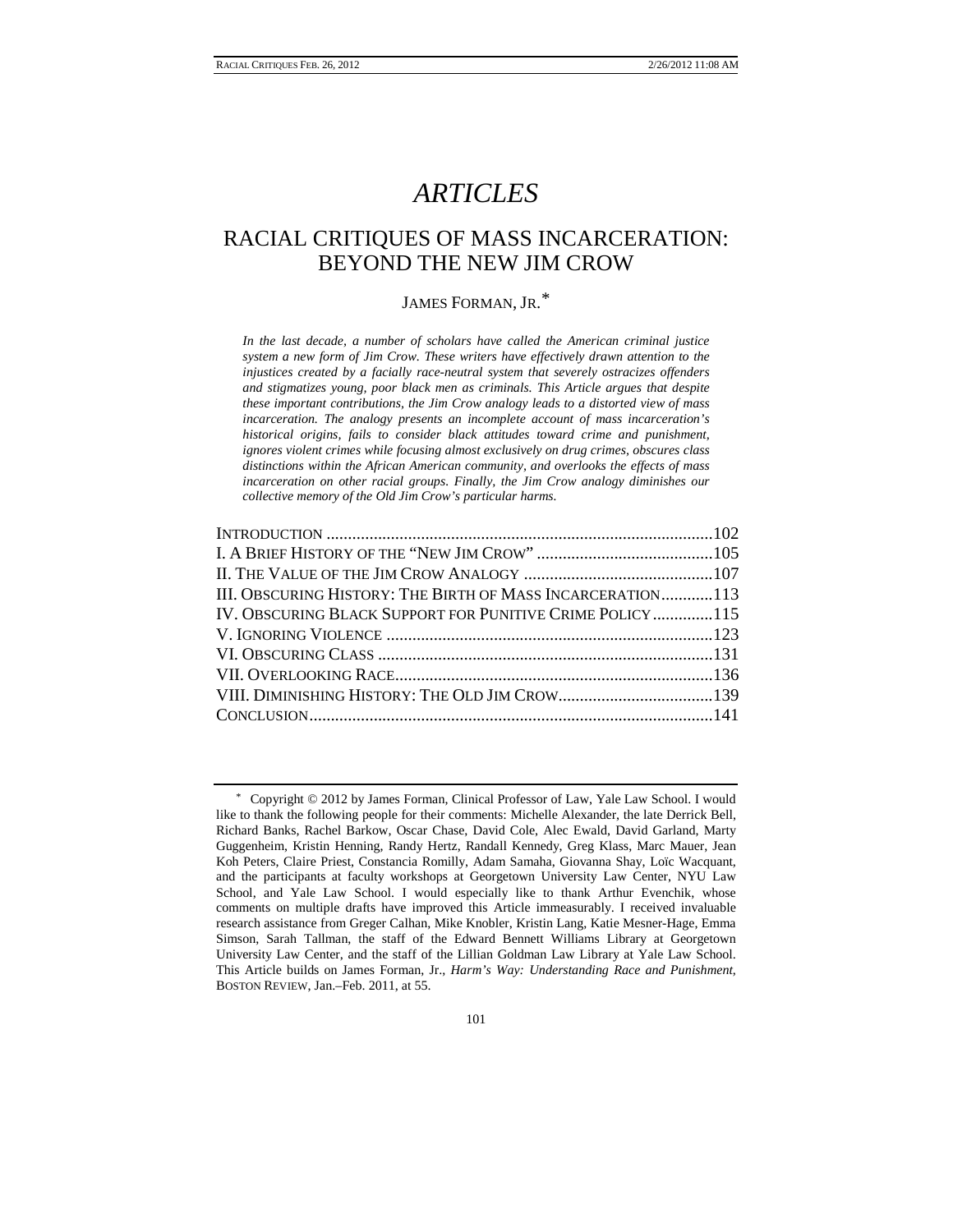# **INTRODUCTION**

In the five decades since African Americans won their civil rights, hundreds of thousands have lost their liberty. Blacks now make up a larger portion of the prison population than they did at the time of *Brown v. Board of Education*,<sup>1</sup> and their lifetime risk of incarceration has doubled.<sup>[2](#page-1-0)</sup> As the United States has become the world's largest jailer<sup>[3](#page-1-1)</sup> and its prison population has exploded,[4](#page-1-2) black men have been particularly affected. Today, black men are imprisoned at 6.5 times the rate of white men.[5](#page-1-3)

While scholars have long analyzed the connection between race and America's criminal justice system, an emerging group of scholars and advocates has highlighted the issue with a provocative claim: They argue that our growing penal system, with its black tinge, constitutes nothing less than a new form of Jim Crow. This Article examines the Jim Crow analogy. Part I tracks the analogy's history, documenting its increasing prominence in the scholarly literature on race and crime. Part II explores the analogy's usefulness, pointing out that it is extraordinarily compelling in some respects. The Jim Crow analogy effectively draws attention to the plight of black men whose opportunities in life have been permanently diminished by the loss of citizenship rights and the stigma they suffer as convicted offenders. It highlights how ostensibly race-neutral criminal

<sup>1</sup> 397 U.S. 483 (1954). Blacks constituted 30% of America's prisoners at the time of *Brown v. Board of Education* in 1954, MARC MAUER, RACE TO INCARCERATE 121 (1999), while blacks constituted 38% of all inmates in state or federal prisons in 2008, WILLIAM J. SABOL ET AL., BUREAU OF JUSTICE STATISTICS BULLETIN: PRISONERS IN 2008, at 2 (2009), *available at* http://bjs.ojp.usdoj.gov/content/pub/pdf/p08.pdf.

<span id="page-1-4"></span><span id="page-1-0"></span><sup>2</sup> *See* BRUCE WESTERN, PUNISHMENT AND INEQUALITY IN AMERICA 25–26 (2006) (noting that the odds that a black man born in the late 1960s will land in prison are twice as great as they are for a black man born in the 1940s).

<span id="page-1-1"></span><sup>3</sup> *See* ROY WALMSLEY, INT'L CTR. FOR PRISON STUDIES, KING'S COLL. LONDON, WORLD PRISON POPULATION LIST 1 (8th ed. 2009), *available at* http://www.kcl.ac.uk/depsta/law/research/icps/downloads/wppl-8th\_41.pdf (discussing how U.S. prisoners constitute 2.29 million of the 9.8 million people held in penal institutions throughout the world, making the United States the country with both the largest number of prisoners and the highest per capita prison population).

<span id="page-1-2"></span><sup>4</sup> In 1970, there were 326,000 Americans behind bars: 196,000 in state and federal prisons and another 130,000 in local jails. MARGARET WERNER CAHALAN, U.S. DEP'T OF JUSTICE, BUREAU OF JUSTICE STATISTICS, NCJ-102529, HISTORICAL CORRECTIONS STATISTICS IN THE UNITED STATES, 1850–1984, at 35 tbl.3-7, 76 tbl.4-1 (1986), *available at*  http://www.ncjrs.gov/pdffiles1/pr/102529.pdf. As of 2009, there were 2.3 million Americans in jails and prisons. *Key Facts at a Glance: Correctional Populations*, BUREAU OF JUSTICE STATISTICS, http://bjs.ojp.usdoj.gov/content/glance/tables/corr2tab.cfm (last modified Oct. 2, 2011).

<span id="page-1-3"></span><sup>5</sup> *See* SABOL ET AL., *supra* note 1, at 2 tbl.2 (showing that 3161 non-Hispanic black men per 100,000 were imprisoned in 2008, versus 487 non-Hispanic white men per 100,000).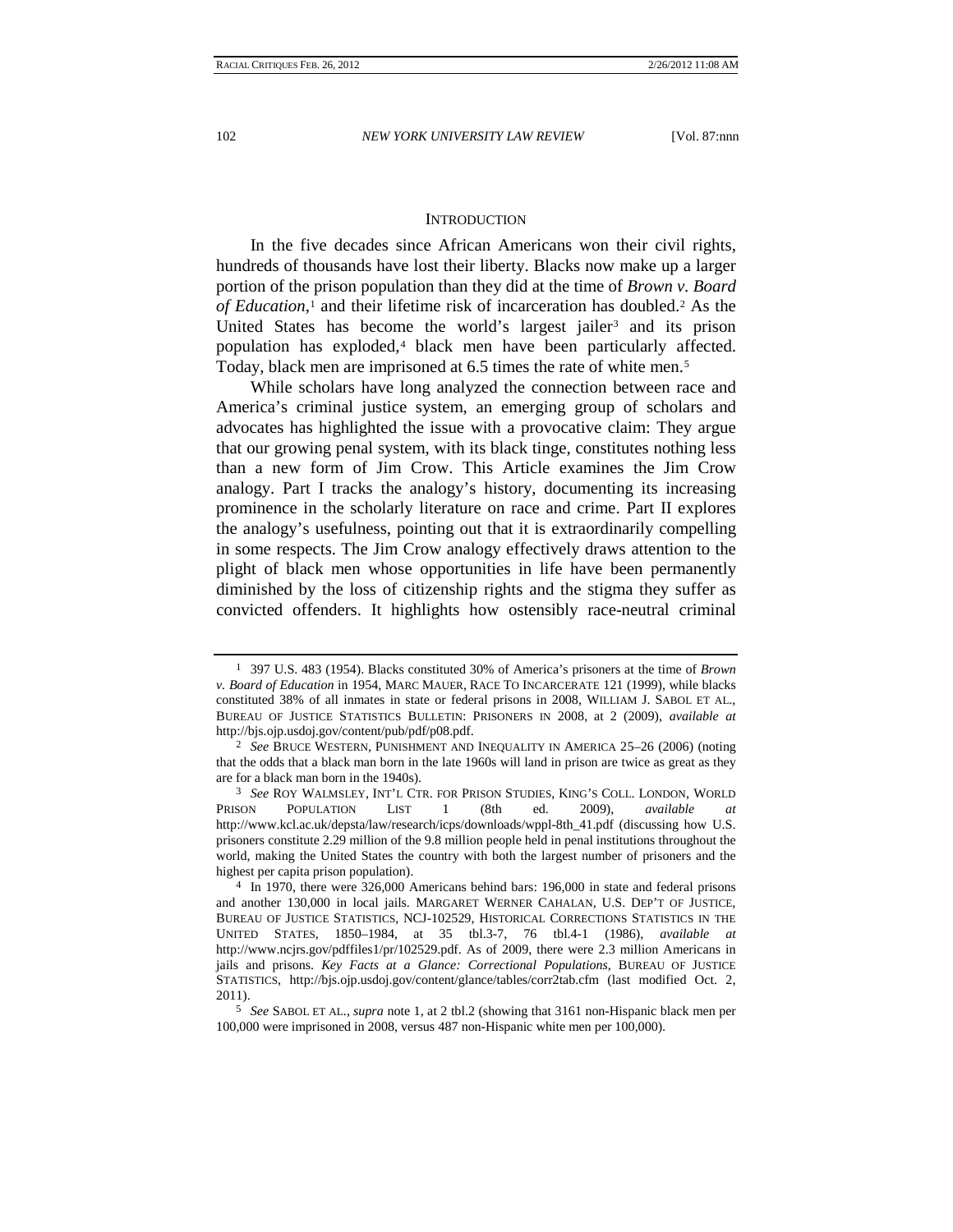justice policies unfairly target black communities. In these ways, the analogy shines a light on injustices that are too often hidden from view.

But, as I argue in Parts III through VIII, the Jim Crow analogy also obscures much that matters. Part III shows how the Jim Crow analogy, by highlighting the role of politicians seeking to exploit racial fears while minimizing other social factors, oversimplifies the origins of mass incarceration.[6](#page-1-4) Part IV demonstrates that the analogy has too little to say about black attitudes toward crime and punishment, masking the nature and extent of black support for punitive crime policy. Part V explains how the analogy's myopic focus on the War on Drugs diverts us from discussing violent crime—a troubling oversight given that violence destroys so many lives in low-income black communities and that violent offenders make up a plurality of the prison population. Part VI argues that the Jim Crow analogy obscures the fact that mass incarceration's impact has been almost exclusively concentrated among the most disadvantaged African Americans. Part VII argues that the analogy draws our attention away from the harms that mass incarceration inflicts on other racial groups, including whites and Hispanics. Part VIII argues that the analogy diminishes our understanding of the particular harms associated with the Old Jim Crow.

Before I turn to the argument itself, I would like to address a question that arose when I began presenting versions of this Article to readers familiar with my own opposition to our nation's overly punitive criminal justice system. As an academic, I have written extensively about the toll that mass incarceration has taken on the African American community, and especially on young people in that community.[7](#page-2-0) I am also a former public

<sup>6</sup> The terms "mass incarceration" and "mass imprisonment" are used synonymously in the criminal justice literature. David Garland is credited with coining "mass imprisonment"; according to Garland, mass imprisonment's two defining features are 1) "sheer numbers" and 2) "the systematic imprisonment of whole groups of the population." David Garland, *Introduction: The Meaning of Mass Imprisonment*, *in* MASS IMPRISONMENT: SOCIAL CAUSES AND CONSEQUENCES 1, 1–2 (David Garland ed., 2001).

<span id="page-2-1"></span><span id="page-2-0"></span><sup>7</sup> *See generally* James Forman, Jr., *Children, Cops, and Citizenship: Why Conservatives Should Oppose Racial Profiling*, *in* INVISIBLE PUNISHMENT: THE COLLATERAL CONSEQUENCES OF MASS IMPRISONMENT 150, 151 (Marc Mauer & Meda Chesney-Lind eds., 2002) [hereinafter Forman, Jr., *Racial Profiling*] (arguing that aggressive criminal justice policies, including racial profiling, have affected communities of color disproportionately); James Forman, Jr., *Community Policing and Youth as Assets*, 95 J. CRIM. L. & CRIMINOLOGY 1 (2004) [hereinafter Forman, Jr., *Community Policing*] (arguing that community policing efforts are undercut because the efforts leave youth out of the model); James Forman, Jr., *Exporting Harshness: How the War on Crime Helped Make the War on Terror Possible*, 33 N.Y.U. REV. L. & SOC. CHANGE 331 (2009) [hereinafter Forman, Jr., *Exporting Harshness*] (arguing that the expansiveness and harshness of mass incarceration have contributed to even more drastic War on Terror policies); James Forman, Jr., *Why Care About Mass Incarceration?*, 108 MICH. L. REV. 993, 1006–09 (2010) [hereinafter Forman, Jr., *Mass Incarceration*] (reviewing PAUL BUTLER, LET'S GET FREE: A HIP-HOP THEORY OF JUSTICE (2009)) (discussing the adverse effects of prison conditions on both inmates and the community at large).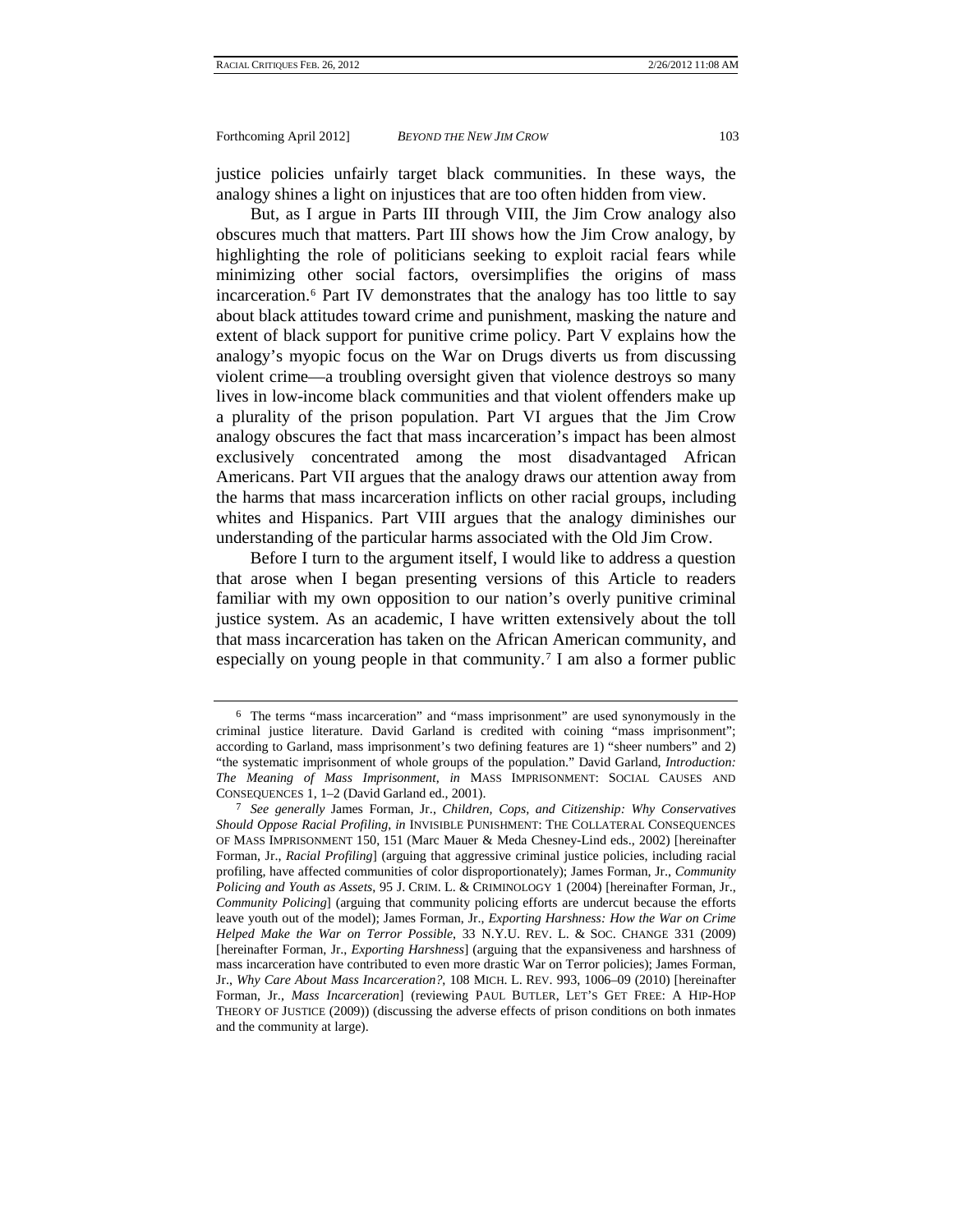defender who co-founded a school that educates young people who have been involved with the juvenile justice system.<sup>[8](#page-2-1)</sup> This history prompted one friend familiar with this project to ask the following questions: 1) "Don't you agree with much of what the New Jim Crow writers have to say?" and 2) "Why are you critiquing a point of view that is so closely aligned with your own?" I hope to clarify this Article's broader goals by providing brief answers to those questions here.

*Don't you agree with much of what the New Jim Crow writers have to say?* In a word, yes. The New Jim Crow writers have drawn attention to a profound social crisis, and I applaud them for that. Low-income and undereducated African Americans are currently incarcerated at unprecedented levels. The damage is felt not just by those who are locked up, but by their children, families, neighbors, and the nation as a whole. In Part II, I recognize some of the signal contributions of the New Jim Crow writers, especially their description of how our criminal justice system makes permanent outcasts of convicted criminals and stigmatizes other low-income blacks as threats to public safety. I also single out Michelle Alexander's contribution to the literature because her elaboration of the argument is the most comprehensive and persuasive to date.<sup>[9](#page-3-0)</sup>

*Why are you critiquing a point of view that is so closely aligned with your own?* Although the New Jim Crow writers and I agree more often than we disagree, the disagreements matter. I believe that the Jim Crow analogy neglects some important truths and must be criticized in the service of truth. I also believe that we who seek to counter mass incarceration will be hobbled in our efforts if we misunderstand its causes and consequences in the ways that the Jim Crow analogy invites us to do. In Part V, for example, I note that the New Jim Crow writers encourage us to view mass incarceration as exclusively (or overwhelmingly) a result of the War on Drugs. But drug offenders constitute only a quarter of our nation's prisoners, while violent offenders make up a much larger share: one-half.<sup>10</sup> Accordingly, an effective response to mass incarceration will require directly confronting the issue of violent crime and developing policy responses that can compete with the punitive approach that currently dominates American criminal policy. The idea that the Jim Crow analogy leads to a distorted view of mass incarceration—and therefore hampers our ability to challenge it effectively—is the central theme of this Article.

<span id="page-3-2"></span><sup>8</sup> *See* David Domenici & James Forman, Jr., *What It Takes To Transform a School Inside a Juvenile Justice Facility: The Story of the Maya Angelou Academy*, *in* JUSTICE FOR KIDS: KEEPING KIDS OUT OF THE JUVENILE JUSTICE SYSTEM 283, 283–85 (Nancy E. Dowd ed., 2011) (discussing an effort to improve a school within a juvenile justice facility).

<span id="page-3-1"></span><span id="page-3-0"></span><sup>9</sup> MICHELLE ALEXANDER, THE NEW JIM CROW: MASS INCARCERATION IN THE AGE OF COLORBLINDNESS (2010).

<sup>10</sup> SABOL ET AL., *supra* note 1, at 37 app. tbl.15.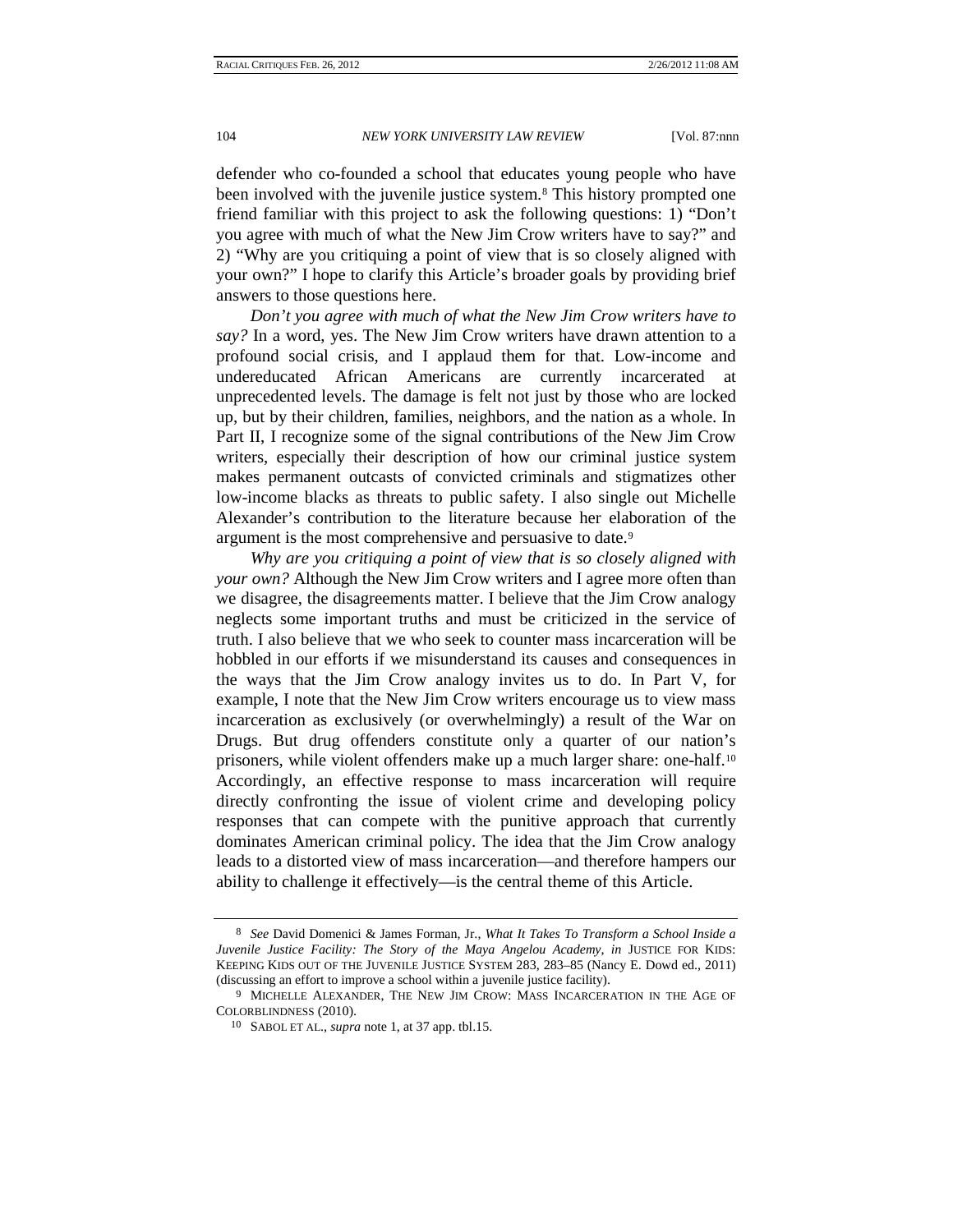I

#### A BRIEF HISTORY OF THE "NEW JIM CROW"

Though I have not determined who first drew the analogy between today's criminal justice system and Jim Crow, a number of writers began using the term to describe contemporary practices in the late 1990s. In 1999, for example, William Buckman and John Lamberth declared:

Jim Crow is alive on America's highways, trains and in its airports. Minorities are suspect when they appear in public, especially when they exercise the most basic and fundamental freedom of travel. In an uncanny likeness to the supposedly dead Jim Crow of old, law enforcement finds cause for suspicion in the mere fact of certain minorities in transit. $11$ 

<span id="page-4-4"></span>Buckman and Lamberth argued that racial profiling was a byproduct of the nation's strategy to combat drugs,<sup>[12](#page-4-0)</sup> and criticisms of the War on Drugs have remained central to the Jim Crow analogy. That same year, in a widely-quoted speech to the American Civil Liberties Union (ACLU), Executive Director Ira Glasser argued that "drug prohibition has become a replacement system for segregation. It has become a system of separating out, subjugating, imprisoning, and destroying substantial portions of a population based on skin color."[13](#page-4-1) Graham Boyd, who led the ACLU's Drug Policy Litigation Unit, made a similar claim in 2002:

The war on drugs subjects America to much of the same harm, with much of the same economic and ideological underpinnings, as slavery itself. Just as Jim Crow responded to emancipation by rolling back many of the newly gained rights of African Americans, the drug war is replicating the institutions and repressions of the plantation . . . . [14](#page-4-2)

At the same time that ACLU lawyers were promoting the Jim Crow analogy in the policy and advocacy world, the idea began to gain adherents in the scholarly community. In 2001, Temple University Beasley School of Law hosted a symposium entitled, *U.S. Drug Laws: The New Jim Crow?*, which featured a series of lectures and articles supporting the analogy.<sup>[15](#page-4-3)</sup>

<sup>11</sup> William H. Buckman & John Lamberth, *Challenging Racial Profiles: Attacking Jim Crow on the Interstate*, THE CHAMPION, Sept.–Oct. 1999, at 14.

<span id="page-4-0"></span><sup>&</sup>lt;sup>12</sup> *See id.* ("Around the nation Jim Crow exists as a by-product of a 'War on Drugs' spun out of control.").

<span id="page-4-2"></span><span id="page-4-1"></span><sup>13</sup> Ira Glasser, *American Drug Laws: The New Jim Crow, The 1999 Edward C. Sobota Lecture*, 63 ALB. L. REV. 703, 723 (2000).

<sup>14</sup> Graham Boyd, *Collateral Damage in the War on Drugs*, 47 VILL. L. REV. 839, 845 (2002).

<span id="page-4-3"></span><sup>15</sup> *See generally* Symposium, *U.S. Drug Laws: The New Jim Crow?*, 10 TEMP. POL. & CIV. RTS. L. REV. 303 (2001). During this same period, Berkeley sociologist Loïc Wacquant argued that the penal system was the latest form of racial subjugation in America—before it came slavery, Jim Crow, and the urban ghetto. As one form of racial subjugation is dismantled, says Wacquant, another takes its place. Each of these institutions subordinates and confines blacks "in physical, social, and symbolic space." Loïc Wacquant, *Deadly Symbiosis: When Ghetto and*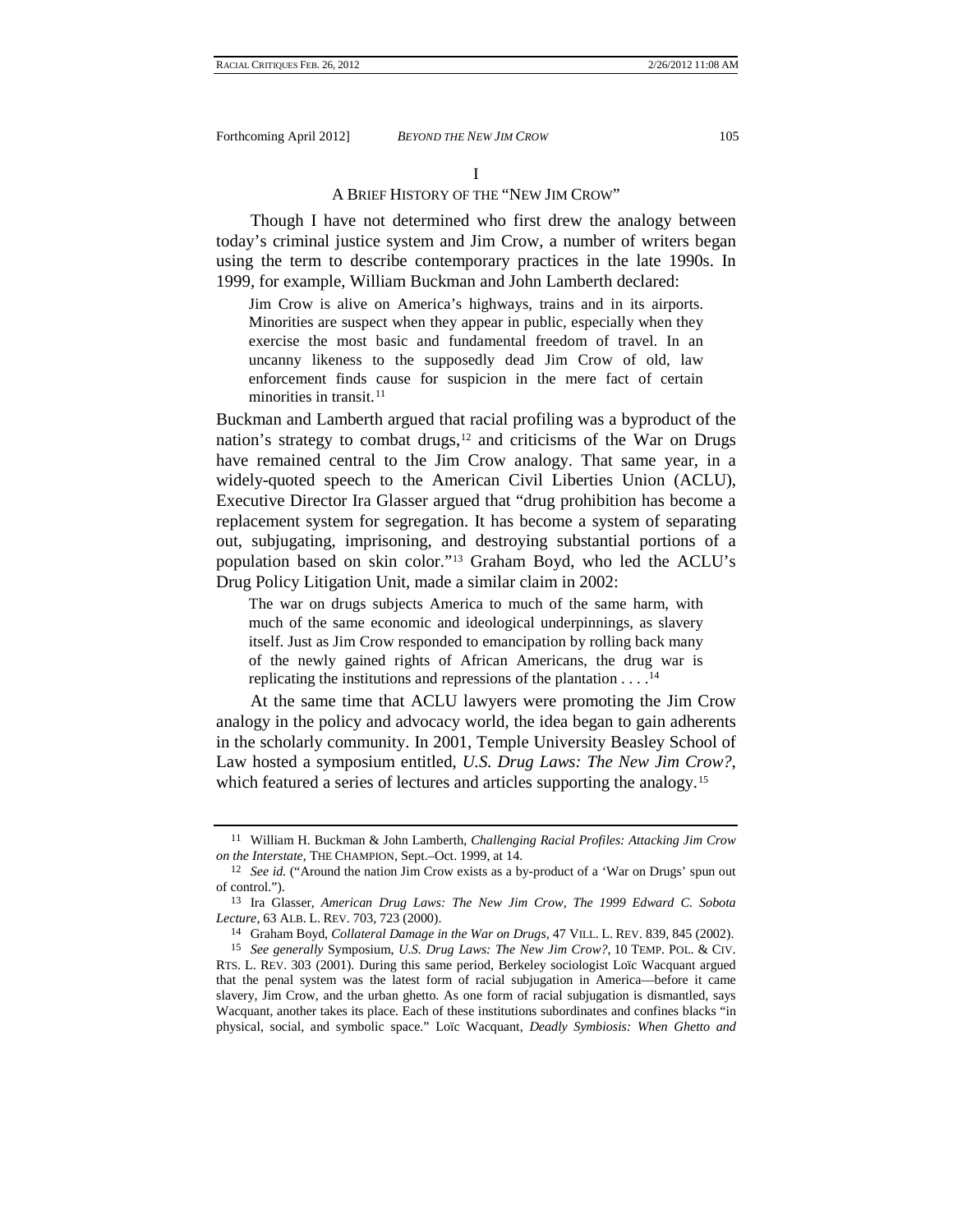The Jim Crow analogy has gained adherents in the past decade<sup>[16](#page-4-4)</sup> most prominently, Michelle Alexander in her recent book, *The New Jim Crow: Mass Incarceration in the Age of Colorblindness.* Alexander reports that she initially resisted the analogy when she encountered it as a young ACLU lawyer in the Bay Area. Upon noticing a sign on a telephone pole proclaiming that "THE DRUG WAR IS THE NEW JIM CROW," she remembers thinking: "Yeah, the criminal justice system is racist in many

*Prison Meet and Mesh*, *in* MASS IMPRISONMENT, *supra* note 6, at 83 [hereinafter Wacquant, *Deadly Symbiosis*]. Wacquant's work is cited extensively by advocates of the New Jim Crow thesis. *See, e.g.*, ALEXANDER, *supra* note 9, at 22, 26, 94, 102 (citing Wacquant). However, Wacquant himself rejects the Jim Crow analogy. Loïc Wacquant, Not the New Jim Crow: Class, Race, and the Prison Boom After the Implosion of the Ghetto (Aug. 20–23, 2011) (unpublished manuscript) (on file with author).

<span id="page-5-0"></span><sup>16</sup> *E.g.*, Kim Shayo Buchanan, *Impunity: Sexual Abuse in Women's Prisons*, 42 HARV. C.R.- C.L. L. REV. 45, 57–58, 87 (2007) (situating the current legal regime, which grossly limits access to relief for prisoners who are victims of sexual abuse in prisons, as "part of a historical and contemporary pattern of legal enforcement" of racial hierarchy which includes slavery and Jim Crow); Kevin R. Johnson, *How Racial Profiling in America Became the Law of the Land:* United States v. Brignoni-Ponce *and* Whren v. United States *and the Need for Truly Rebellious Lawyering*, 98 GEO. L.J. 1005, 1076 (2010) ("Unfortunately, we currently see a criminal justice system that, in operation today, has disparate impacts on minority communities, much as in the days of Jim Crow, with that system in effect sanctioned by the U.S. Supreme Court."); Joseph E. Kennedy, *The Jena Six, Mass Incarceration, and the Remoralization of Civil Rights*, 44 HARV. C.R-C.L. L. REV. 477, 505–06 (2009) ("Mass incarceration profoundly harms the most vulnerable part of the African American population by disintegrating legions of African American men from family and economic life. . . . This . . . form of social exclusion . . . rivals Jim Crow and other, earlier forms of racial subordination long since recognized as unjust and unwise."); Alex Lichtenstein, *The Private and the Public in Penal History: A Commentary on Zimring and Tonry*, *in* MASS IMPRISONMENT, *supra* note 6, at 171, 173–74, 176 (arguing that the current regime of mass incarceration is "intimately bound up with larger patterns of historic and contemporary racial inequality, discrimination, and repression," including Jim Crow); Audrey G. McFarlane, *Operatively White?: Exploring the Significance of Race and Class Through the Paradox of Black Middle-Classness*, 72 LAW & CONTEMP. PROBS. 163, 191 (2009) ("The oppression of slavery and Jim Crow is not gone; instead, it has been disaggregated and reassembled into more efficient components of oppression."); Dorothy E. Roberts, *Constructing a Criminal Justice System Free of Racial Bias: An Abolitionist Framework*, 39 COLUM. HUM. RTS. L. REV. 261, 263 (2007) (arguing for an "abolish[ment of the] criminal justice institutions with direct lineage to slavery and Jim Crow that are key components of the present regime of racial repression"); Christopher J. Tyson, *At the Intersection of Race and History: The Unique Relationship Between the Davis Intent Requirement and the Crack Laws*, 50 HOW. L.J. 345, 348–49 (2007) ("[R]acialized mass imprisonment . . . in the post-segregation era, has replaced Jim Crow as the literal and symbolic tool of black subjugation."); Andrew D. Black, Note, *"The War on People": Reframing "The War on Drugs" by Addressing Racism Within American Drug Policy Through Restorative Justice and Community Collaboration*, 46 U. LOUISVILLE L. REV. 177, 178 (2007) ("[T]he true insidiousness of the 'War on Drugs' is its role as an effective weapon destroying the infrastructure of African American communities through the steady reimplementation of Jim Crow."); Daniel S. Goldman, Note, *The Modern-Day Literacy Test?: Felon Disenfranchisement and Race Discrimination*, 57 STAN. L. REV. 611, 612 (2004) ("The incarceration boom of the past three decades, combined with the corresponding collateral consequences stemming from criminal convictions, has ingrained into modern society a minority underclass resembling that of the stratified societal structure present during the Jim Crow era.").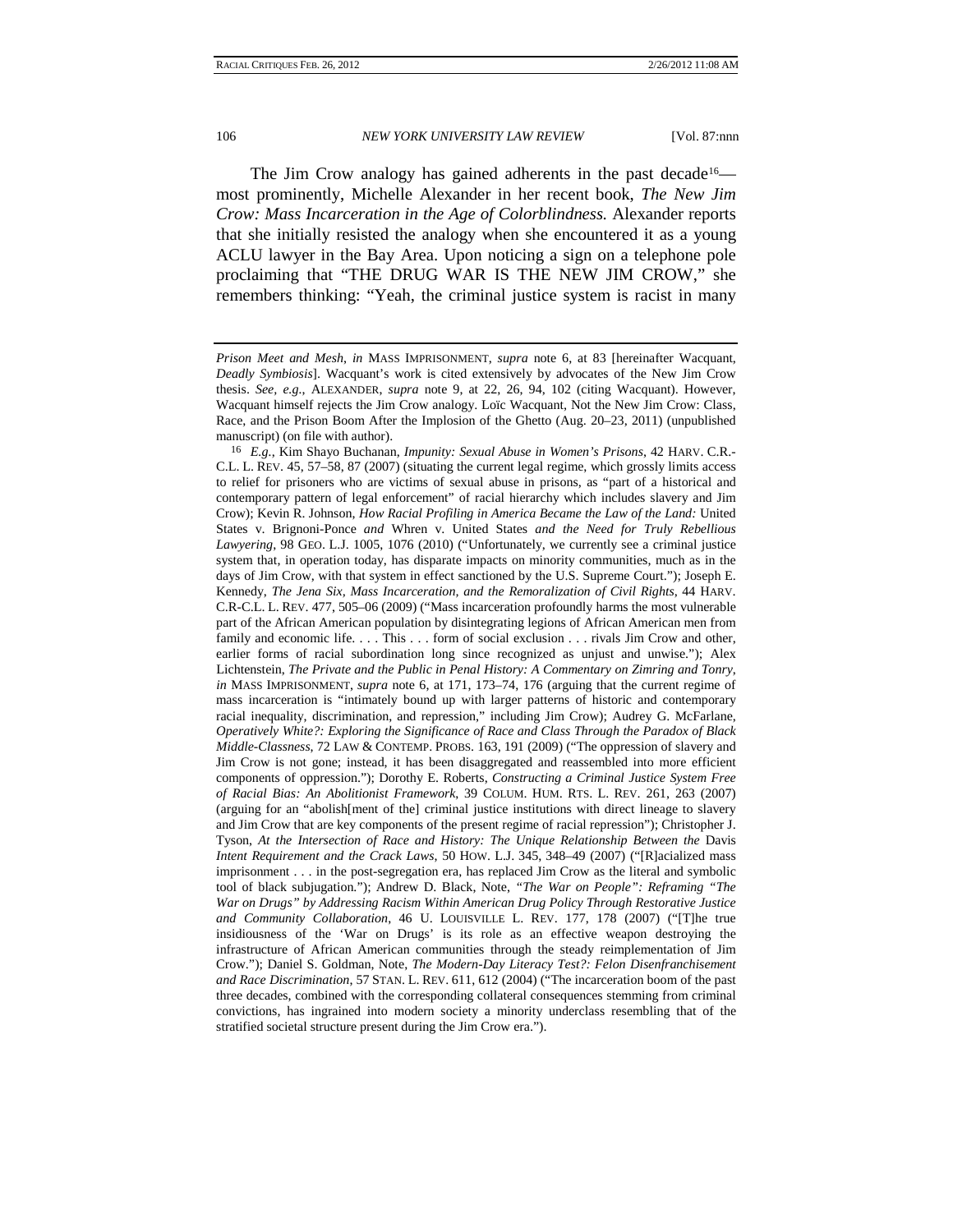ways, but it really doesn't help to make such an absurd comparison. People will just think you're crazy."<sup>[17](#page-5-0)</sup> Over the years, however, she has come to believe that the flyer was right. "Quite belatedly, I came to see that mass incarceration in the United States had, in fact, emerged as a stunningly comprehensive and well-disguised system of racialized social control that functions in a manner strikingly similar to Jim Crow."[18](#page-6-0)

#### II

# THE VALUE OF THE JIM CROW ANALOGY

<span id="page-6-3"></span>The Jim Crow analogy has much to recommend it, especially as applied to the predicament of convicted offenders. Building on the work of legal scholars who have examined the collateral consequences of criminal convictions,[19](#page-6-1) the New Jim Crow writers document how casually, almost carelessly, our society ostracizes offenders. Our mantra is "Do the Crime, Do the Time." But, increasingly, "the time" is endless, as people with criminal records are permanently locked out of civil society.

Even those most familiar with our criminal justice system may fail to recognize how comprehensively we banish those who are convicted of crimes. I confess that I did not see the scope of the problem myself, even during my six years as a public defender. During that time, I counseled many clients about the consequences of pleading guilty, and two questions dominated our conversations. First, what were the chances of winning at trial? Second, what was the likely sentence after a guilty plea compared to the likely sentence if we lost at trial? But the Jim Crow analogy has helped me realize how much I overlooked in advising my clients.

<span id="page-6-4"></span>Consider all of a conviction's consequences. Depending on the state and the offense, a person convicted of a crime today might lose his right to vote<sup>[20](#page-6-2)</sup> as well as the right to serve on a jury.<sup>[21](#page-6-3)</sup> He might become ineligible

<sup>17</sup> ALEXANDER, *supra* note 9, at 3.

<sup>18</sup> *Id.* at 4.

<span id="page-6-1"></span><span id="page-6-0"></span><sup>19</sup> S*ee* James B. Jacobs, *Mass Incarceration and the Proliferation of Criminal Records*, 3 U. ST. THOMAS L.J. 387, 389 (2006) (discussing the existence of state laws which deny convicted criminals certain government benefits and services). *See generally* JEFF MANZA & CHRISTOPHER UGGEN, LOCKED OUT: FELON DISENFRANCHISEMENT AND AMERICAN DEMOCRACY (2006) (discussing the current disenfranchisement laws in the United States); ANTHONY C. THOMPSON, RELEASING PRISONERS, REDEEMING COMMUNITIES: REENTRY, RACE, AND POLITICS (2008) (examining the effects of race, power, and politics on the reintegration of recently released prisoners).

<span id="page-6-2"></span><sup>20</sup> All states, except for Maine and Vermont, and the District of Columbia place some restrictions on felon voting rights. *See* VT. STAT. ANN. tit. 17, § 2121 (2002) (making no exception of voter eligibility for convicted felons); ME. REV. STAT. tit. 21, § 247 (1973) (repealed 1975); THE SENTENCING PROJECT, FELONY DISENFRANCHISEMENT LAWS IN THE UNITED STATES (2011) [hereinafter FELONY DISENFRANCHISEMENT], *available at*  http://sentencingproject.org/doc/publications/fd\_bs\_fdlawsinusMar11.pdf (describing felon disenfranchisement laws state by state). Thirteen states and the District of Columbia prohibit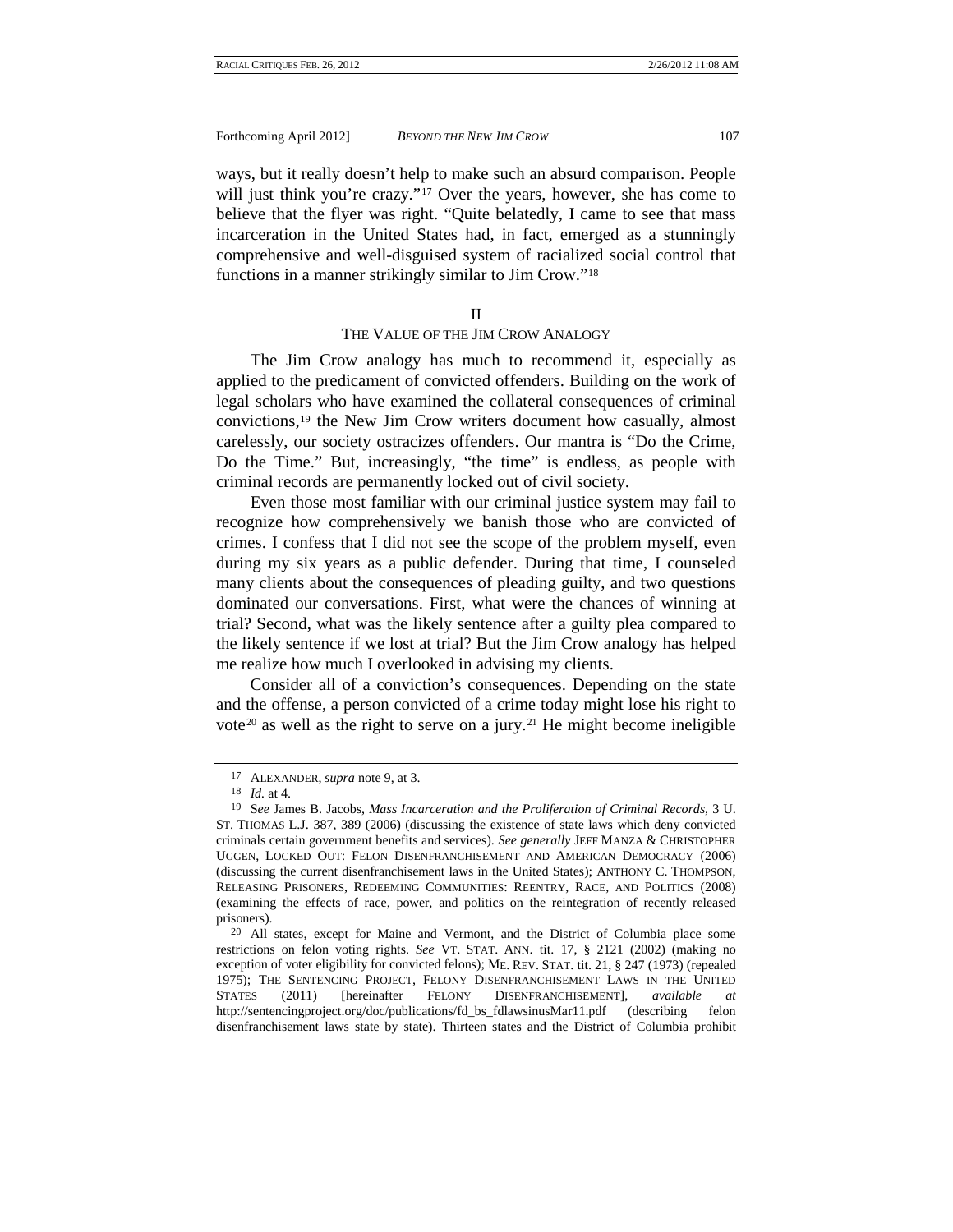# for health and welfare benefits,  $22$  food stamps,  $23$  public housing,  $24$  student

convicted felons from voting only during incarceration. *Id.* Thirty-five states extend this restriction to probation, parole, or both. *Id.* In some states, disenfranchisement extends beyond completion of the sentence and, under certain circumstances, may last forever. *See id*. (stating that four states permanently deny the right to vote while eight others require a waiting period after sentence completion); *see also* Thomas G. Varnum, *Let's Not Jump to Conclusions: Approaching Felon Disenfranchisement Challenges Under the Voting Rights Act*, 14 MICH. J. RACE & L. 109, 116 (2008) (describing four categories of felon disenfranchisement laws). In other states, voting rights are restored after a waiting period following completion of the sentence or upon the granting of a pardon. *See* Jason Schall, *The Consistency of Felon Disenfranchisement with Citizenship Theory*, 22 HARV. BLACKLETTER L.J. 53, 64–65 (2006) (analyzing state systems of felon disenfranchisement).

<span id="page-7-1"></span><sup>21</sup> Persons convicted of felonies punishable by at least one year in prison and those with pending felony charges against them are excluded from federal grand and petit jury service, unless the persons' civil rights have been restored. 28 U.S.C. § 1865(b)(5) (2006); *see also* U.S. DEP'T OF JUSTICE, FEDERAL STATUTES IMPOSING COLLATERAL CONSEQUENCES 13 (2006), *available at* http://www.justice.gov/pardon/collateral\_consequences.pdf (explaining that the restoration of civil rights for voting purposes has been interpreted to require an affirmative action by the state). States vary in the duration of the exclusion of convicted felons from state jury service, ranging from states with no statutory exclusions such as Maine, *see* ME. REV. STAT. ANN. tit. 14, § 1211 (2003) (making no exception for convicted felons), to the majority of states, which exclude felons for life from jury service "unless their rights have been restored pursuant to discretionary clemency rules." Brian C. Kalt, *The Exclusion of Felons from Jury Service*, 53 AM. U. L. REV. 65, 157 (2003); *see, e.g.*, HAW. REV. STAT. § 612-4(b)(2) (Supp. 2009) (excluding felons from jury service unless they are pardoned). Other states fall between these two extremes, excluding convicted felons from jury duty during incarceration, probation, and parole, or some other intermediary duration. *See, e.g.*, R.I. GEN. LAWS ANN. § 9-9-1.1(c) (West 1997) (excluding convicted felons from jury service until the completion of sentence, parole, and probation). In addition, some state statutory regimes also disqualify jurors for misdemeanors or other nonfelony offenses, such as offenses of moral turpitude. *See, e.g.*, TEX. CODE CRIM. PROC. ANN. art. 35.16 (West 2006) (excluding those convicted of misdemeanor theft from serving on juries); *see also* James M. Binnall, *Convicts in Court: Felonious Lawyers Make a Case for Including Convicted Felons in the Jury Pool*, 73 ALB. L. REV. 1379, 1436–40 (2010) (providing a state-bystate chart listing the duration of the jury exclusion for convicted felons).

<span id="page-7-2"></span>22 Section 115 of the Personal Responsibility and Work Opportunity Reconciliation Act, a welfare law enacted in 1996, prohibits anyone convicted of a drug-related felony from receiving Temporary Assistance for Needy Families (TANF), unless states opt out of or modify the ban. 21 U.S.C. § 862a (2006). Currently, only eleven states permanently deny TANF on the basis of this ban, while thirteen states have eliminated the ban entirely. Legal Action Ctr., *Opting Out of Federal Ban on Food Stamps and TANF: Summary of State Laws*, LAC.ORG, http://www.lac.org/toolkits/TANF/TANF.htm (last updated Jan. 2011). The remaining states and the District of Columbia have limited the ban in some way to enable those with drug felony convictions to be eligible for TANF if they meet certain conditions. *Id.* In the majority of these states, drug felons become eligible again if they have completed their sentences or are complying with the terms of their judgment, parole, or probation, *e.g.*, CONN. GEN. STAT. ANN. § 17b-112d (West 2006); if they participate in alcohol or drug treatment, *e.g.*, KY. REV. STAT. ANN. § 205.2005 (LexisNexis 2007); or if they submit to random drug testing, *e.g.*, MINN. STAT. ANN. § 256J.26 (West 2007). In a few states, the ban applies only to individuals convicted of the distribution or manufacture of drugs but not possession. *E.g.*, ARK. CODE ANN. § 20-76-409 (2001). Two states impose the ban for a limited period of time after release from prison, such as Louisiana's one-year ineligibility period. *E.g.*, LA. REV. STAT. ANN. § 46:233.2 (1999).

<span id="page-7-0"></span><sup>23</sup> Eligibility for federally funded food stamps is also covered by the Personal Responsibility and Work Opportunity Reconciliation Act. *See* 21 U.S.C. § 862a (denying those convicted of a drug-related felony benefits under the food stamp program unless states opt out of or modify the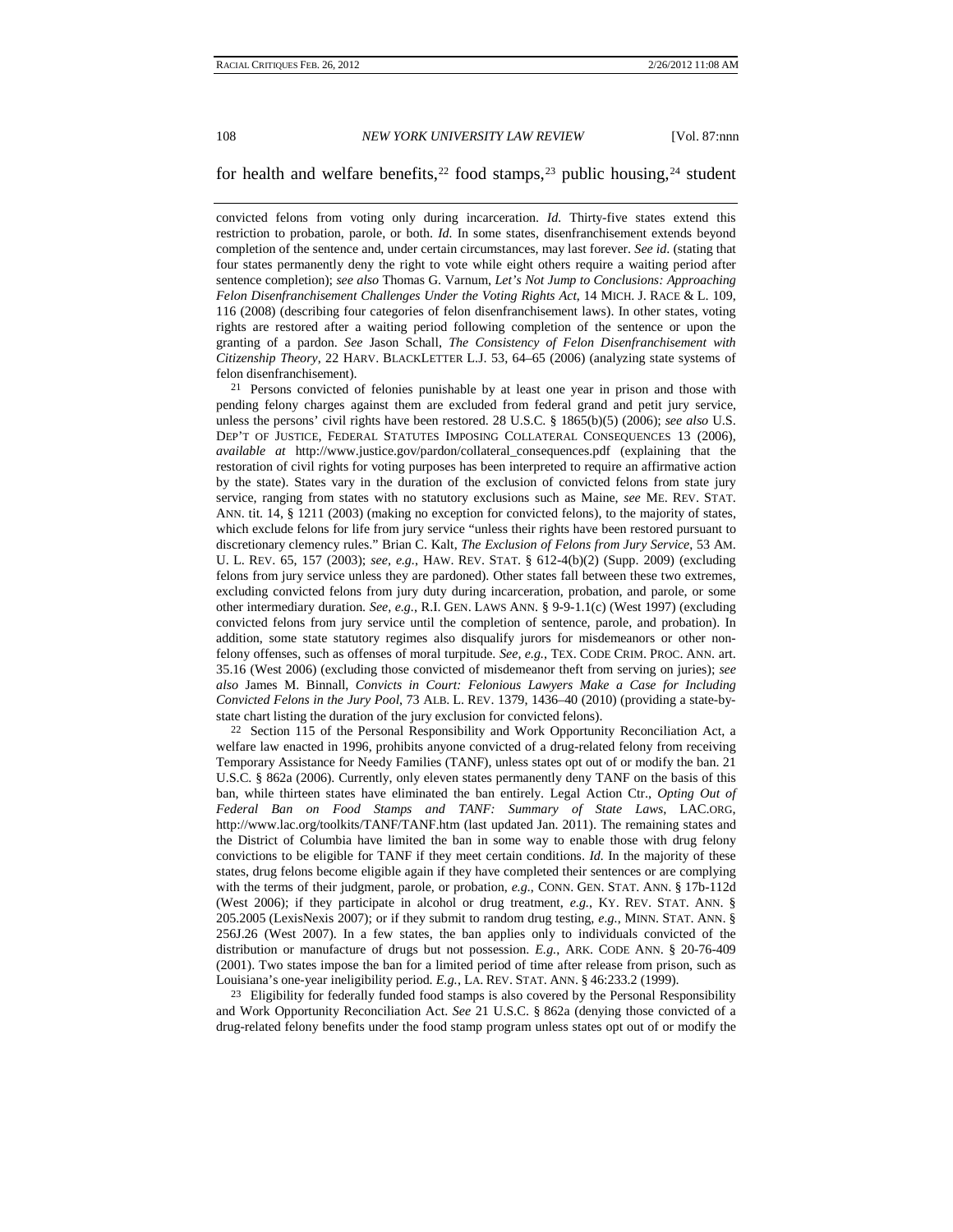loans,<sup>25</sup> and certain types of employment.<sup>[26](#page-8-0)</sup>

ban). Ten states permanently deny food stamps on the basis of the federal ban, while fifteen states and the District of Columbia have eliminated it entirely. Legal Action Ctr., *After Prison: Roadblocks to Reentry*, LAC.ORG, http://lac.org/roadblocks-to-reentry/main.php?view= law&subaction=7 (last visited Oct. 4, 2011). Twenty-five states have modified the ban to enable drug felons to become eligible if they meet certain conditions, the categories of which are nearly identical to those imposed for TANF qualification. *See id*. (listing state policies on banning food stamps to individuals convicted of drug felonies).

<span id="page-8-0"></span>24 In determining eligibility for public housing, federal law requires local housing agencies to bar permanently two categories of convicts: 1) individuals who are subject to a lifetime sex offender registration requirement, 42 U.S.C. § 13663 (2006); and 2) individuals convicted of manufacturing or producing methamphetamine on public housing premises, 42 U.S.C. § 1437n (2006). Additionally, the Department of Housing and Urban Development (HUD) requires Public Housing Authorities (PHAs) to establish standards that prohibit admission to public housing if any household member is using or has recently used illegal drugs, or if the PHA "has reasonable cause to believe" that an individual's illegal behavior will threaten the health and safety of the premises. 24 C.F.R. § 960.204 (2010). A household will also be barred from public housing for at least three years if one of its members was evicted from federally assisted housing for drugrelated criminal activity, unless the PHA determines that the offender successfully completed a supervised drug rehabilitation program approved by the PHA. *Id.* Under HUD's "One-Strike" policy, PHAs are required to include a provision in their leases stating that if any member of a household, or a guest of that household, engages in "any criminal activity that threatens the health, safety, or right to peaceful enjoyment of the premises by other tenants or any drug-related criminal activity," the entire household may be evicted, regardless of whether the activity takes place on or off the premises. 42 U.S.C. § 1437d(l)(6) (2006); *see also* Dep't of Hous. & Urban Dev. v. Rucker, 535 U.S. 125, 130 (2002) (holding that 42 U.S.C. § 1437d(l)(6) grants public housing authorities the discretion to evict tenants for "drug-related activity of household members and guests whether or not the tenant knew, or should have known, about the activity"). PHAs retain a great deal of discretion and can make individualized determinations about applicants; only three states flatly ban applicants with a wide range of criminal records. In practice, however, many PHAs do not conduct individualized assessments and adhere, in effect, to "zero tolerance" policies. Corinne A. Carey, *No Second Chance: People with Criminal Records Denied Access to Public Housing*, 36 U. TOL. L. REV. 545, 566 (2005).

<span id="page-8-1"></span>25 The Higher Education Act (HEA) of 1965, Pub. L. No. 89-329, 79 Stat. 1219, which provided for financial assistance to students in postsecondary and higher education, contained no provisions barring aid to students with criminal records. In 1998, Congress amended the HEA with the Drug Free Student Loans Act, which made students convicted of a drug offense ineligible for any grant, loan, or work assistance for a specified period of time unless they completed a drug rehabilitation program. Higher Education Amendments of 1998, Pub. L. No. 105-244, § 483, 112 Stat. 1581, 1735–36. A report by the Government Accountability Office (GAO) estimated that 23,000 students were denied Pell Grants because of their drug convictions during the 2001–2002 academic year alone. U.S. GOV'T ACCOUNTABILITY OFFICE, GAO-05-238, DRUG OFFENDERS: VARIOUS FACTORS MAY LIMIT THE IMPACTS OF FEDERAL LAWS THAT PROVIDE FOR DENIAL OF SELECTED BENEFITS 57 (2005). In 2005, Congress amended the HEA again to ease the 1998 restrictions. Under the revised law, students face ineligibility only if they are convicted of a drug-related offense while receiving federal aid. 20 U.S.C. § 1091(r) (2006). Financial aid is suspended on the date of conviction for varying lengths of time, depending on the type of offense and whether or not it is a repeat offense. *Id.* Eligibility may also be restored if the student completes a drug rehabilitation program. *Id.* This federal legal barrier cannot be altered by the states. No other class of offense, including violent offenses, sex offenses, or repeat offenses, results in the automatic denial of federal financial aid eligibility. Legal Action Ctr., *supra* note 23. In September 2009, the U.S. House of Representatives passed a bill that would have limited HEA's drug conviction penalty to those convicted of drug sales (not drug possession), but it never reached a Senate vote. H.R. 3221, 111th Cong. (2009).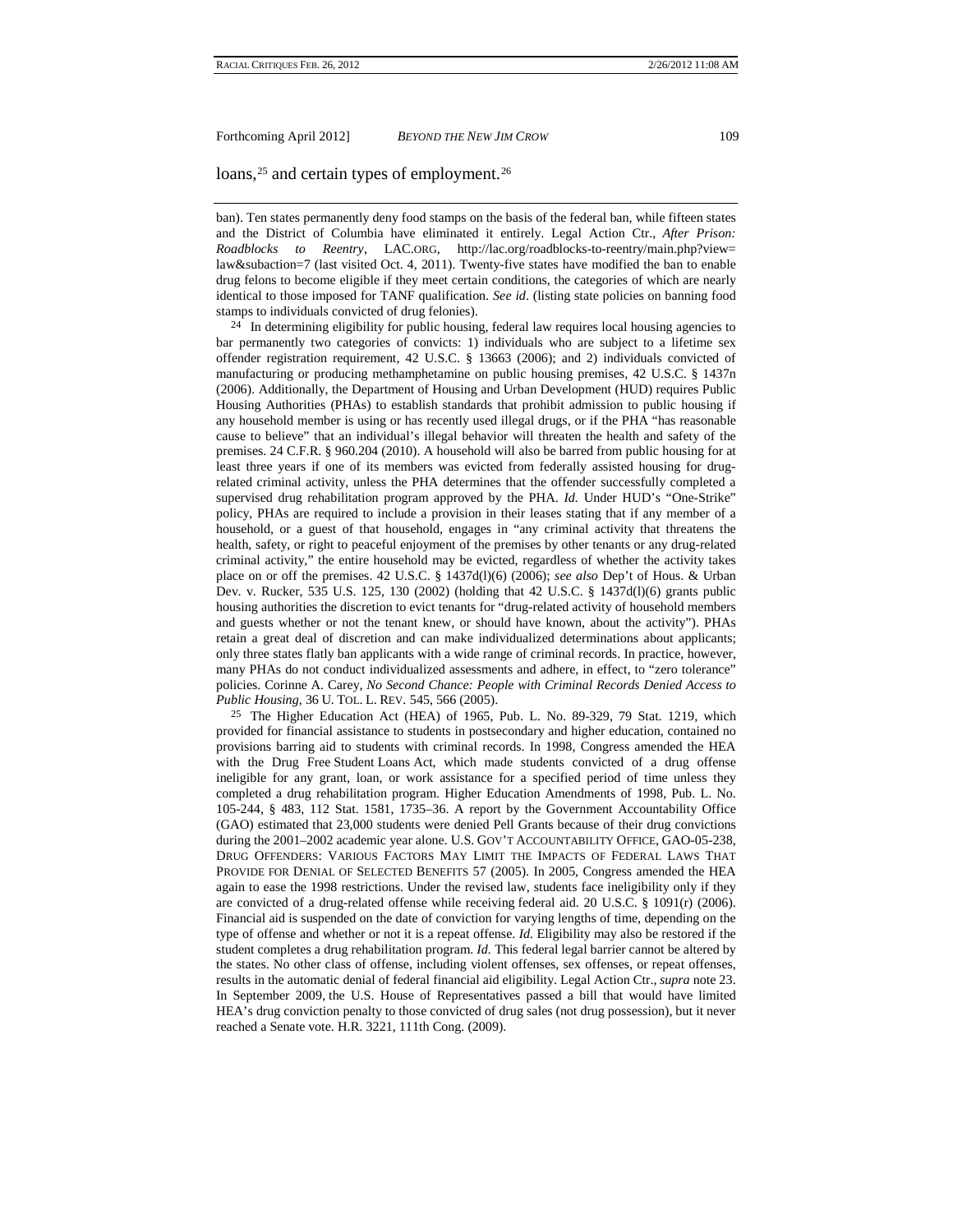These restrictions exact a terrible toll. Given that most offenders *already* come from backgrounds of tremendous disadvantage, we heap additional disabilities upon existing disadvantage. By barring the felon from public housing, we make it more likely that he will become homeless and lose custody of his children. Once he is homeless, he is less likely to find a job. Without a job he is, in turn, less likely to find housing on the private market—his only remaining option. Without student loans, he cannot go back to school to try to create a better life for himself and his family. Like a black person living under the Old Jim Crow, a convicted criminal[27](#page-8-1) today becomes a member of a stigmatized caste, condemned to a lifetime of second-class citizenship.[28](#page-9-0)

<span id="page-9-1"></span><sup>26</sup> Modern occupational licensing laws regulate professional as well as unskilled and semiskilled occupations. As of 2000, roughly twenty percent of the national workforce was licensed. *See* MORRIS M. KLEINER, LICENSING OCCUPATIONS: ENSURING QUALITY OR RESTRICTING COMPETITION? 105 (2006) (explaining that this statistic ranges from state to state with California having 30.4% of its workforce licensed and Mississippi only 6.1%). The statutory requirements for obtaining occupational licenses vary among the states and according to the type of license. In some instances, a criminal conviction will bar a license. For example, a person cannot become a real estate appraiser in Alaska if he has been convicted of a crime "involving moral turpitude," ALASKA STAT. § 08.87.110 (1995), or obtain a liquor license in South Dakota if he has ever committed a felony, S.D. CODIFIED LAWS § 35-2-6.2 (2004). Some state statutes identify occupations in which a licensing board can refuse an application solely on the basis of a criminal record. In Ohio, a license to become a barber may be denied based on a felony conviction, OHIO REV. CODE ANN. § 4709.13 (West 2004), and in New Jersey, any "criminal history" (presumably including arrests without conviction) may disqualify an individual from becoming a health care professional, N.J. STAT. ANN. § 45:1-29 (West Supp. 2011). Other states require a nexus between crime and occupation for the denial of occupational licenses. In California, for example, a criminal record can affect one's application for a professional license only if "the crime or act is substantially related to the qualifications, functions or duties of the business or profession for which application is made." CAL. BUS. & PROF. CODE § 480 (West Supp. 2011). In Texas, licensing authorities must also consider factors such as the nature and seriousness of the crime. TEX. OCC. CODE ANN. § 53.022 (West 2004). Another hurdle faced by individuals with criminal records is the "good moral character" requirement included in most licensing laws. Many states have failed to define what constitutes "good moral character"; others have applied a definition that can be broadly construed to exclude anyone with a criminal record. *See* Bruce E. May, *The Character Component of Occupational Licensing Laws: A Continuing Barrier to the Ex-Felon's Employment Opportunities*, 71 N.D. L. REV. 187, 194–95 (1995) (arguing that the "good moral character" requirement poses the greatest obstacle to obtaining a license); *see also* S. David Mitchell, *Undermining Individual and Collective Citizenship: The Impact of Exclusion Laws on the African American Community*, 34 FORDHAM URB. L.J. 833, 850–52, 879 app. VII, 882 app. VIII, 885 app. IX (2007) (summarizing state licensing laws).

<sup>27</sup> In some cases the disabilities attach even without a conviction. As Alec Ewald explains, "several of the most serious collateral consequences—including deportation, eviction, temporary loss of custody of one's children, and job suspension—are routinely imposed not only on misdemeanants but also on people arrested or charged." Alec C. Ewald, *Collateral Consequences and the Perils of Categorical Ambiguity*, *in* LAW AS PUNISHMENT/LAW AS REGULATION 77, 81 (Austin Sarat et al. eds., 2011).

<span id="page-9-0"></span><sup>28</sup> *See* ALEXANDER, *supra* note 9, at 139–40 (describing the possible collateral consequences that await ex-offenders). It is important to note that the recent trend in many states and the federal government is toward reducing the severity of the restrictions placed on those with criminal convictions. For example, the Sentencing Project reports that "since 1997, 23 states have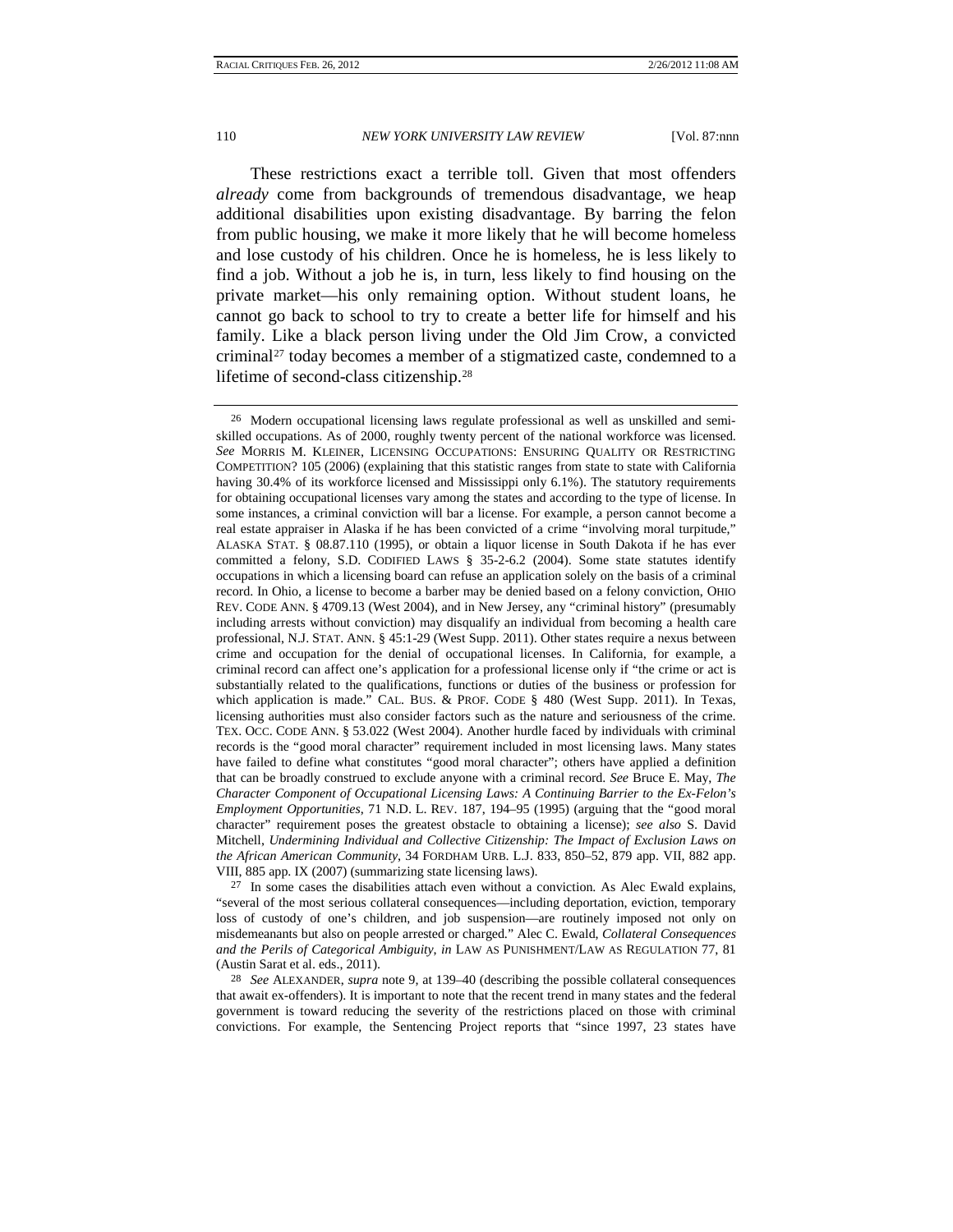While the Jim Crow analogy is most compelling as applied to those convicted of crimes, it applies more broadly as well. Just as Jim Crow defined blacks as inferior, mass imprisonment encourages the larger society to see a subset of the black population—young black men in low-income communities—as potential threats. This stigma increases their social and economic marginalization and encourages the routine violation of their rights.[29](#page-9-1) Intense police surveillance of black youths becomes accepted practice.[30](#page-10-0) Their misbehavior in school is reported to the police and leads to juvenile court.<sup>[31](#page-10-1)</sup> Employers are reluctant to hire them.<sup>[32](#page-10-2)</sup> Thus, even young, low-income black men who are never arrested or imprisoned endure the consequences of a stigma associated with race.

Taken together, these two forms of exclusion—making permanent

29 *See* Forman, Jr., *Community Policing*, *supra* note 7 at 22–25 (2004) (describing the misleading theme of inner city youth as "super-predators").

<span id="page-10-1"></span>31 *See* CATHERINE Y. KIM ET AL., THE SCHOOL-TO-PRISON PIPELINE: STRUCTURING LEGAL REFORM 119 (2010) (stating that schools have increased their reliance on outside forces to handle discipline and, as a result, children are arrested for school misbehavior at a growing rate).

<span id="page-10-2"></span>32 *See* DEVAH PAGER, MARKED: RACE, CRIME, AND FINDING WORK IN AN ERA OF MASS INCARCERATION 90–91, 91 fig.5.1 (2007) (finding that black applicants with a criminal record had a lower chance of receiving a callback from an employer than white applicants with a criminal record: five percent and seventeen percent, respectively).

amended felony disenfranchisement policies in an effort to reduce their restrictiveness and expand voter eligibility." NICOLE D. PORTER, THE SENTENCING PROJECT, EXPANDING THE VOTE: STATE FELONY DISENFRANCHISEMENT REFORM, 1997–2010, at 1 (Oct. 2010), *available at* www.sentencingproject.org/doc/.../vr\_ExpandingtheVoteFinalAddendum.pdf. Also, the federal ban on student loans for those convicted of drug offenses has been substantially narrowed; it now limits only those who are convicted of a drug offense *while already receiving* federal aid. *See supra* note 25 (describing the amendments to the HEA). In addition, since the Personal Responsibility and Work Opportunity Reconciliation Act was passed in 1996, thirty-nine states and the District of Columbia have either opted out of or modified the federal ban on TANF for individuals convicted of drug-related felonies, and forty states and the District of Columbia have done so with respect to food stamps. *See supra* notes 22–23 and accompanying text (detailing state laws which modify the federal ban).

<span id="page-10-0"></span><sup>30</sup> *Id*. at 20–21 (explaining that black youths are significantly more likely to be disrespected, illegally searched, and have force used against them when stopped by police); *see also* Report of Jeffrey Fagan, Ph.D. at 22 tbl.3, David Floyd v. City of New York, No. 08 Civ. 01034 (S.D.N.Y. Oct. 15, 2010) (showing that NYPD officers conducted a greater number of stop and frisks of young black men aged 16–19 in New York City than of Hispanic and white men in the same age group), *available at* http://ccrjustice.org/files/Expert\_Report\_JeffreyFagan.pdf; Jeffrey A. Fagan et al., *Street Stops and Broken Windows Revisited: The Demography and Logic of Proactive Policing in a Safe and Changing City*, *in* RACE, ETHNICITY, AND POLICING: NEW AND ESSENTIAL READINGS 309, 314 (Stephen K. Rice & Michael D. White eds., 2010) (discussing surveys which indicate that African Americans are more likely than other Americans to report being stopped on a highway by police); Jon B. Gould & Stephen D. Mastrofski, *Suspect Searches: Assessing Police Behavior Under the U.S. Constitution*, 3 CRIMINOLOGY & PUB. POL'Y 315, 338-39 (2004) (finding that suspects under thirty were subjected to a significantly greater number of unconstitutional searches); William Terrill & Stephen D. Mastrofski, *Situational and Officer-Based Determinants of Police Coercion*, 19 JUST. Q. 215, 236 (2002) (stating that officers in one study were significantly more likely to use force on "males, nonwhites, young suspects and poor suspects").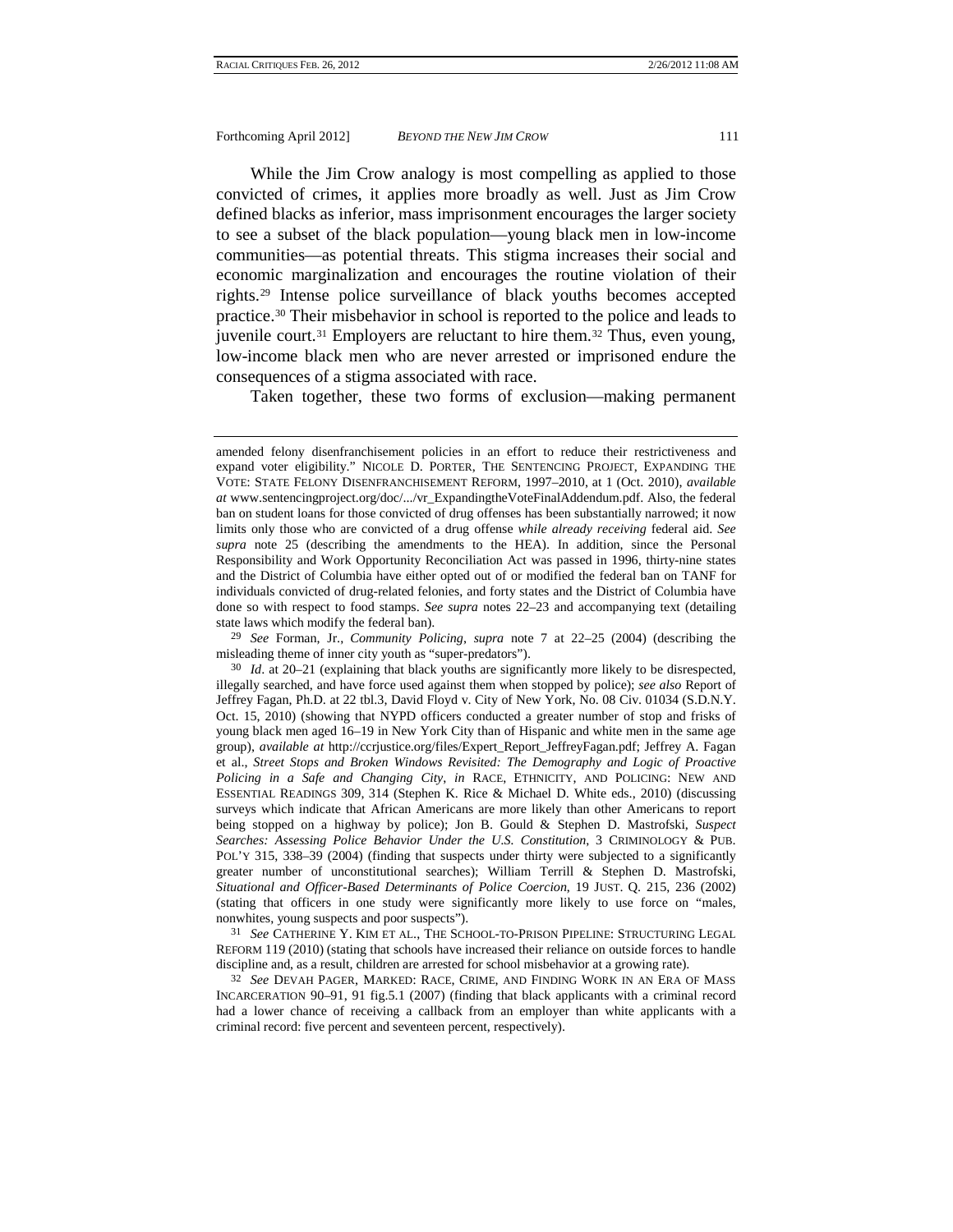outcasts of convicted criminals while stigmatizing other poor blacks as potential threats—have had devastating effects on low-income black communities. While the New Jim Crow writers are not the first to have raised these issues,<sup>[33](#page-10-0)</sup> their analogy usefully connects the dots: It highlights the cumulative impact of a disparate set of race-related disabilities. Alexander is especially persuasive in this regard. Invoking the "birdcage" metaphor associated with structural racism theorists, she documents in depressing detail how mass incarceration intersects with a wide variety of laws and institutions to trap low-income black men in a virtual cage.<sup>[34](#page-11-0)</sup> Her elaboration of the Jim Crow analogy is also useful because, by skillfully deploying a rhetorically provocative claim, she has drawn significant media attention to the often ignored phenomenon of mass imprisonment.[35](#page-11-1)

So, especially for those of us who believe that America incarcerates too many people generally, and too many African Americans specifically, what objection could there be to the claim that our criminal justice system is the New Jim Crow? In stating my objections, I do not mean to suggest that mass incarceration is anything less than a profound social ill, or that racial disparity, racial indifference, and even outright racial animus in the criminal justice system are yesterday's concerns. Nor do I argue that the Jim Crow analogy fails because mass incarceration is not *exactly* the same as Jim Crow. After all, the best of the New Jim Crow writers—especially Alexander—acknowledge important differences between the two racial caste systems.[36](#page-11-2)

<sup>33</sup> *See generally* DONALD BRAMAN, DOING TIME ON THE OUTSIDE: INCARCERATION AND FAMILY LIFE IN URBAN AMERICA (2004) (describing the far-reaching effects of incarceration on the social life of families and communities); TODD R. CLEAR, IMPRISONING COMMUNITIES: HOW MASS INCARCERATION MAKES DISADVANTAGED NEIGHBORHOODS WORSE (2007) (discussing how the increasing criminalization of black men has led to their stigmatization); Jeffrey A. Fagan & Tracey L. Meares, *Punishment, Deterrence and Social Control: The Paradox of Punishment in Minority Communities*, 6 OHIO ST. J. CRIM. L. 173 (2008) (analyzing the impact of high levels of incarceration on minority communities); Dorothy E. Roberts, *The Social and Moral Cost of Mass Incarceration in African American Communities*, 56 STAN. L. REV. 1271 (2004) (detailing the ways in which the mass incarceration of African Americans has damaged social networks, distorted social norms, and destroyed social citizenship).

<sup>34</sup> ALEXANDER, *supra* note 9, at 179–80.

<span id="page-11-1"></span><span id="page-11-0"></span><sup>35</sup> *E.g.*, Darryl Pinckney, *Invisible Black America*, N.Y. REV. BOOKS, Mar. 10, 2011, at 34 ("Now and then a book comes along that might in time touch the public and educate social commentators, policymakers, and politicians about a glaring wrong that we have been living with that we also somehow don't know how to face. *The New Jim Crow: Mass Incarceration in the Age of Colorblindness* by Michelle Alexander is such a work."); *see also* Charles M. Blow, *Smoke and Horrors*, N.Y. TIMES, Oct. 23, 2010, at A21 (citing the Jim Crow analogy with approval). Alexander's book has also been featured on National Public Radio and The Bill Moyers Journal. *Scholar: Jim Crow Is Far From Dead* (NPR radio broadcast June 2, 2010), *available at* http://www.npr.org/templates/story/story.php?storyId=127368484; *Bill Moyers Journal*, *Bryan Stevenson and Michelle Alexander* (PBS television broadcast Apr. 2, 2010).

<span id="page-11-3"></span><span id="page-11-2"></span><sup>36</sup> *See* ALEXANDER, *supra* note 9, at 195–208 (discussing the limits of the analogy). For example, Alexander points out that while the old Jim Crow never purported to be colorblind, the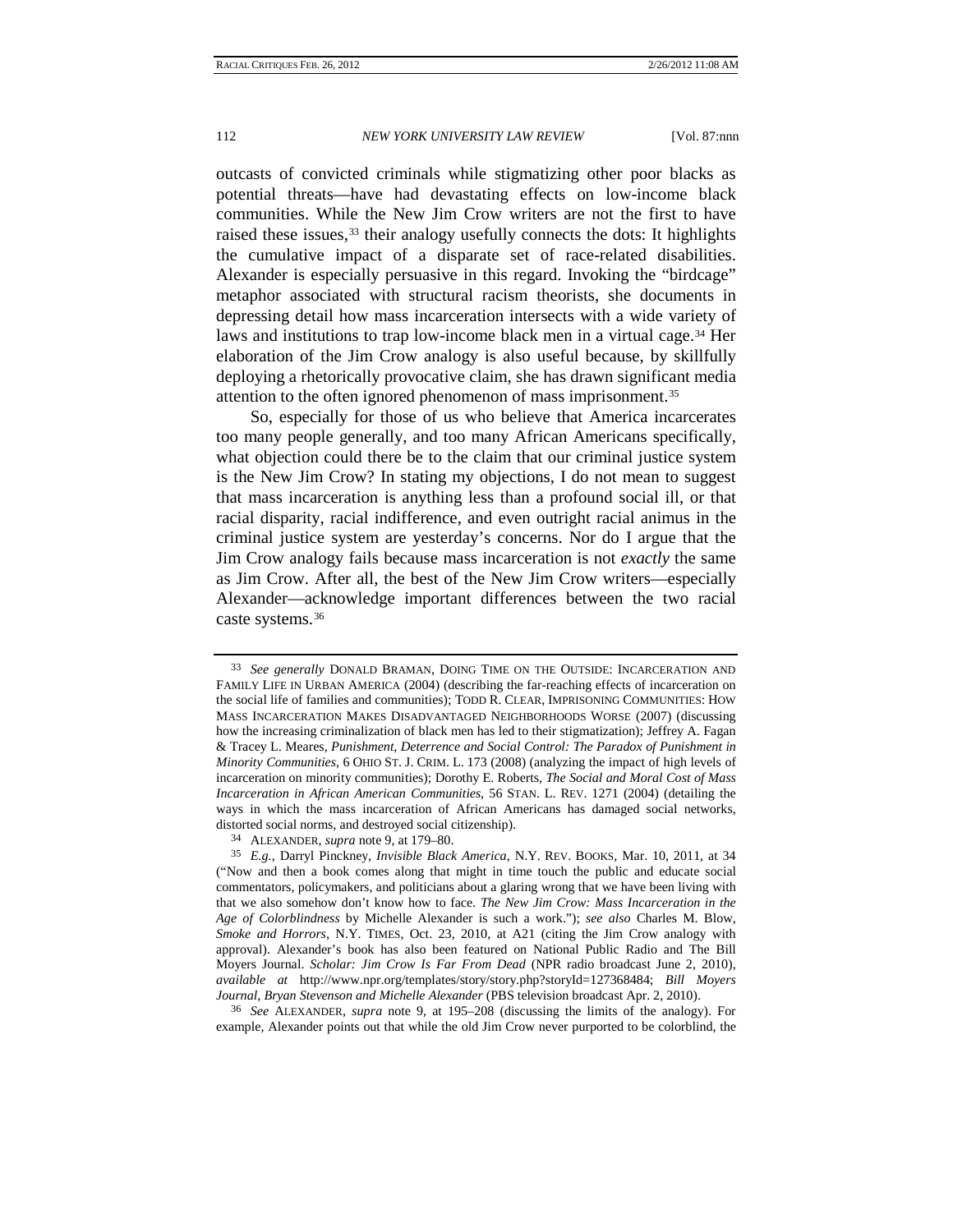My objection to the Jim Crow analogy is based on what it obscures. Proponents of the analogy focus on those aspects of mass incarceration that most resemble Jim Crow and minimize or ignore many important dissimilarities. As a result, the analogy generates an incomplete account of mass incarceration—one in which most prisoners are drug offenders, violent crime and its victims merit only passing mention, and white prisoners are largely invisible. In sum, as I argue in the Parts that follow, the analogy directs our attention away from features of crime and punishment in America that require our attention if we are to understand mass incarceration in all of its dimensions.

# III

# OBSCURING HISTORY: THE BIRTH OF MASS INCARCERATION

The New Jim Crow writers typically start their argument with a historical claim, grounded in a theory of backlash.<sup>[37](#page-11-3)</sup> The narrative is as follows: Just as Jim Crow was a response to Reconstruction and the late– nineteenth century Populist movement that threatened Southern elites, mass incarceration was a response to the civil rights movement and the tumult of the 1960s. Beginning in the mid-1960s, Republican politicians—led by presidential candidates Goldwater and Nixon—focused on crime in an effort to tap into white voters' anxiety over increased racial equality and a growing welfare state. Barry Goldwater cleared the way in 1964 when he declared, "Choose the way of [the Johnson] Administration and you have

<span id="page-12-0"></span>New Jim Crow operates under the myth of colorblindness. *Id*. at 11–12 ("The colorblind public consensus that prevails in America today—i.e., the widespread belief that race no longer matters—has blinded us to the realities of race in our society and facilitated the emergence of a new caste system."); *see also* Roberts, *supra* note 16, at 263 ("Unlike state violence inflicted in the Jim Crow era explicitly to reinstate blacks' slave status, today's criminal codes and procedures operate under the cloak of colorblind due process. The racism of the criminal justice system is therefore invisible to most Americans."). The myth of colorblindness has provided a cover for egregious injustices in the criminal justice system, and Alexander effectively employs the Jim Crow analogy to unmask some of them. Consider the recently narrowed disparity in federal sentences for possessing crack versus powder cocaine. KARA GOTSCH, THE SENTENCING PROJECT, BREAKTHROUGH IN U.S. DRUG SENTENCING REFORM: THE FAIR SENTENCING ACT<br>AND THE UNFINISHED REFORM AGENDA 2-5 (2011), available at AND THE UNFINISHED REFORM AGENDA 2–5 (2011), *available at*  http://www.sentencingproject.org/doc/dp\_WOLA\_Article.pdf (discussing the effects of the Fair Sentencing Act on the disparity in federal sentences for possessing crack versus powder cocaine). The law does not *say* that black drug offenders will be treated more harshly than white offenders; it makes no reference to race. But the facially race-neutral law has been anything but race-neutral as applied; its impact on African American defendants has been devastating. *Id.* at 4–5.

 $3^7$  Dorothy Roberts summarizes the historical claim: "Thus, the shift in law enforcement policies at the end of the 1970s that started the astronomical U.S. prison expansion can be seen as a backlash against the reforms achieved by civil rights struggles." Roberts, *supra* note 16, at 272. For similar accounts, see ALEXANDER, *supra* note 9, at 40–47, and Ian F. Haney López, *Postracial Racism: Racial Stratification and Mass Incarceration in the Age of Obama*, 98 CAL. L. REV. 1023, 1031–37 (2010).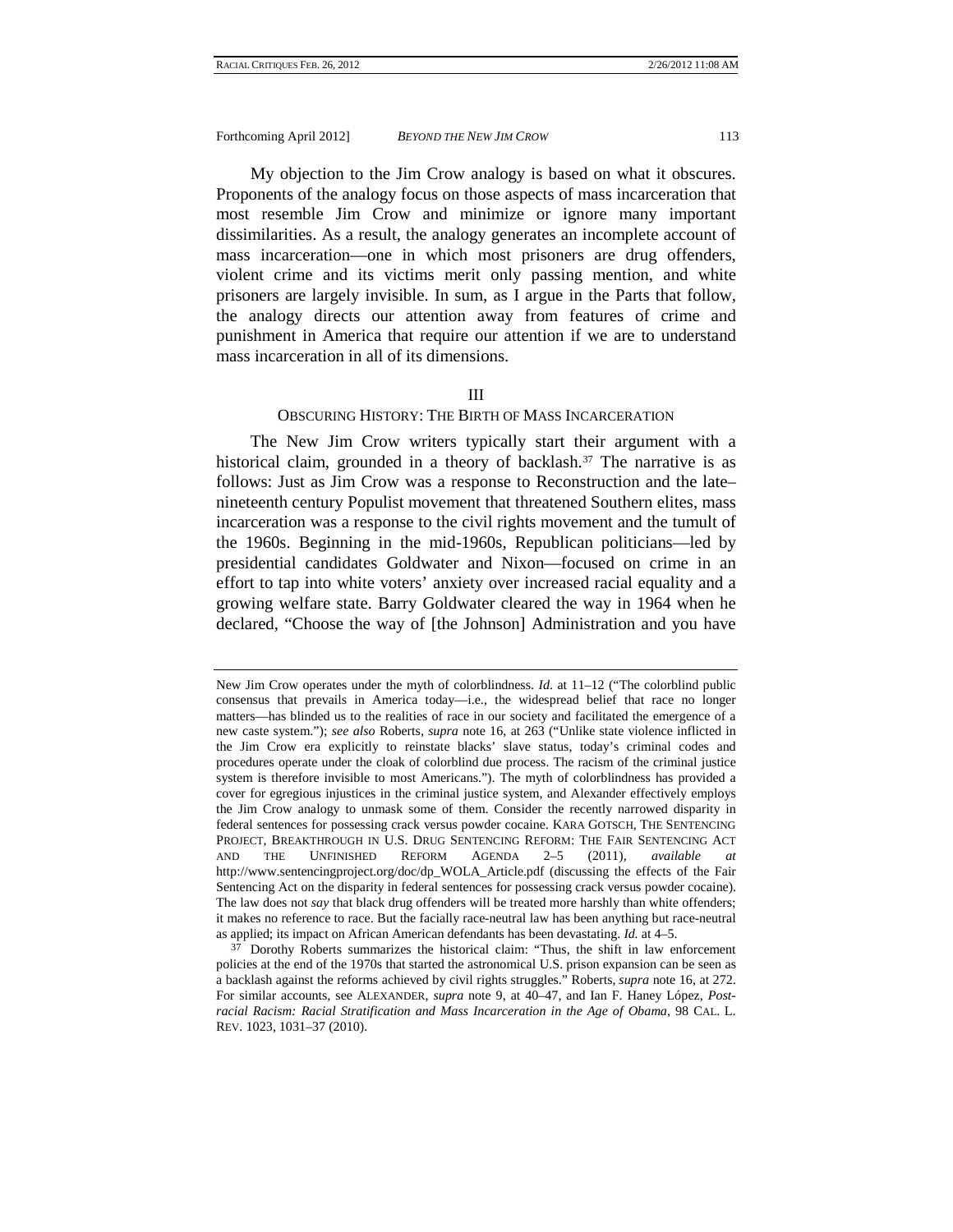the way of mobs in the street."[38](#page-12-0) In 1968, Nixon perfected Goldwater's strategy. In the words of his advisor H.R. Haldeman, Nixon "emphasized that you have to face the fact that the whole problem is really the blacks. The key is to devise a system that recognizes this while not appearing to."<sup>39</sup> John Ehrlichman, another advisor, characterized Nixon's campaign strategy as follows: "We'll go after the racists.["40](#page-13-1)

There is much truth to this account, and its telling demonstrates part of what is useful about the Jim Crow analogy. Today, too many Americans refuse to acknowledge the continuing impact of race and prejudice on public policy. By documenting mass imprisonment's roots in race-baiting political appeals, the New Jim Crow writers effectively demolish the notion that our prison system's origins are exclusively colorblind.

But in emphasizing mass incarceration's racial roots, the New Jim Crow writers overlook other critical factors. The most important of these is that crime shot up dramatically just before the beginning of the prison boom.[41](#page-13-2) Reported street crime quadrupled in the twelve years from 1959 to 1971.[42](#page-13-3) Homicide rates doubled between 1963 and 1974, and robbery rates tripled.[43](#page-13-4) Proponents of the Jim Crow analogy tend to ignore or minimize the role that crime and violence played in creating such a receptive audience for Goldwater's and Nixon's appeals. Alexander, for example, characterizes crime and fear of crime as follows:

Unfortunately, at the same time that civil rights were being identified as a threat to law and order, the FBI was reporting fairly significant increases in the national crime rate. Despite significant controversy over the accuracy of the statistics, these reports received a great deal of publicity and were offered as further evidence of the breakdown in lawfulness, morality, and social stability.[44](#page-13-5)

In this account, the stress is not on crime itself but on the FBI's reporting, about which we are told there is "significant controversy."[45](#page-13-6) But even

<sup>38</sup> ALEXANDER, *supra* note 9, at 41 (quoting Barry Goldwater, Peace Through Strength, *in* 30 VITAL SPEECHES OF THE DAY 744 (1964)).

<sup>39</sup> *Id.* at 43 (citing WILLARD M. OLIVER, THE LAW & ORDER PRESIDENCY 127–28 (2003)).

<sup>40</sup> *Id.* at 44 (quoting JOHN EHRLICHMAN, WITNESS TO POWER 233 (1970)).

<span id="page-13-7"></span><span id="page-13-2"></span><span id="page-13-1"></span><span id="page-13-0"></span><sup>&</sup>lt;sup>41</sup> DAVID GARLAND, THE CULTURE OF CONTROL 90 (2001) ("In the USA, crime rates rose sharply from 1960 onwards, reaching a peak in the early 1980s when the rate was three times that of twenty years before, the years between 1965 and 1973 recording the biggest rise on record. Moreover, the increases occurred in all the main offence categories, including property crime, crimes of violence and drug offending.").

<span id="page-13-4"></span><span id="page-13-3"></span><sup>42</sup> GARY LAFREE, LOSING LEGITIMACY: STREET CRIME AND THE DECLINE OF SOCIAL INSTITUTIONS IN AMERICA 20 (1998) (providing an estimate including Uniform Crime Reports (UCR) categories for murder, robbery, rape, aggravated assault, battery, burglary, motor vehicle theft, and larceny).

<span id="page-13-5"></span><sup>43</sup> *Id.* at 21–22.

<span id="page-13-6"></span><sup>44</sup> ALEXANDER, *supra* note 9, at 41.

<sup>45</sup> *Id.*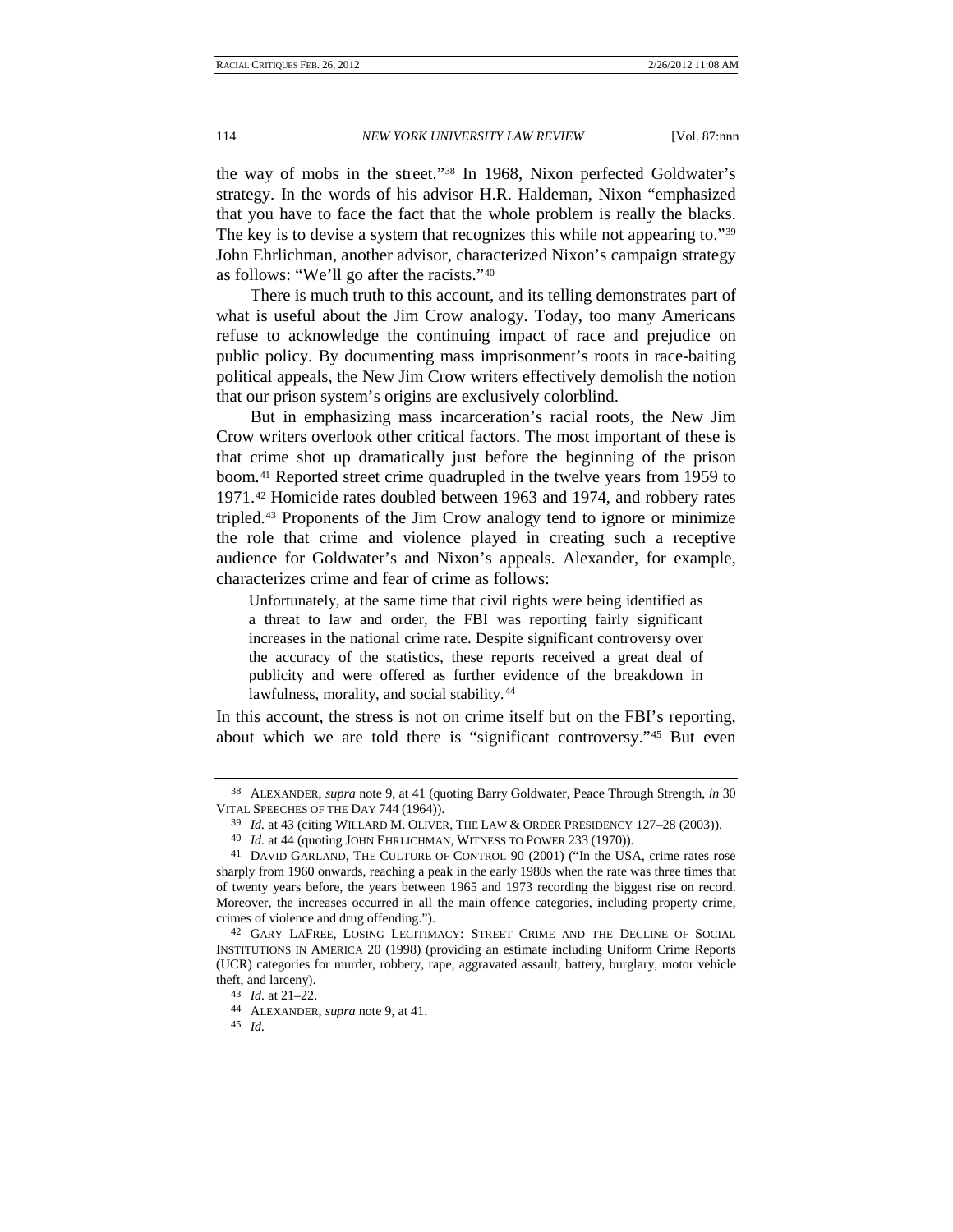accounting for problems with the FBI's crime statistics, there is no doubt that crime increased dramatically.[46](#page-13-7)

Nor were white conservatives such as Nixon and Goldwater alone in demanding more punitive crime policy. In *The Politics of Imprisonment*, Vanessa Barker describes how, in the late 1960s, black activists in Harlem fought for what would become the notorious Rockefeller drug laws, some of the harshest in the nation. Harlem residents were outraged over rising crime (including drug crime) in their neighborhoods and demanded increased police presence and stiffer penalties. The NAACP Citizens' Mobilization Against Crime demanded "lengthening minimum prison terms for muggers, pushers, [and first] degree murderers."[47](#page-14-0) The city's leading black newspaper, *The Amsterdam News*, advocated mandatory life sentences for the "non-addict drug pusher of hard drugs" because such drug dealing "is an act of cold, calculated, pre-meditated, indiscriminate murder of our community."[48](#page-14-1)

<span id="page-14-3"></span>Rising levels of violent crime and demands by black activists for harsher sentences have no place in the New Jim Crow account of mass incarceration's rise. As a result, the Jim Crow analogy promotes a reductive account of mass incarceration's complex history in which, as Alexander puts it, "proponents of racial hierarchy found they could install a new racial caste system."[49](#page-14-2)

IV

# OBSCURING BLACK SUPPORT FOR PUNITIVE CRIME POLICY

The Harlem NAACP's push for tougher crime laws raises an important question: If many black citizens supported the policies that produced mass imprisonment, how can it be regarded as the New Jim Crow? The Old Jim Crow, after all, was a series of legal restrictions, backed by state and private violence, imposed on black people by the white majority. When given the opportunity, blacks rejected it. Three states— Mississippi, Louisiana, and South Carolina—had black voting majorities during Reconstruction, and all three banned racial segregation in public

<sup>46</sup> *See* GARLAND, *supra* note 41, at 90 (noting the significant rise in crime rates from 1960 through the 1980s); LAFREE, *supra* note 42, at 20–22 (citing the quadrupling of street crime rates between 1959 and 1971); *see also* HENRY RUTH & KEVIN R. REITZ, THE CHALLENGE OF CRIME: RETHINKING OUR RESPONSE 75 (2003) (comparing UCR data to other available sources and concluding that "our best educated guess is that rates of offending for serious violent crimes roughly doubled from 1960 to 1975, and remained somewhere in that 200 percent ballpark for the next fifteen to twenty years").

<span id="page-14-2"></span><span id="page-14-1"></span><span id="page-14-0"></span><sup>47</sup> VANESSA BARKER, THE POLITICS OF IMPRISONMENT: HOW THE DEMOCRATIC PROCESS SHAPES THE WAY AMERICA PUNISHES OFFENDERS 151 (2009).

<sup>48</sup> *Id*.

<sup>49</sup> ALEXANDER, *supra* note 9, at 40.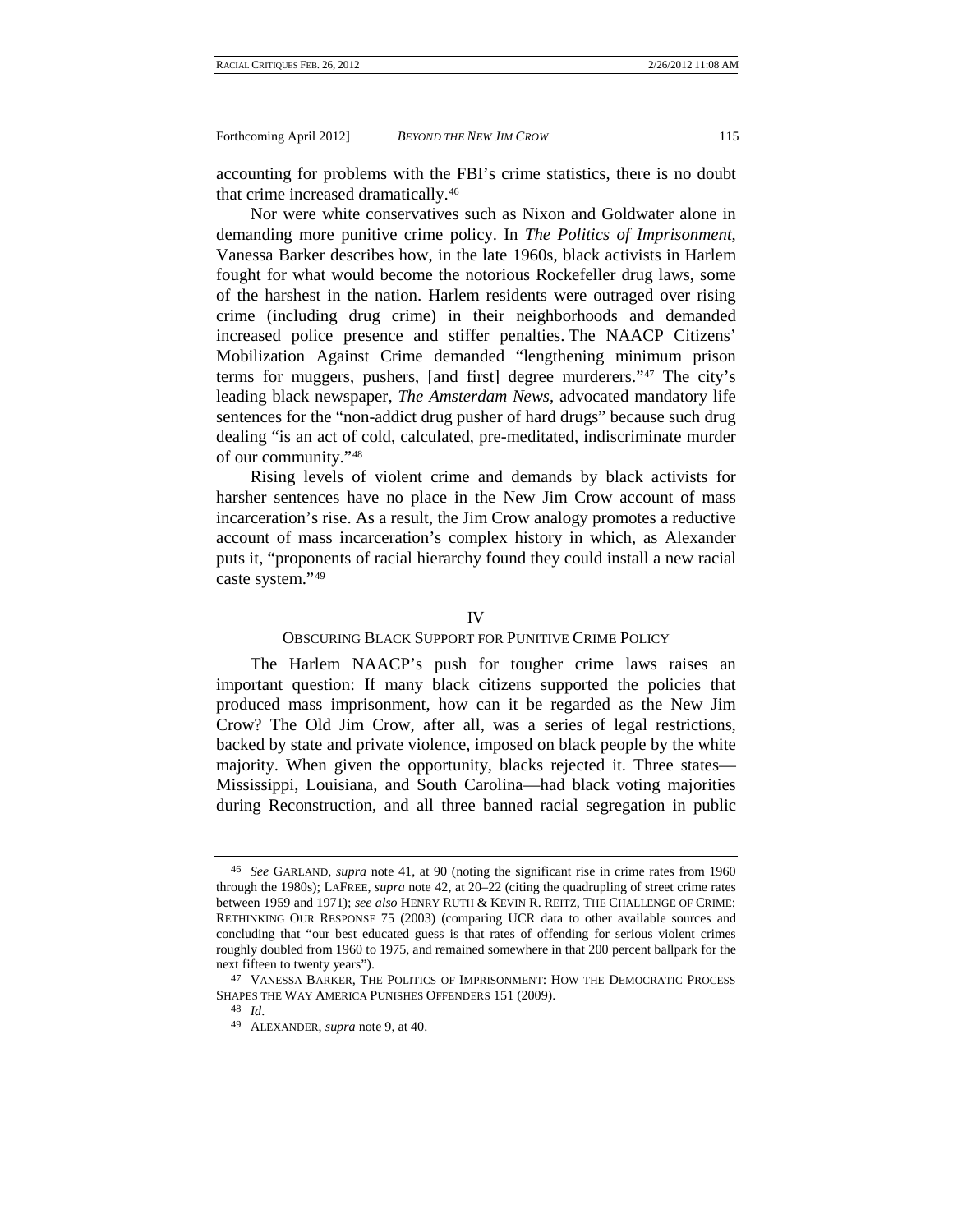schools and accommodations.<sup>[50](#page-14-3)</sup> The Jim Crow analogy encourages us to understand mass incarceration as another policy enacted by whites and helplessly suffered by blacks. But today, blacks are much more than subjects; they are actors in determining the policies that sustain mass incarceration in ways simply unimaginable to past generations.

So what do African Americans think? Various writers have addressed the question of black attitudes toward crime policy, typically through opinion polling.[51](#page-15-0) But the question yet to be asked is: What sort of crime

<sup>50</sup> Michael J. Klarman, *The Puzzling Resistance to Political Process Theory*, 77 VA. L. REV. 747, 790 (1991).

<span id="page-15-1"></span><span id="page-15-0"></span><sup>&</sup>lt;sup>51</sup> With respect to attitudes toward sentencing policy in particular, the evidence suggests that Americans across racial lines agree broadly about appropriate sentences for specific crimes and those crimes' relative seriousness. *See* PRINCETON SURVEY RESEARCH ASSOCS. INT'L FOR THE NAT'L CTR. FOR STATE COURTS, THE NCSC SENTENCING ATTITUDES SURVEY: A REPORT ON THE FINDINGS 2 (July 2006) [hereinafter NCSC SURVEY], *available at*  http://www.ncsconline.org/d\_research/Documents/NCSC\_SentencingSurvey\_Report\_Final06072 0.pdf (noting the broad consensus among Americans that violent crimes should result in tougher sentences than non-violent crimes); Donald Braman et al., *Some Realism About Punishment Naturalism*, 77 U. CHI. L. REV. 1531, 1543–44 (2010) (discussing a study by Paul J. Robinson and Robert Kurtzban which analyzed individuals' ranking of the wrongfulness of various actions and concluding that the "rankings [are] highly consistent . . . across a broad array of demographic variable[s]"); J.L. Miller et al., *Perceptions of Justice: Race and Gender Differences in Judgments of Appropriate Prison Sentences*, 20 LAW & SOC'Y REV. 313, 332–30 (1986) ("Compared to whites, in making their judgments blacks generally are less strongly influenced by crime seriousness . . . [and] more influenced by offender characteristics and the mitigating circumstances surrounding the crime."). Although there are some differences between African Americans and whites in judgments about appropriate sentences—often with African Americans imposing more lenient sentences—those differences are eclipsed by variation along other demographic lines, including class and education level. *See* PETER H. ROSSI & RICHARD A. BERK, JUST PUNISHMENTS: FEDERAL GUIDELINES AND PUBLIC VIEWS COMPARED 205 (1997) (concluding that educational attainment is the strongest demographic correlate for sentencing attitudes); Philip E. Secret & James B. Johnson, *Racial Differences in Attitudes Toward Crime Control*, 17 J. CRIM. JUST. 361, 370–71 (1989) (finding that race is a less powerful predictor of attitudes toward crime control than are other demographic factors, such as income, political party, sex, and age); Carroll Seron et al., *Judging Police Misconduct: "Street-Level" Versus Professional Policing*, 38 L. & SOC'Y REV. 665, 678–79 (2004) (noting that several studies suggest that "minorities, and blacks in particular, do not hold significantly different attitudes or expectations about issues related to the administration of the criminal justice system than whites"). Recent research paints a complicated picture of public attitudes toward sentencing, showing that these attitudes are related to a broad variety of factors, including judgments about the fairness of crime control and the judicial system more broadly, the survey respondent's knowledge about current sentencing policies and sentencing alternatives, and the survey respondent's personal involvement with the court system. *See* NCSC SURVEY, *supra*, at 24 ("Knowledge of crime and incarceration rates and personal involvement with the court system also influence opinions about sentencing in general."); ROSSI & BERK, *supra*, at 167–206 (concluding that individuals who had been involved in the criminal justice system as a juror, plaintiff, or witness, or who had been accused or convicted of a crime were inclined to give longer prison sentences). For analysis of black attitudes toward other aspects of crime policy, see generally Richard R.W. Brooks, *Fear and Fairness in the City: Criminal Enforcement and Perceptions of Fairness in Minority Communities*, 73 S. CAL. L. REV. 1219 (2000), and Tracey L. Meares, *Charting Race and Class Differences in Attitudes Toward Drug Legalization and Law*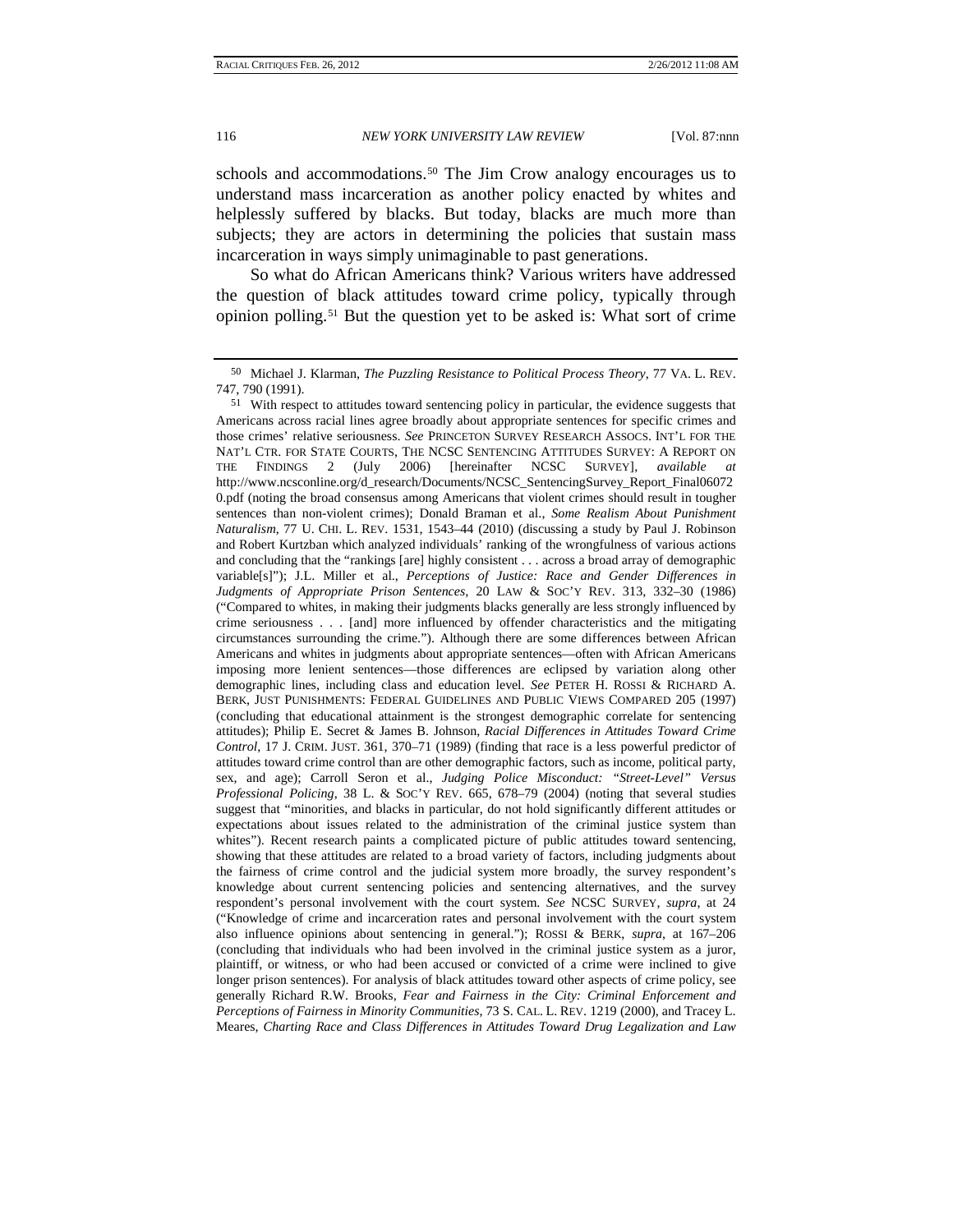policies do black-majority jurisdictions enact? After all, if mass incarceration constitutes the New Jim Crow, presumably a black-majority jurisdiction today would rapidly move to reduce its reliance on prisons.

Of course, one reason no one has asked this question is that, unlike during Reconstruction, there are no states today with black voting majorities. Still, one jurisdiction warrants scrutiny. Washington, D.C., is the nation's only majority-black jurisdiction that controls sentencing policy.[52](#page-15-1) The District is 51% African American.[53](#page-16-0) Since home rule was established in 1973, all six of its mayors have been black, and the D.C. Council has been majority-black for most of that time.<sup>[54](#page-16-1)</sup> The police are locally controlled, and the mayor appoints the police chief. African Americans are overrepresented in the police force: African Americans make up 66% of the Metropolitan Police Department (MPD),<sup>55</sup> and the MPD has the highest percentage of black officers in supervisory positions of any large majority-black city in the country.[56](#page-16-3) Because of its unique

local area of criminal law," including in the area of sentencing).

<span id="page-16-0"></span>53 *2010 Census: District of Columbia Profile*, U.S. CENSUS BUREAU 1, http://www2.census.gov/geo/maps/dc10\_thematic/2010\_Profile/2010\_Profile\_Map\_District\_of\_ Columbia.pdf (last modified Oct. 6, 2011).

*Enforcement: Lessons for Federal Criminal Law*, 1 BUFFALO CRIM. L. REV. 137 (1997). For additional perspectives on the same issue, see generally Randall Kennedy, RACE, CRIME AND THE LAW (1997), and Regina Austin, *"The Black Community," Its Lawbreakers, and a Politics of Identification*, 65 S. CAL. L. REV. 1769 (1992).

<sup>52</sup> Robert L. Wilkins, *Federal Influence on Sentencing Policy in the District of Columbia: An Oppressive and Dangerous Experiment*, 11 FED. SENT'G REP. 143, 143 (1999) (explaining that "even though Congress and the President have veto power over D.C. legislation and the power to pass legislation exclusively applicable to the District of Columbia, they had generally respected . . . 'home rule' . . . and not forced many major legislative changes in the sensitive and inherently

<span id="page-16-4"></span><span id="page-16-1"></span><sup>54</sup> The D.C. Council was majority black from 1975 until 1999, then majority white until 2009, when it went back to majority black. *See* Editorial, *Quiet Revolution on the D.C. Council*, WASH. TIMES, Nov. 9, 1998, at A18 (explaining that the 1998 election resulted in the first majority-white Council since the establishment of Home Rule); Nikita R. Stewart, *Schwartz Concedes to Michael Brown*, Comment to *D.C. Wire: News and Notes on District Politics*, WASH. POST (Nov. 5, 2008, 2:18 PM), http://voices.washingtonpost.com/dc/2008/11/schwartz\_concedes\_to\_michael\_b.html (reporting that Michael Brown took Carol Schwartz's seat in the 2008 D.C. Council election). With Brown's election, seven of the Council's 13 seats were held by African Americans. *See also Previous Councils*, COUNCIL OF THE DISTRICT OF COLUMBIA, http://dcclimsl.dccouncil.us/previouscouncils (last visited Jan. 24, 2012) (listing all previous council members in each term).

<span id="page-16-2"></span><sup>55</sup> BRIAN A. REAVES & MATTHEW J. HICKMAN, U.S. DEP'T OF JUSTICE, BUREAU OF JUSTICE STATISTICS, LAW ENFORCEMENT MANAGEMENT AND ADMINISTRATIVE STATISTICS, 2000: DATA FOR INDIVIDUAL STATE AND LOCAL AGENCIES WITH 100 OR MORE OFFICERS 27 (2004), *available at* http://www.bjs.gov/content/pub/pdf/lemas00.pdf.

<span id="page-16-3"></span><sup>56</sup> Ronald Weitzer et al., *Police-Community Relations in a Majority Black City*, 45 J. RES. CRIME & DELINQUENCY 398, 407 (2008). Even so, the MPD is not immune to racial divisions within its ranks. Last July, a federal jury awarded close to one million dollars in damages to four black MPD officers who had been retaliated against by their supervisors for complaining of discrimination. *See* Spencer S. Hsu, *Jury Orders District To Pay \$900,000 to 4 Police Officers in*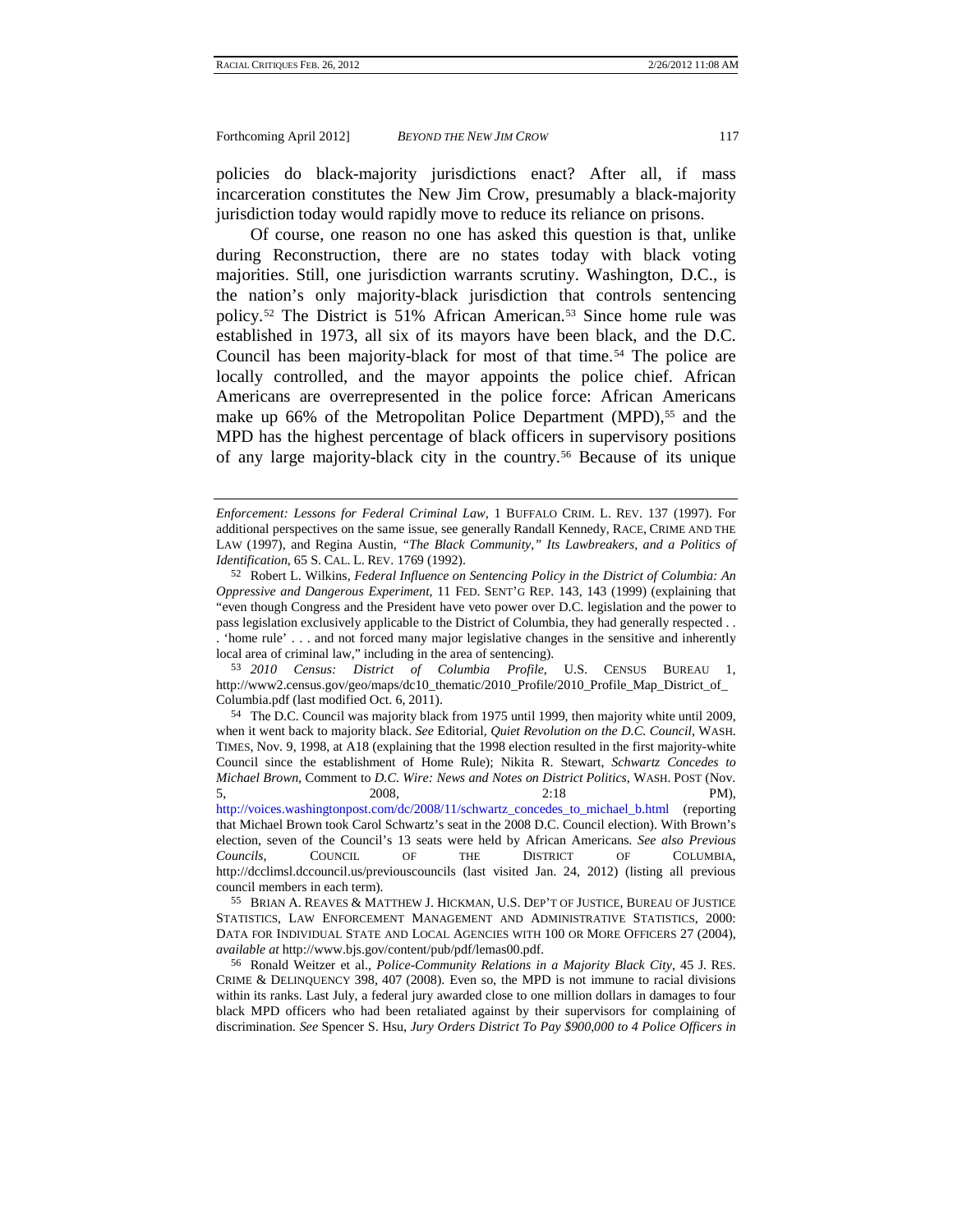status, the city assumes both state and municipal functions in many aspects of the criminal process. Most important for purposes of this analysis, the D.C. Council and the mayor operate like a state government in terms of sentencing policy; they determine statutory maximums for all offenses, decide whether to impose mandatory minimums, and so on. Similarly, because the mayor appoints—and the Council confirms—the police chief, local officials exercise significant control over policing practices. This control is important because policing practices are a significant source of racial disparity in incarceration rates.<sup>[57](#page-16-4)</sup>

I acknowledge that in a number of important ways, D.C. has less autonomy than a state. For example, while the process for selecting judges for D.C. courts includes significant input from a local commission and from the office of D.C.'s elected representative to Congress (currently Eleanor Holmes Norton<sup>[58](#page-17-0)</sup>), the White House ultimately makes judicial appointments[.59](#page-17-1) In addition, although local officials prosecute juvenile offenses, the United States Attorney's Office prosecutes most crimes by adults[.60](#page-17-2)

<span id="page-17-4"></span>And yet, despite these external forces, local black elected officials exert considerable power over crime policy and have the ability to push back against federal actors. For example, if the mayor and the Council think that federal prosecutors are targeting too many low-level drug offenders, or that federally-appointed judges are imposing excessive sentences for drug offenses, they can lower the maximum penalties for these offenses. The D.C. Council has sometimes pushed for sentencing leniency. In 1982, by a vote of 72% to 28%, D.C. residents adopted an initiative providing for mandatory minimum penalties for defendants who distributed controlled substances or who possessed such substances with the intent to distribute them.[61](#page-17-3) Twelve years later, in December 1994, the

*Retaliation Case*, WASH. POST (July 20, 2010), http://www.washingtonpost.com/wpdyn/content/article/2010/07/19/AR2010071904938.html (reporting on the jury's verdict).

<sup>57</sup> *See* Fagan et al., *supra* note 30, at 314 ("Recent empirical evidence on police stops supports perceptions among minority citizens that police disproportionately stop African American and Hispanic motorists, and that once stopped, these citizens are more likely to be searched or arrested." (citations omitted)).

<span id="page-17-0"></span><sup>58</sup> *See Biography of Congresswoman Eleanor Holmes Norton*, UNITED STATES HOUSE OF REPRESENTATIVES,

http://www.norton.house.gov/index.php?option=com\_content&view=article&id=189&Itemid=94 (last visited Oct. 7, 2011) (discussing the Congresswoman's right to recommend federal judges when granted senatorial courtesy).

<sup>59</sup> D.C. CODE § 1-204.33 (2011).

<span id="page-17-3"></span><span id="page-17-2"></span><span id="page-17-1"></span><sup>60</sup> *See* D.C. CODE § 23-101(a)–(c) (2011) (detailing how local prosecutors prosecute municipal crimes where the penalty does not exceed a fine or one year of imprisonment, as well as crimes relating to disorderly conduct and lewd, indecent, or obscene behavior, while the U.S. Attorney prosecutes everything else, except as otherwise provided by law).

<sup>61</sup> *See* D.C. Law 4-166, §§ 9 & 10, 30 D.C. Reg. 1082 (Mar. 9, 1983), codified in D.C. CODE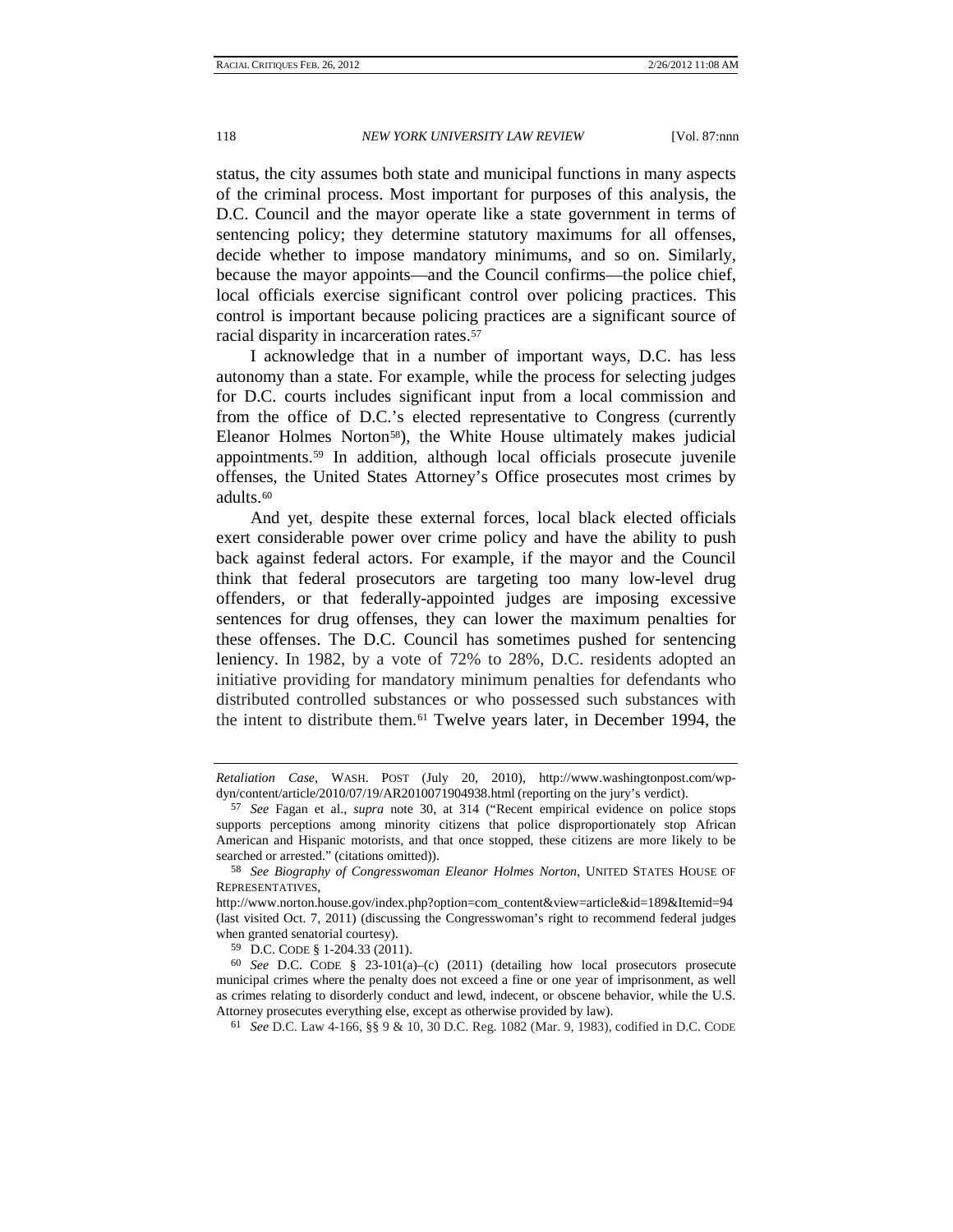D.C. Council voted to abolish mandatory minimums for nonviolent drug offenses.[62](#page-17-4) Councilmembers defended the move as a recognition that mandatory minimums had "failed to deter drug use and drug sales."[63](#page-18-0)

If the mayor and Council stray too far from what Congress deems appropriate, Congress retains the authority to overrule them.[64](#page-18-1) However, Congress has generally respected D.C. autonomy in matters of criminal law.[65](#page-18-2) When Congress has interfered, its interventions have typically related to hot-button issues such as medical marijuana and needle exchanges for drug addicts.<sup>[66](#page-18-3)</sup> In addition, although D.C. officials cannot veto congressional actions, they retain the right to protest, if only symbolically, against those with whom they disagree. In certain areas (most notably the denial of voting rights to D.C. residents) they have done exactly that. Former Mayors Sharon Pratt Kelly, Anthony Williams, and Adrian Fenty, and current Mayor Vincent Gray have all led protests—almost always with Congresswoman Norton—to demand representation or to object to congressional proposals that threaten home rule.<sup>[67](#page-18-4)</sup> Mayor Kelly and Councilmember Kevin Chavous were arrested in 1993 as part of a pro-statehood rally.<sup>[68](#page-18-5)</sup> In 2011, Mayor Gray and five councilmembers were arrested on Capitol Hill while protesting riders to the federal spending bill restricting how D.C. may spend its tax dollars.<sup>[69](#page-18-6)</sup>

In matters of criminal law, however, they have largely remained silent.

64 *See* Wilkins, *supra* note 52, at 143.

65 *Id.* 

(reporting on a rally for D.C. voting rights addressed by Eleanor Holmes Norton and Anthony Williams); Ashley Southall, *D.C. Officials Protest Proposed House Rule*, N.Y. TIMES (Jan. 4, 2011), http://thecaucus.blogs.nytimes.com/2011/01/04/d-c-officials-protest-proposed-house-rule/ (reporting on Norton and Vincent Gray's protest of a proposal to strip Norton of her right to vote on amendments and procedures when the House of Representatives convenes as a Committee of the Whole); *Thousands March for D.C. Voting Rights*, WTOP (Apr. 16, 2007), http://www.wtop.com/?nid=25&sid=1116494&sidelines=1 (reporting on a march for voting rights led by Norton and Adrian Fenty and attended by Anthony Williams and D.C. councilmembers).

68 Tillman, *supra* note 67, at A6.

<span id="page-18-6"></span><span id="page-18-5"></span>69 Ben Pershing, *Gray, Council Members at Protest of D.C. Riders in Spending Bill*, WASH. POST, Apr. 12, 2011, at A11.

<span id="page-18-7"></span><sup>§ 33-541(</sup>e) (1993) (repealed 1994) (describing the Act and giving referendum vote totals).

<sup>62</sup> District of Columbia Nonviolent Offenses Mandatory-Minimum Sentences Amendment Act of 1994, D.C. Law 10-258, § 3, 42 D.C. Reg. 238 (effective May 25, 1995) (codified at D.C. CODE  $§$  48-904.01(c) (2011) (repealing the provision).

<span id="page-18-0"></span><sup>63</sup> Matt Neufeld, *Minimum Terms' Demise Wins Praise: But Prosecutors Say Bad Message Sent*, WASH. TIMES, Nov. 3, 1994, at C5 (quoting Councilmember William Lightfoot).

<span id="page-18-3"></span><span id="page-18-2"></span><span id="page-18-1"></span><sup>66</sup> *See* Victoria Benning, *Calling for Equality To Begin at Home: Gay Rights Rally Decries Discrimination, Congressional Action Against D.C. Measures*, WASH. POST, Mar. 22, 1999, at B03.

<span id="page-18-4"></span><sup>67</sup> *See* Leroy Tillman, *D.C. Mayor, Jackson Arrested in Protest*, FRESNO BEE, Aug. 27, 1993, at A6 (reporting on a protest at which Sharon Pratt Kelly was arrested); Katie Drake, *D.C. Demands Voting Rights*, THE LEADERSHIP CONFERENCE (Apr. 17, 2002), http://www.civilrights.org/voting-rights/dc-voting-rights/dc-demands-voting-rights.html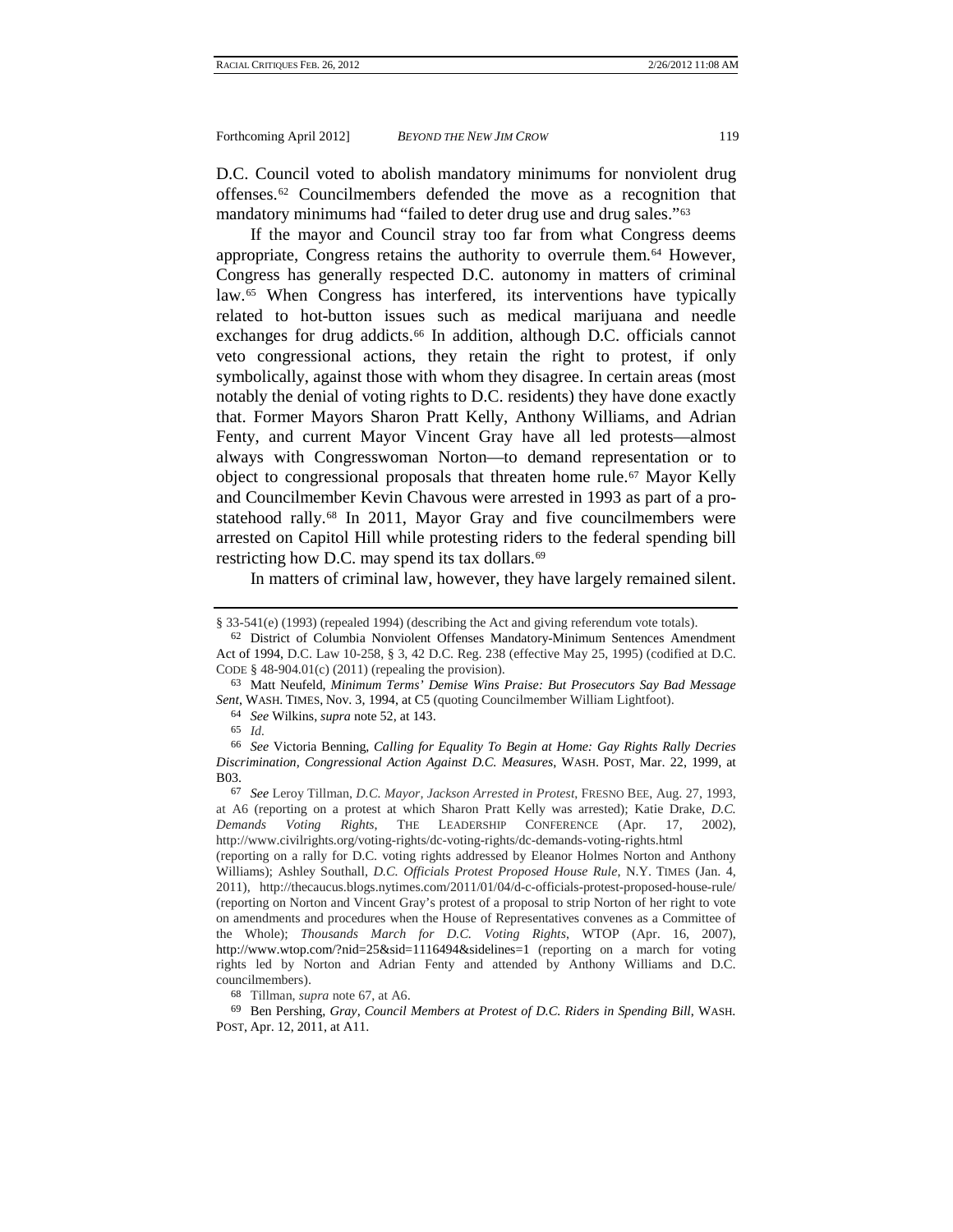There is little evidence that D.C. officials have sought more lenient criminal policies, only to be overruled by Congress. To the contrary, local elected officials have recently pushed for *tougher* criminal penalties. In 2008, for example, Mayor Fenty introduced an omnibus crime bill that included a variety of provisions sought by prosecutors.[70](#page-18-7) As Fenty argued, "[w]e are giving the police and the U.S. [A]ttorney more resources to put more people in jail."[71](#page-19-0) The D.C. Council passed the law with few modifications.[72](#page-19-1)

So what do incarceration rates look like in this majority-black city with substantial local control over who goes to prison and for how long?<sup>[73](#page-19-2)</sup> They mirror the rates of other cities where African Americans have substantially less control over sentencing policy. Washington, D.C. (a majority-black jurisdiction), and Baltimore (a majority-black city within a majority-white state) have similar percentages of young African American men under criminal justice supervision.[74](#page-19-3) Detroit, an overwhelmingly African American city in a majority-white state,[75](#page-19-4) has a *smaller* proportion

<sup>70</sup> *Fenty Administration Introduces Anti-crime Bill*, WHAT'S NEW IN THE METROPOLITAN POLICE DEP'T (Oct. 10, 2008), http://newsroom.dc.gov/file.aspx/release/15141/wn\_081010.pdf.

<span id="page-19-0"></span><sup>71</sup> *See* Hamil R. Harris, *Inmates Get Tools for Life Outside Jail*, WASH. POST, Feb. 12, 2009, at T3 (discussing the D.C. Council's passage of the law after a debate over a single amendment).

<span id="page-19-1"></span><sup>72</sup> Nikita R. Stewart, *Council Approves Crime Bill in 10-3 Vote*, WASH. POST (June 30, 2009), http://voices.washingtonpost.com/dc/2009/06/council\_approves\_crime\_bill\_in.html. I do not mean to argue that D.C. officials have *never* advocated for less punitive crime policy. They have occasionally done so—for example, as I mentioned earlier, when the D.C. Council eliminated mandatory minimums for drug offenses. My point is that, despite the federal involvement in District affairs, the D.C. Council retains substantial authority over its criminal justice system and sentencing structure.

<span id="page-19-5"></span><span id="page-19-2"></span><sup>73</sup> There are a variety of measures we might use to assess a jurisdiction's relative punitiveness. Does the jurisdiction have a death penalty, and, if so, how frequently is it used? Does it have mandatory minimums for sentencing or three-strikes provisions? Does it permanently disenfranchise felons? What are conditions like inside its prisons? How adequately does it fund its indigent defense system? And the list goes on. But incarceration rates are the most commonly used criteria, for at least two reasons. First, they allow for relatively straightforward comparisons across jurisdictions. Second, incarceration rates usefully aggregate a number of other measures. Whether a jurisdiction has mandatory minimums, what maximum sentence length it authorizes for a particular offense, whether it has three-strikes or other repeat offender provisions, whether it punishes crack and powder cocaine offenses differently—these all factor into that jurisdiction's incarceration rates. For a thoughtful discussion of the advantages and disadvantages of using incarceration rates to compare penal policies across jurisdictions, see Michael Tonry, *Determinants of Penal Policies*, *in* 36 CRIME AND JUSTICE: CRIME, PUNISHMENT, AND POLITICS IN COMPARITIVE PERSPECTIVE 1, 7–13 (Michael Tonry ed., 2007).

<span id="page-19-3"></span><sup>74</sup> *See* ERIC LOTKE & JASON ZIEDENBERG, JUSTICE POLICY INST., TIPPING POINT: MARYLAND'S OVERUSE OF INCARCERATION, AND THE IMPACT ON COMMUNITY SAFETY 2–3, 9 (2005) (noting the incarceration rate for young African American men in Baltimore was 56% in 1992 and 52% in 2004); Eric Lotke, *Hobbling a Generation: Young African American Men in Washington, D.C.'s Criminal Justice System—Five Years Later*, 55 CRIME & DELINQUENCY 355, 357 (1998) (noting the incarceration rate for young African American men in Washington, D.C., was 50% in 1997).

<span id="page-19-4"></span><sup>75</sup> KAREN R. HUMES ET AL., U.S. DEP'T OF COMMERCE, OVERVIEW OF RACE AND HISPANIC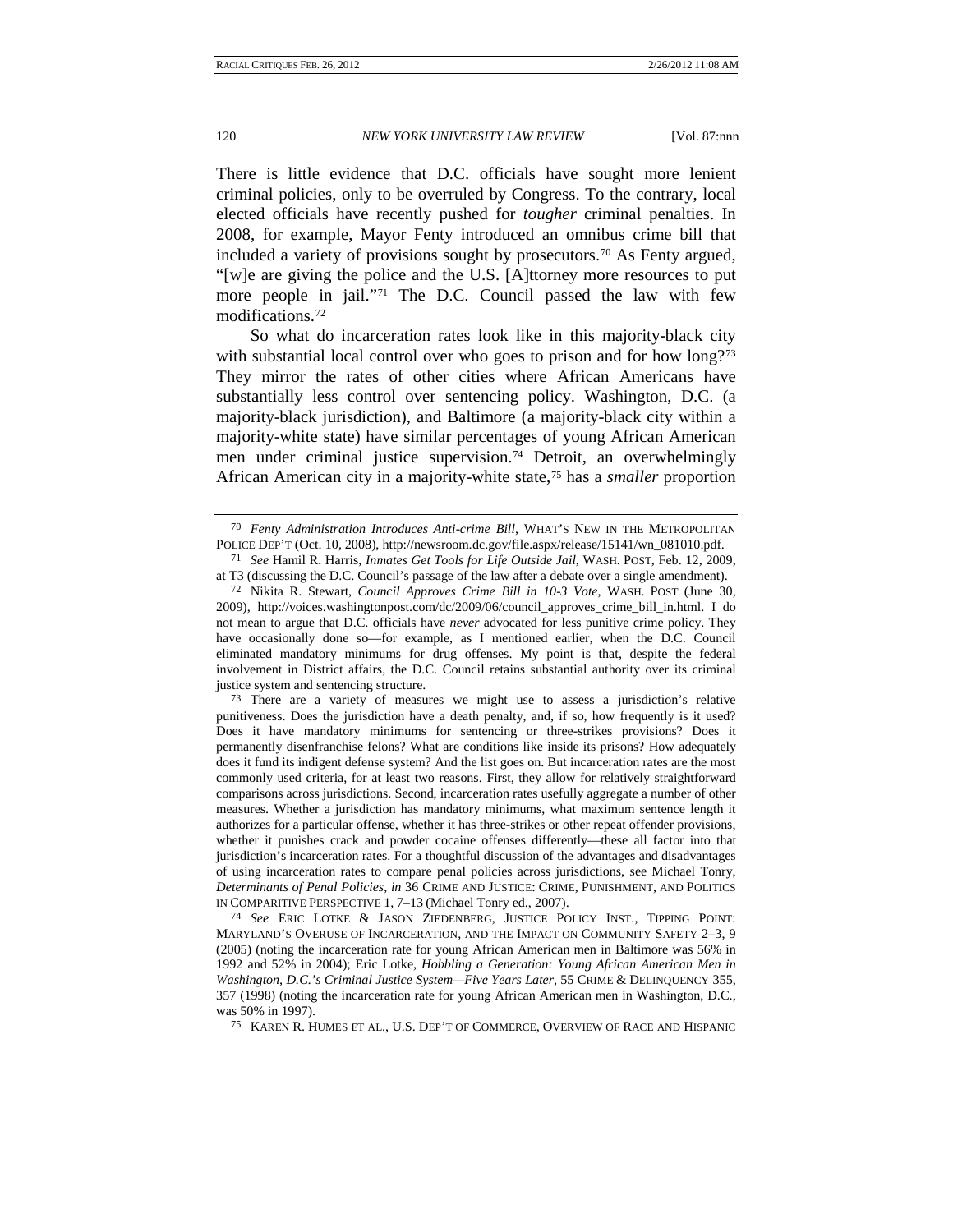of adults under criminal justice supervision than Washington, D.C. One in twenty-five Detroit<sup>76</sup> adults are in jail or prison, on probation, or on parole, compared to one in twenty-one adults in D.C.[77](#page-20-0)

These data indicate the limits of the Jim Crow analogy, which attributes mass incarceration entirely to the animus[78](#page-20-1) or indifference[79](#page-20-2) of white voters and public officials toward black communities. While racial animus or indifference might explain the sky-high African American incarceration rates in Baltimore and Detroit, they do not explain those in Washington, D.C. And just as the analogy fails to explain why a majorityblack jurisdiction would lock up so many of its own, it says little about blacks who embrace a tough-on-crime position as a matter of racial justice.

When I was a public defender in D.C., my African American counterparts in the U.S. Attorney's Office often informed me that they had become prosecutors in order to "protect the community." Since I started teaching, I have met many students with prosecutorial ambitions who feel the same way. And they have a point:<sup>[80](#page-20-3)</sup> If stark racial disparities within the prison system motivate mass incarceration's critics, stark racial disparities among crime victims motivate tough-on-crime African Americans. Young black men suffer a disproportionate amount of both fatal and nonfatal violence.[81](#page-20-4) In 2006, the homicide rate for young black men was nineteen times higher than the rate for young white men.<sup>[82](#page-20-5)</sup> Most crime is intra-racial; more than 90% of black homicide victims are killed by blacks, and more than 75% of all crimes against black victims are committed by blacks[.83](#page-20-6)

ORIGIN: 2010, at 18 (2011) (noting that Michigan is 77% non-Hispanic white).

<sup>76</sup> THE PEW CENTER ON THE STATES, ONE IN 31: THE LONG REACH OF AMERICAN CORRECTIONS 8–9 (2009).

<sup>77</sup> *Id.* at 7, 42.

<span id="page-20-1"></span><span id="page-20-0"></span><sup>78</sup> *See, e.g.*, JEROME G. MILLER, SEARCH AND DESTROY: AFRICAN AMERICAN MALES IN THE CRIMINAL JUSTICE SYSTEM 2 (1996) ("The white majority embraced the draconian [criminal] measures with enthusiasm, particularly as it became clear that they were falling heaviest on minorities in general, and on African American males in particular.").

<span id="page-20-2"></span><sup>79</sup> *See, e.g.*, Michael Tonry & Matthew Melewski, *The Malign Effects of Drugs and Crime Control Policies on Black Americans*, *in* THINKING ABOUT PUNISHMENT: PENAL POLICY ACROSS SPACE, TIME AND DISCIPLINE 81, 87 (Michael Tonry ed., 2009) ("The history of American race relations has produced political and social sensibilities that made white majorities comparatively insensitive to the suffering of disadvantaged blacks."); *id.* at 111 ("[I]nsensitivity to the interests of black Americans continues to characterize American crime policies.").

<span id="page-20-7"></span><span id="page-20-3"></span><sup>80</sup> *Cf.* Kate Stith, *The Government Interest in Criminal Law: Whose Interest Is It, Anyway?*, *in* PUBLIC VALUES IN CONSTITUTIONAL LAW 137, 153 (Stephen E. Gottlieb ed., 1993) ("[I]t is the failure vigorously to enforce the criminal law in black neighborhoods—an especially notorious practice a generation ago—that constitutes a denial of liberty to black citizens. Securing greater personal liberty for black law abiders by enforcing the criminal law is not racial discrimination; it is black liberation.").

<span id="page-20-6"></span><span id="page-20-5"></span><span id="page-20-4"></span><sup>81</sup> JOHN A. RICH, WRONG PLACE, WRONG TIME: TRAUMA AND VIOLENCE IN THE LIVES OF YOUNG BLACK MEN, at ix (2009).

<sup>82</sup> *Id.*

<sup>83</sup> JAMES ALAN FOX & MARIANNE W. ZAWITZ, U.S. DEP'T OF JUSTICE, BUREAU OF JUSTICE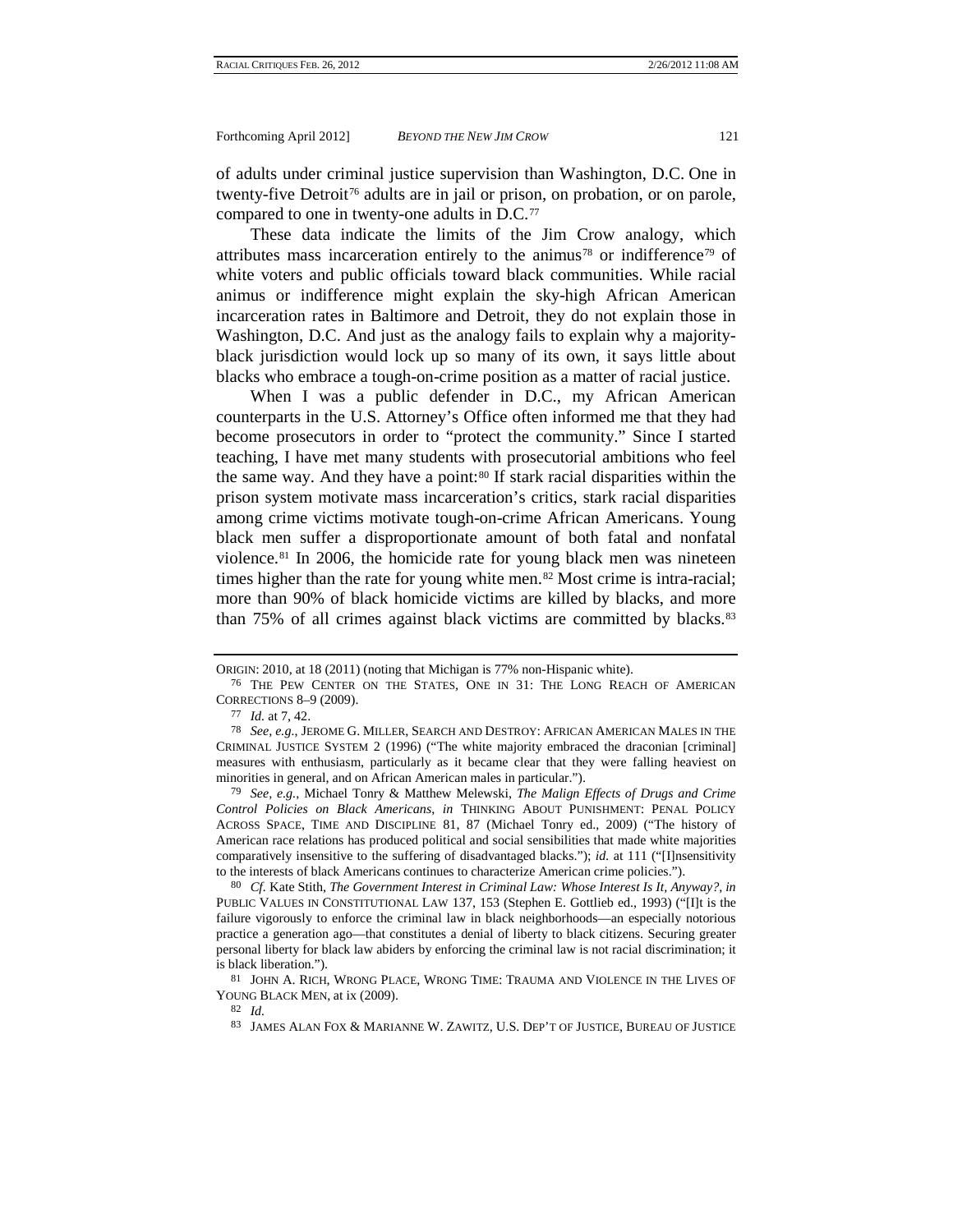Many of the black prosecutors I know are very much like Paul Butler, who, though now a critic of American crime policy, originally became a prosecutor to help low-income black communities. As Butler recounts:

My friends from law school thought it was kind of wack that I was a prosecutor. I had been the down-for-the-cause brother who they had expected to work for Legal Aid or as a public defender. I told them I was helping people in the most immediate way—delivering the protection of the law to communities that needed it most, making the streets safer, and restoring to victims some measure of the dignity that a punk criminal had tried to steal.[84](#page-20-7)

Butler, writing before his conversion, speaks for people who care deeply about other blacks, and see tough-on-crime policies as pro-black.<sup>[85](#page-21-0)</sup> I disagree with them because I view mass incarceration as doing much more harm than good, and I would opt for a radically different approach to combating violence. However, their numbers and their passion have no analogue in the Jim Crow era.

The New Jim Crow writers are not oblivious to the fact that some blacks support tough-on-crime policies. The standard response is to argue that blacks do not *support* the policies that sustain mass incarceration, but are simply *complicit* with them:

In the era of mass incarceration, poor African Americans are not given the option of great schools, community investment, and job training. Instead, they are offered police and prisons. If the only choice that is offered blacks is rampant crime or more prisons, the predictable (and understandable) answer will be "more prisons."[86](#page-21-1)

This answer compellingly demonstrates how choice is constrained for residents of the ghetto. But it is not a complete response to the black prosecutor phenomenon. Prosecutors like Paul Butler do not live in a world of constrained choices. They studied at prestigious law schools and received appellate clerkships. They could work to promote alternatives that the New Jim Crow writers and I believe will combat crime more effectively than locking up more black men. Instead, they *choose*—in the most robust

<span id="page-21-2"></span>STATISTICS, HOMICIDE TRENDS IN THE UNITED STATES: 1998 UPDATE, at 3 (2000); CALLIE RENNISON, U.S. DEP'T OF JUSTICE, BUREAU OF JUSTICE STATISTICS, VIOLENT VICTIMIZATION<br>AND RACE, 1993–1998, at 10 tbl.14 (2001), available at AND RACE, 1993–1998, at 10 tbl.14 (2001), *available at*  http://www.bjs.gov/content/pub/pdf/vvr98.pdf.

<sup>84</sup> PAUL BUTLER, LET'S GET FREE: A HIP-HOP THEORY OF JUSTICE 24 (2009).

<span id="page-21-0"></span><sup>85</sup> *Cf.* Randall Kennedy, *The State, Criminal Law, and Racial Discrimination: A Comment*, 107 HARV. L. REV. 1255, 1258–59 (1994) ("[S]ome of the policies most heatedly criticized by certain sectors of black communities are supported and enforced by other African Americans within these same communities.").

<span id="page-21-1"></span><sup>86</sup> ALEXANDER, *supra* note 9, at 205; *see also* López, *supra* note 37, at 1058 ("Forced into a 'choice' between governmental neglect versus neglect combined with aggressive policing, it seems cruel to defend such policing on the ground that it is 'preferred' by those trapped in impoverished nonwhite neighborhoods.").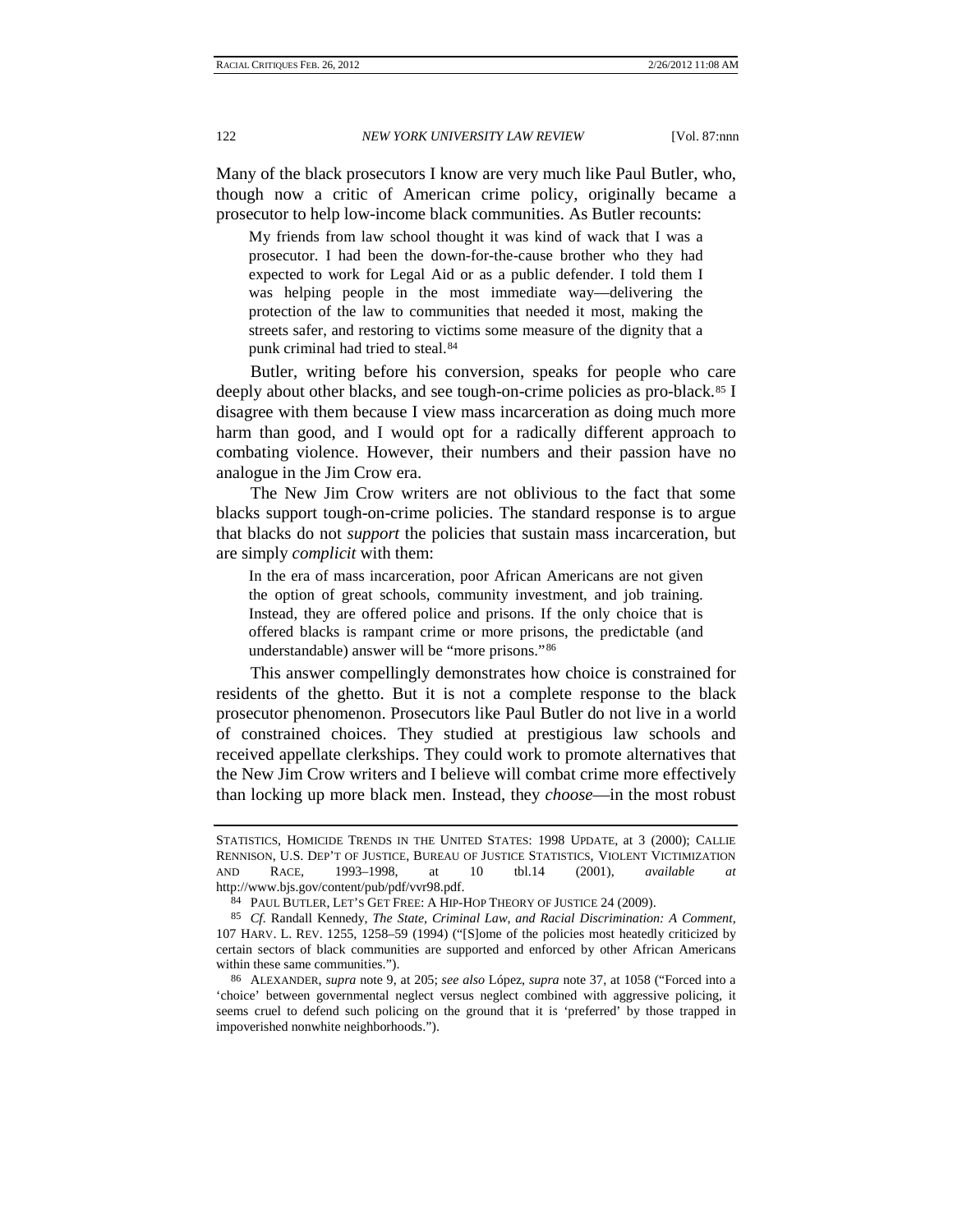and unfettered sense of that word—a different path. And the fact that they make this choice, combined with their (at least in some cases) racial justice orientation, raises an important question about whether the ends they seek can be fairly analogized to Jim Crow.

The Washington, D.C. phenomenon raises a similar challenge. Admittedly, the District's mayor and Council do not have unlimited options in deciding how to fight crime; their choices are not as unconstrained as Paul Butler's choice to become a prosecutor when he graduated from Harvard Law School. Yet they have real choices around criminal justice policy. I know this in part because my former colleagues at the Public Defender Service (PDS) regularly testify against tough-on-crime legislation before the D.C. Council, and they regularly present less punitive alternatives—sometimes including the education, community investment, and job training programs that Alexander hypothesizes blacks will choose over prison if given the option. Yet, PDS often fails to persuade the blackmajority legislative body.[87](#page-21-2)

# $\overline{V}$

### IGNORING VIOLENCE

To this point, I have focused principally on crimes of violence and the state's response to such crimes. I part company with the New Jim Crow writers in this regard. They focus almost exclusively on the War on Drugs. This approach made sense for early ACLU advocates such as Glasser and Boyd, whose only objective was to curtail the drug war.[88](#page-22-0) It makes less sense for more recent proponents of the analogy, who attack the broader phenomenon of mass incarceration but restrict their attention to punishments for drug offenders[.89](#page-22-1) Other crimes—especially violent

<span id="page-22-2"></span><sup>87</sup> I do not mean to ascribe a punitive motive to individual Council members or those of the Council as a whole. It is difficult to divine motive in cases such as these. Perhaps the Council is acting because of hostility or indifference to blacks accused of crime. Maybe its choices result from perceived budget constraints, or a perception of what voters want, or something else. My goal here is not to argue that any of these motives predominates. Instead, I seek to raise questions about a motive argument that others have made. Specifically, I use the evidence from the D.C. Council to challenge the claim that blacks only choose prison because *they have no other choice* and that they would opt for less punitive alternatives *if they were available*. *See supra* note 83 and accompanying text (describing the high incidence of black-on-black crime in D.C.). Faced with evidence that a legislative body chooses A over B when presented with both options, those who assert that the legislature really wanted B but was forced to choose A bear the evidentiary burden to show coercion. And, at least to this point, those who make the claim that black legislators are coerced into policies that sustain mass incarceration have produced no evidence of this.

<span id="page-22-1"></span><span id="page-22-0"></span><sup>88</sup> Glasser expressly excluded non-drug offenders from his campaign, saying that "[t]he police power of the state, according to the ACLU, is legitimately used to prevent one citizen from harming others, from attacking others, and to punish him when he does." Glasser, *supra* note 13, at 715.

<sup>89</sup> This theme in the discourse on mass incarceration not only exists among the New Jim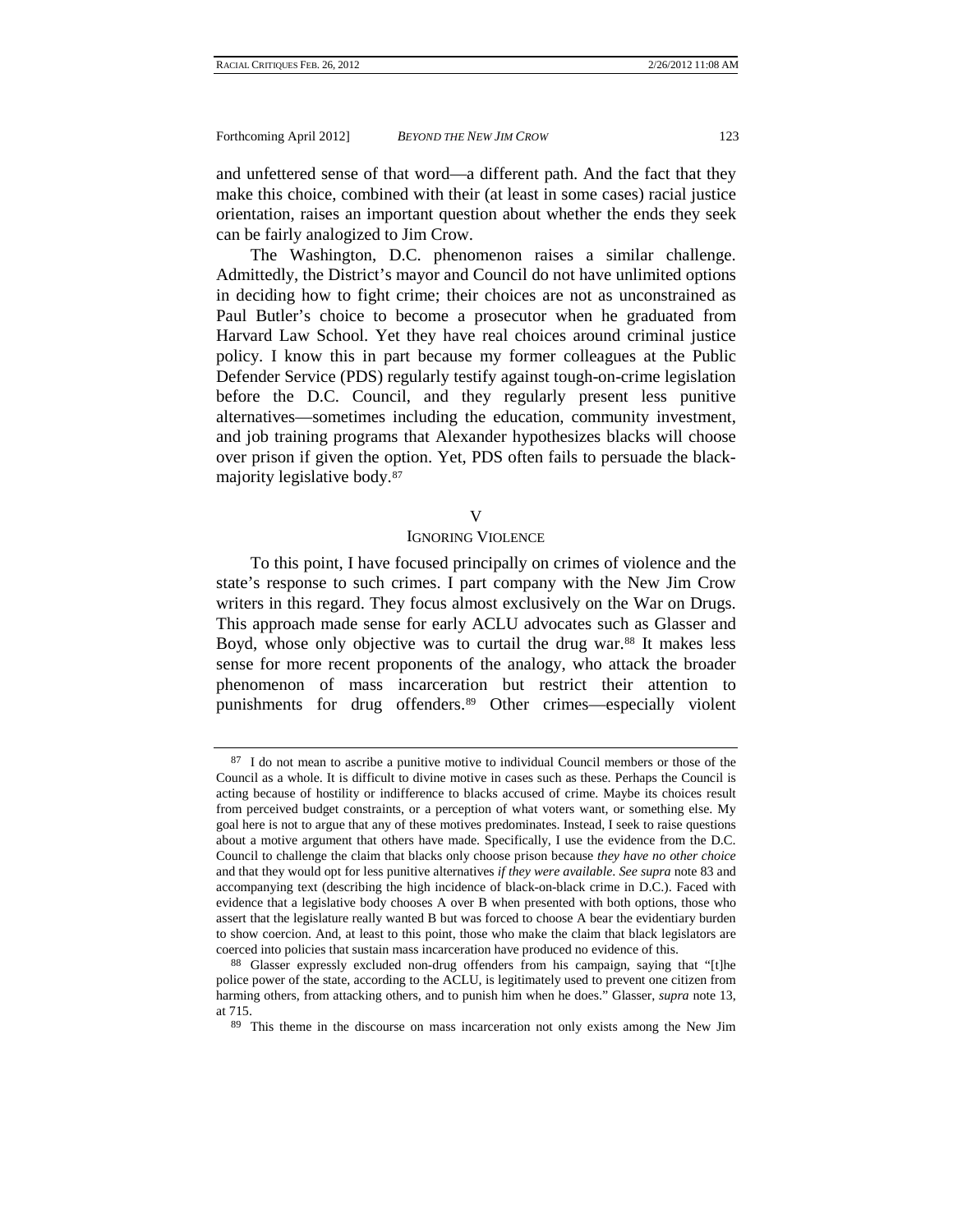crimes—are rarely mentioned.[90](#page-22-2)

The choice to focus on drug crimes is a natural—even necessary byproduct of framing mass incarceration as a new form of Jim Crow.[91](#page-23-0) One of Jim Crow's defining features was that it treated similarly situated blacks and whites differently. For writers seeking analogues in today's criminal justice system, drug arrests and prosecutions provide natural targets, along with racial profiling in traffic stops. Blacks and whites use drugs at roughly the same rates, but African Americans are significantly more likely to be arrested and imprisoned for drug crimes.<sup>[92](#page-23-1)</sup> As with Jim Crow, the difference lies in government practice, not in the underlying behavior. The statistics on selling drugs are less clear-cut, but here too the racial disparities in arrest and incarceration rates exceed any disparities that might exist in the race of drug sellers.<sup>[93](#page-23-2)</sup>

But violent crime is a different matter. While rates of drug offenses are roughly the same throughout the population, blacks are overrepresented among the population for violent offenses. For example, the African American arrest rate for murder is seven to eight times higher than the

Crow writers, but also extends to others writing on crime and racial justice. *See, e.g.*, Geneva Brown, *White Man's Justice, Black Man's Grief: Voting Disenfranchisement and the Failure of the Social Contract*, 10 BERKELEY J. AFR.-AM. L. & POL'Y 287, 297 (2008) (arguing that the racial disproportionality in mass incarceration "is evidence that the War on Drugs was a War on African American men"); Kenneth B. Nunn, *Race, Crime and the Pool of Surplus Criminality: Or Why the 'War on Drugs' Was a 'War on Blacks*,*'* 6 J. GENDER RACE & JUST. 381, 393 (2002) ("The mass incarceration of African Americans is a direct consequence of the War on Drugs."); Tyson, *supra* note 16, at 364 (arguing that "[a]t the heart of racialized mass imprisonment are questions regarding the appropriateness of non-violent offender sentencing," specifically drug law policies).

<span id="page-23-3"></span><sup>90</sup> The New Jim Crow writers take varied approaches to violence. Some ignore it entirely. *See generally* Gary Ford, *The New Jim Crow: Male and Female, South and North, from Cradle to Grave, Perception and Reality: Racial Disparity and Bias in America's Criminal Justice System*, 11 RUTGERS RACE & L. REV. 323 (2010) (discussing the racial disparities in the criminal justice system through empirical and ethnographic studies, but never mentioning violent crime); Floyd D. Weatherspoon, *The Mass Incarceration of African American Males: A Return to Institutionalized Slavery, Oppression, and Disenfranchisement of Constitutional Rights*, 13 TEX. WESLEYAN L. REV. 599 (2007) (expanding the analogy through a focus on the disenfranchisement of black males achieved through mass incarceration, but never discussing the impact of violent crime). The most careful of the writers mention it, but without emphasis. *See, e.g.*, ALEXANDER, *supra* note 9, at 204 ("[B]lack men do have much higher rates of violent crime, and violent crime is concentrated in ghetto communities.").

<span id="page-23-0"></span><sup>&</sup>lt;sup>91</sup> I should clarify that the New Jim Crow writers are not alone in choosing to focus on drugs rather than violence. This tendency is widespread among civil rights and racial justice advocates, as I experienced when serving on a panel addressing mass incarceration at a conference hosted by one of the nation's leading civil rights organizations. The audience appeared moved by the magnitude of the crisis that mass incarceration presents. But despite my attempts to broaden the conversation, it remained rooted in the most comfortable place, with everyone condemning the War on Drugs and no one addressing the issue of violent crime.

<sup>92</sup> Tonry & Melewski, *supra* note 79, at 104–05.

<span id="page-23-2"></span><span id="page-23-1"></span><sup>93</sup> *Id.* at 105–09.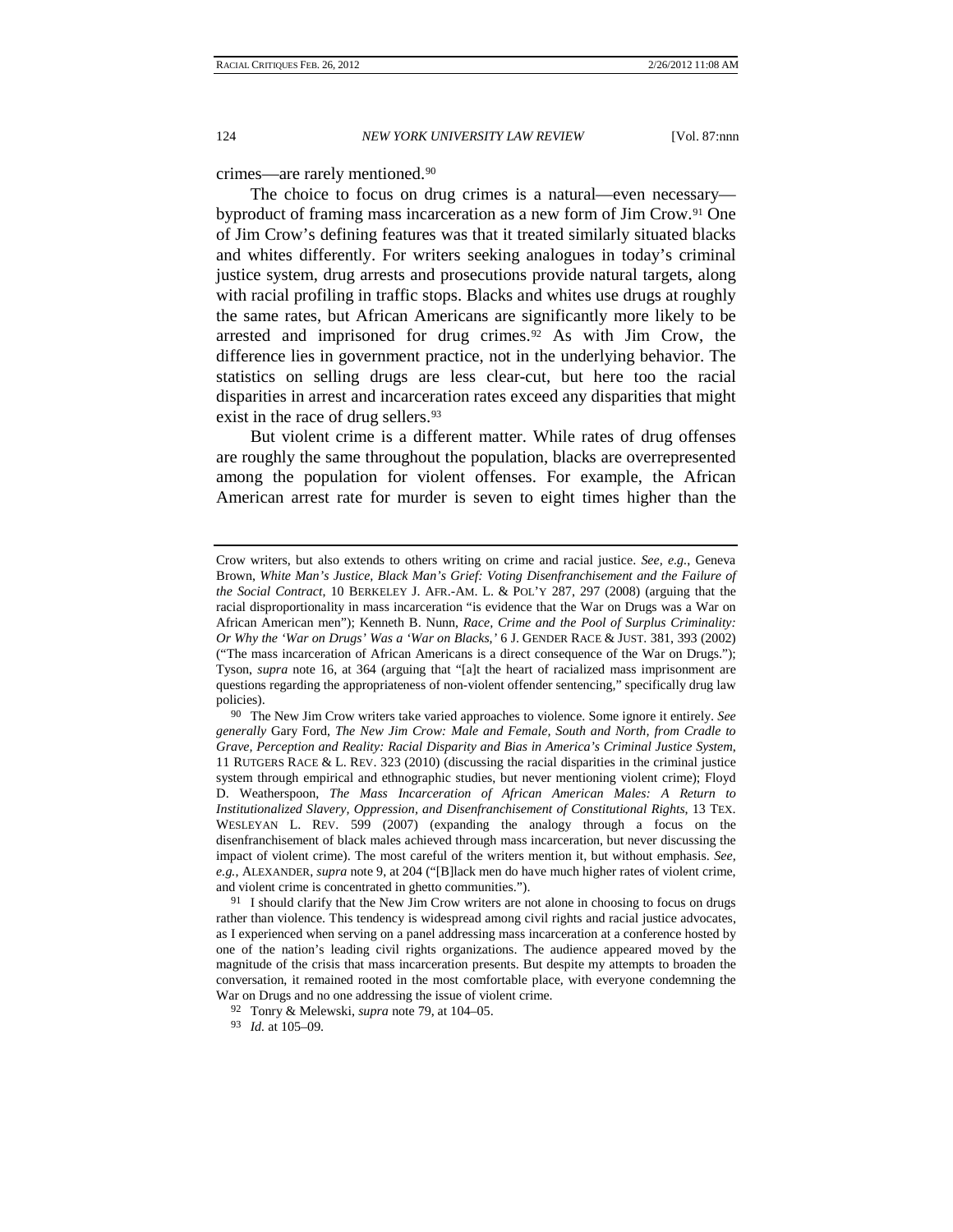white arrest rate; the black arrest rate for robbery is ten times higher than the white arrest rate.<sup>[94](#page-23-3)</sup> Murder and robbery are the two offenses for which the arrest data are considered most reliable as an indicator of offending.[95](#page-24-0)

In making this point, I do not mean to suggest that discrimination in the criminal justice system is no longer a concern. There is overwhelming evidence that discriminatory practices in drug law enforcement contribute to racial disparities in arrests and prosecutions, and even for violent offenses there remain unexplained disparities between arrest rates and incarceration rates[.96](#page-24-1) Instead, I make the point to highlight the problem with framing mass incarceration as a new form of Jim Crow. Because the analogy leads proponents to search for disparities in the criminal justice system that resemble those of the Old Jim Crow, they confine their attention to cases where blacks are like whites in all relevant respects, yet are treated worse by law. Such a search usefully exposes the abuses associated with racial profiling and the drug war. But it does not lead to a comprehensive understanding of mass incarceration.

<span id="page-24-3"></span>Does it matter that the Jim Crow analogy diverts our attention from violent crime and the state's response to it, if it gives us tools needed to criticize the War on Drugs? I think it does, because contrary to the impression left by many of mass incarceration's critics, the majority of America's prisoners are not locked up for drug offenses. Some facts worth considering: According to the Bureau of Justice Statistics, in 2006 there were 1.3 million prisoners in state prisons, 760,000 in local jails, and 190,000 in federal prisons. $97$  Among the state prisoners, 50% were serving time for violent offenses, 21% for property offenses, 20% for drug

<sup>94</sup> RUTH & REITZ, *supra* note 46, at 33. For other crimes the differences are smaller. For burglary, larceny, and motor vehicle theft, for example, the black arrest rates in 1990 were three to four times the white arrest rates. *Id.*

<span id="page-24-0"></span><sup>95</sup> *See* Alfred Blumstein, *Racial Disproportionality of U.S. Prison Populations Revisited*, 64 U. COLO. L. REV. 743, 748 & n.10 (1993) (citing a study showing, in robbery and aggravated assault cases, a strong correspondence between the race of the arrestee and the race of the offender as reported by the victim); LAFREE, *supra* note 42, at 49 ("Both critics and supporters of UCR [Uniform Crime Reports] agree that its quality is generally highest for more serious crimes. . . . because citizens are more likely to report more serious crimes to police and police are more likely to make arrests for more serious crimes.").

<span id="page-24-1"></span><sup>96</sup> In addition to the discretionary decisions by police evidencing racial disparities, drug cases present the strongest evidence for disparate treatment in the court system itself. In his landmark studies comparing arrest rates to incarceration rates for various offenses, Blumstein found that drug prosecutions offered the largest unexplained racial disparities. Alfred Blumstein, *On the Racial Disproportionality of the United States' Prison Populations*, 73 J. CRIM. L. & CRIMINOLOGY 1259, 1274 (1982); Blumstein, *supra* note 95, at 751–52.

<span id="page-24-2"></span><sup>97</sup> WILLIAM J. SABOL ET AL., U.S. DEP'T OF JUSTICE, BUREAU OF JUSTICE STATISTICS, BULLETIN: PRISONERS IN 2006, at 4 (2007), *available* http://bjs.ojp.usdoj.gov/content/pub/pdf/p06.pdf. I use the 2006 numbers because they are the most recent for which the Bureau of Justice Statistics has published the breakdown by offense type for state prisoners.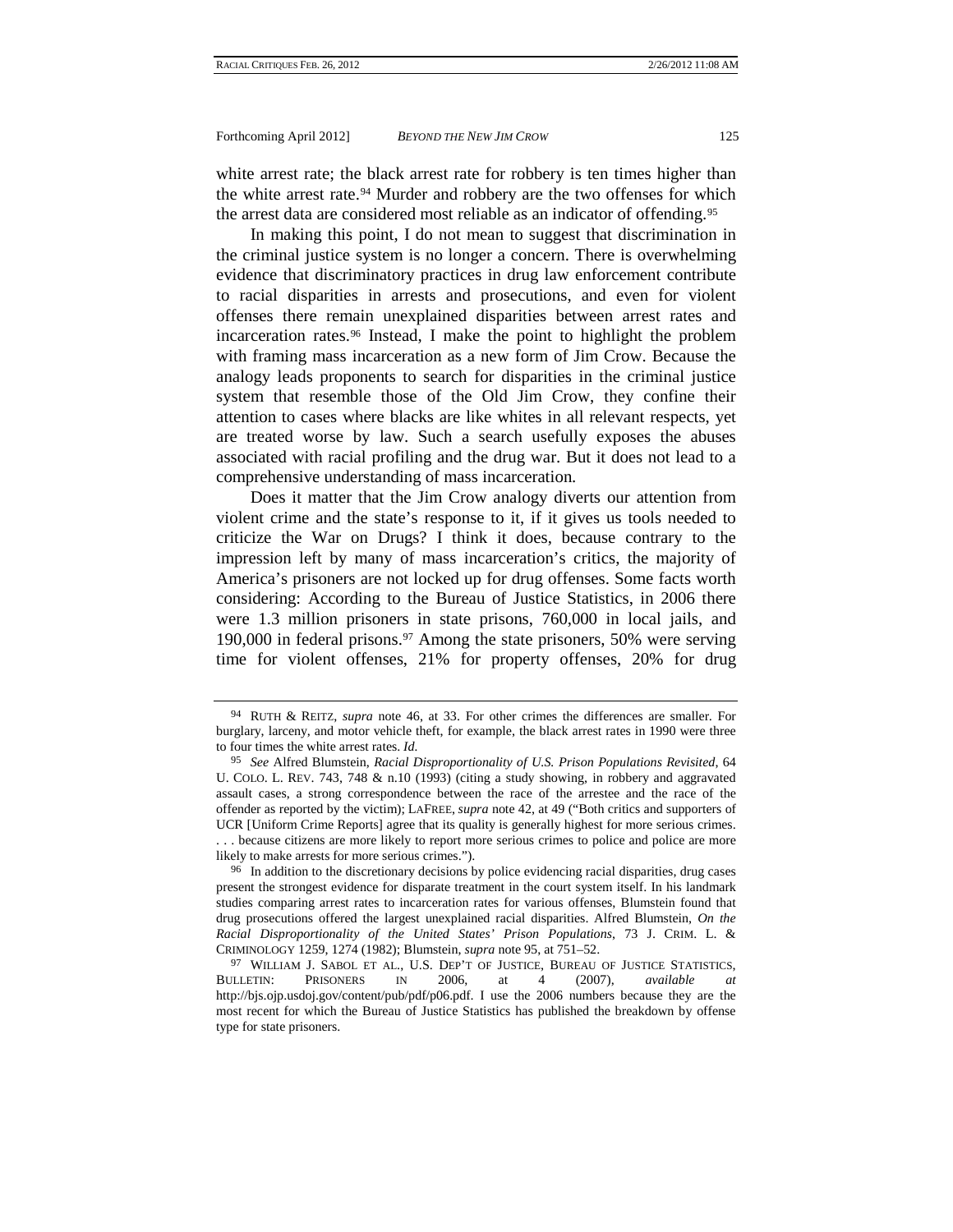offenses, and 8% for public order offenses[.98](#page-24-3) In jails, the split among the various categories was more equal, with roughly 25% of inmates being held for each of the four main crime categories (violent, drug, property, and public order).[99](#page-25-0) Federal prisons are the only type of facility in which drug offenders constitute a majority (52%) of prisoners, but federal prisons hold many fewer people overall.<sup>[100](#page-25-1)</sup> Considering all forms of penal institutions together, more prisoners are locked up for violent offenses than for any other type, and just under 25% (550,000) of our nation's 2.3 million prisoners are drug offenders.[101](#page-25-2) This is still an extraordinary and appalling number. But even if every single one of these drug offenders were released tomorrow, the United States would still have the world's largest prison system.<sup>[102](#page-25-3)</sup>

<span id="page-25-5"></span>Moreover, our prison system has grown so large in part because we have changed our sentencing policies for *all* offenders, not just drug offenders. We divert fewer offenders than we once did, send more of them to prison, and keep them in prison for much longer.[103](#page-25-4) An exclusive focus on the drug war misses this larger point about sentencing choices. This is

<sup>98</sup> SABOL ET AL., *supra* note 1, at 37 app. tbl.15. Of the 1,333,100 state prisoners, 667,900 were serving time for violent offenses, 277,900 for property offenses, 265,800 for drug offenses, and 112,300 for public order offenses (7200 were other/unspecified). The percentages for African American offenders are similar, with 50% serving time for violent offenses, 19% for property offenses, 23% for drug offenses, and 7% for public order offenses. *Id.*

<span id="page-25-0"></span><sup>99</sup> DORIS J. JAMES, U.S. DEP'T OF JUSTICE, BUREAU OF JUSTICE STATISTICS, SPECIAL REPORT: PROFILE OF JAIL INMATES, 2002, at 3 (2004), *available at* http://www.bjs.gov/content/pub/pdf/pji02.pdf. These numbers are from 2002, the most recent for which data on jail inmates by offense category are available.

<span id="page-25-1"></span><sup>100</sup> In federal prisons in 2008 (the most recent year for which Bureau of Justice Statistics data are available), 52% were serving time for drug offenses, 33% for public order offenses (including immigration offenses), 8% for violent offenses, and 6% for property offenses. SABOL ET AL., *supra* note 1, at 38 app. tbl.17.

<span id="page-25-2"></span><sup>101</sup> This is simply an estimate based on the most current available data. My calculation is as follows: 265,000 drug offenders in state prison and 95,000 in federal prison, SABOL ET AL., *supra* note 1, at 37–38, plus 192,000 drug offenders in local jails. The jail figure uses the most recent data for the number of inmates confined in local jails (767,000 in 2009) and assumes that 25% of them have a drug offense as their most serious—which was the case in 2002, the last year for which data on jail inmates by offense category are available. TODD D. MINTON, U.S. DEP'T OF JUSTICE, BUREAU OF JUSTICE STATISTICS, JAIL INMATES AT MIDYEAR 2009—STATISTICAL TABLES 4 (2010), *available at* http://bjs.ojp.usdoj.gov/content/pub/pdf/jim09st.pdf.

<span id="page-25-3"></span><sup>102</sup> If the 550,000 drug offenders were released, the United States would have 1.75 million prisoners. International comparisons should be made with caution. Nonetheless, using the best available numbers, this would still exceed China's prison population, which stands at 1.57 million. ROY WALMSLEY, INT'L CTR. FOR PRISON STUDIES, KING'S COLL. LONDON, WORLD PRISON POPULATION LIST 1 (8th ed. 2009), *available at* http://www.prisonstudies.org/info/downloads/wppl-8th\_41.pdf. The Chinese number does not include administrative detention figures, which, if included, would make China the world's largest jailer. *Id.* at 4. The United States, given its smaller population, would still have the highest incarceration rate.

<span id="page-25-4"></span><sup>103</sup> *See* WESTERN, *supra* note 2, at 43–45 (cataloging the increase in the incarceration rate and average time served for violent, property, and drug crimes).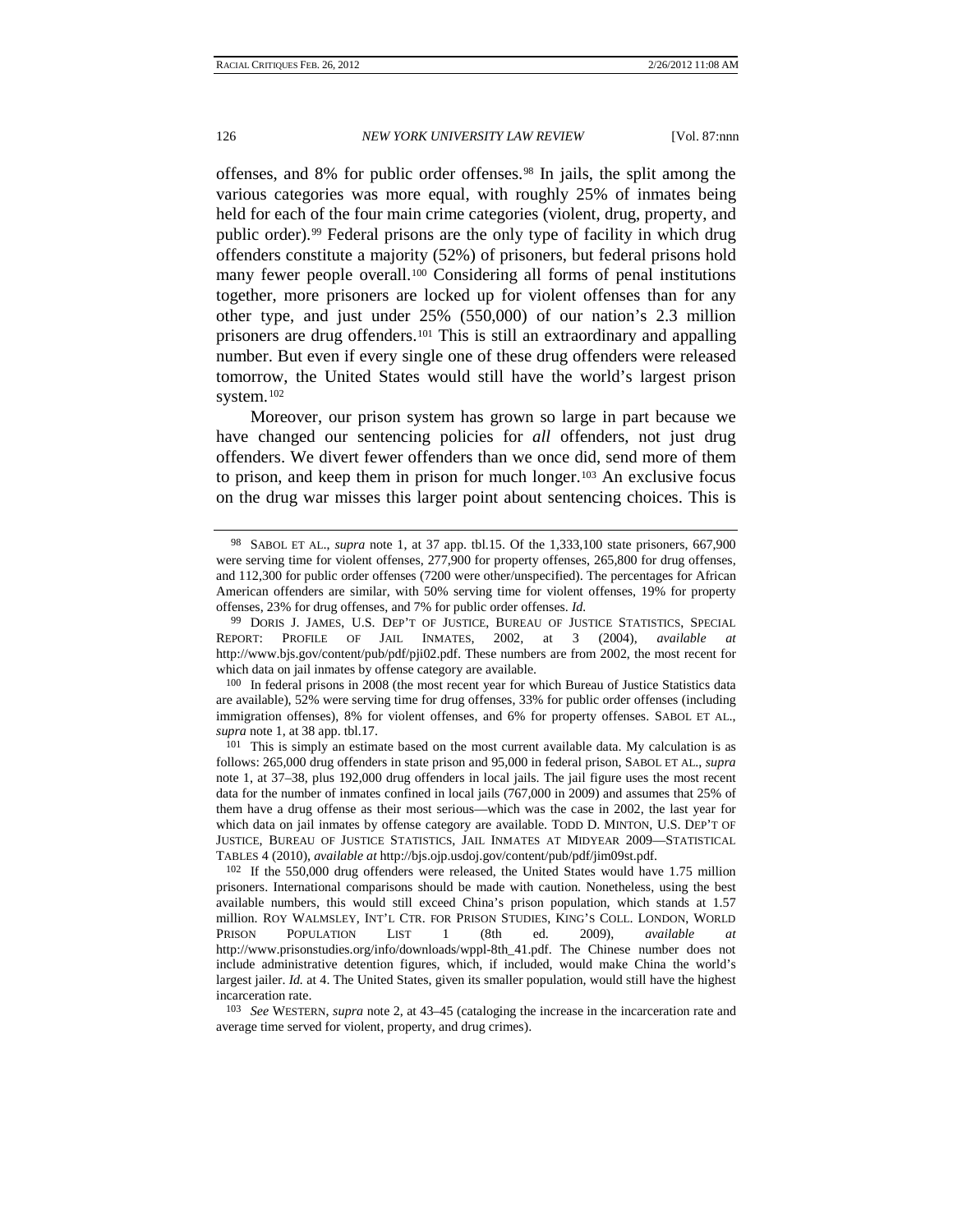why it is not enough to dismiss talk of violent offenders by saying that "violent crime is not responsible for the prison boom."[104](#page-25-5) It is true that the prison population in this country continued to grow even after violent crime began to decline dramatically. However, the *state's response* to violent crime—less diversion and longer sentences—has been a major cause of mass incarceration. Thus, changing how governments respond to *all* crime, not just drug crime, is critical to reducing the size of prison populations.[105](#page-26-0)

I am sympathetic to the impulse to avoid discussing violent crime. Like other progressives, the New Jim Crow writers are frustrated by decades of losing the crime debate to those who condemn violence while refusing to acknowledge or ameliorate the conditions that give rise to it.[106](#page-26-1) "As a society," Alexander writes, "our decision to heap shame and contempt upon those who struggle and fail in a system designed to keep

<span id="page-26-2"></span><span id="page-26-1"></span>106 Ronald Reagan provides an example of the point of view to which progressives are reacting:

Choosing a career in crime is not the result of poverty or of an unhappy childhood or of a misunderstood adolescence; it's the result of a conscious, willful, selfish choice made by some who consider themselves above the law, who seek to exploit the hard work and, sometimes, the very lives of their fellow citizens.

Ronald W. Reagan, Remarks at the Annual Conference of the National Sheriffs' Association in Hartford, Connecticut (June 20, 1984), *in* 1 PUB. PAPERS 884, 886 (1986).

<sup>104</sup> ALEXANDER, *supra* note 9, at 99 (emphasis omitted); *see also* Kennedy, *supra* note 16, at 489 ("The increase in incarceration that ensued over the following decades was far out of proportion to the crime increase. Over time the level of incarceration remained high even when crime rates dropped."); López, *supra* note 37, at 1031 ("In short, rising incarceration rates cannot be explained by increasing crime rates, as after 1980 crime largely declined even as incarceration rapidly accelerated.").

<span id="page-26-0"></span><sup>&</sup>lt;sup>105</sup> In the preceding pages I have focused on the prison population, rather than the larger group of individuals that is under correctional control (including probation, parole, and pre-trial release). But perhaps I am wrong to focus on prisoners; one response to my argument would be to point out that although drug offenders are vastly outnumbered by violent ones in our nation's prisons, the percentages are closer when we include all those who are under criminal justice supervision outside of prison. The distinction matters because the New Jim Crow writers are rightly concerned about a broader system that subjects more blacks to state supervision and collateral consequences. *See supra* Part II (discussing the New Jim Crow writers' analysis of the stigmatizing and marginalizing effects of mass incarceration on low-income black communities). This is a fair response, but not a complete rejoinder. First, because deprivation of liberty in prison is the most fundamental form of subjugation our criminal justice system imposes (other than death), the growth of the prison system itself plays a prominent role in critiques of mass incarceration, including those of the New Jim Crow writers. Second, even looking at probationers and parolees, it is a mistake to focus exclusively on drug offenders, for drug offenders still do not constitute a majority of those under criminal justice supervision. For example, 26% of the 4.2 million Americans on probation have a drug crime as their most serious offense. LAUREN E. GLAZE & THOMAS P. BONCZAR, U.S. DEP'T OF JUSTICE, BUREAU OF JUSTICE STATISTICS BULLETIN: PROBATION AND PAROLE IN THE UNITED STATES, 2009, at 26 app. tbl.5, 27 app. tbl.6 (2010) (reporting that the breakdown for probationers, by most serious offense, was as follows: 19% violent, 26% property, 26% drug, 18% public order, and 10% other). Thirty-six percent of the 800,000 Americans on parole have a drug crime as their most serious offense. *Id*. at 36 app. tbl.15, 27 app. tbl.6 (finding that the breakdown for parolees, by most serious offense, was as follows: 27% violent, 23% property, 36% drug, 3% weapon, and 10% other).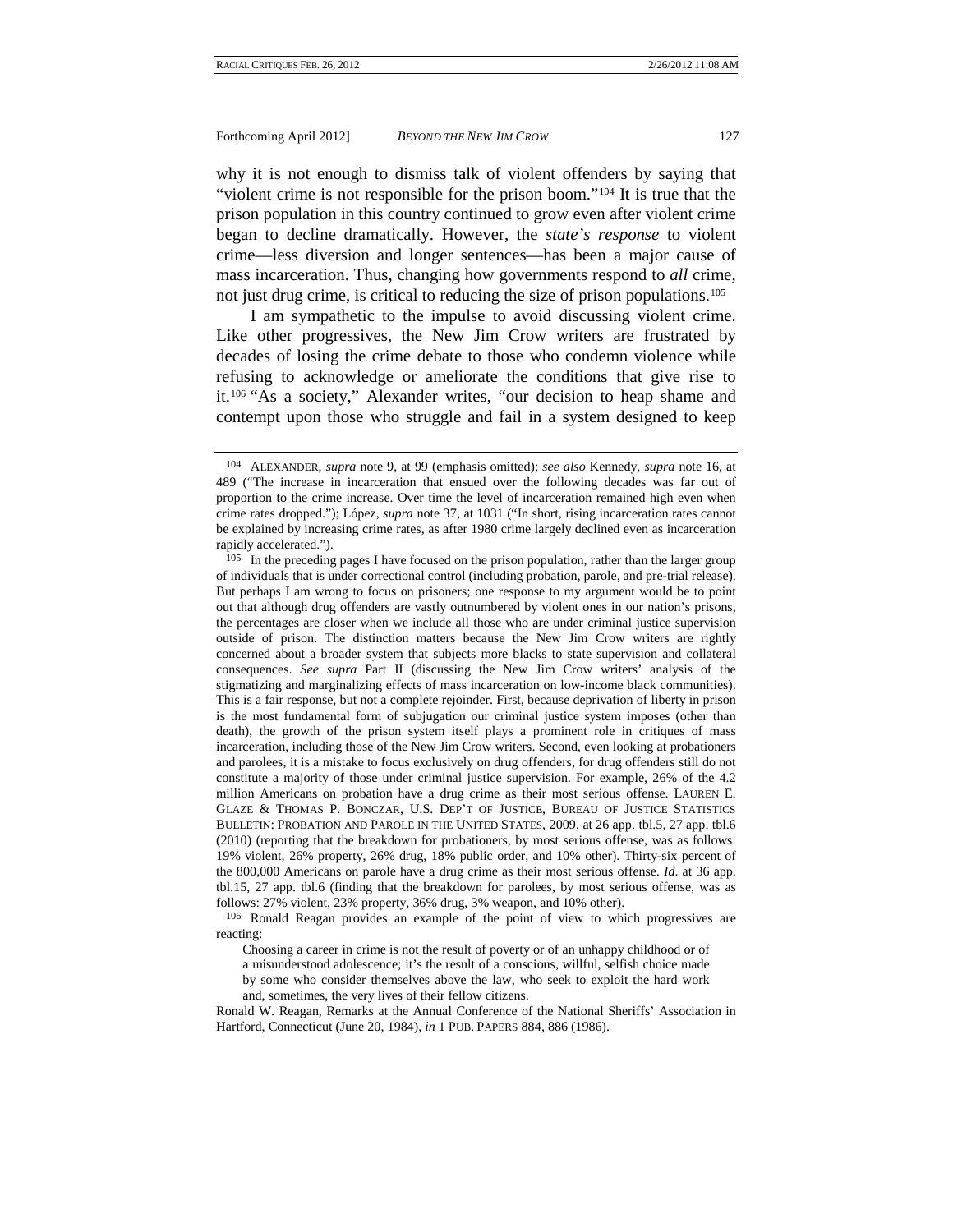them locked up and locked out says far more about ourselves than it does about them."[107](#page-26-2) Since it is especially difficult to suspend moral judgment when the discussion turns to violent crime, progressives tend to avoid or change the subject[.108](#page-27-0)

To see how reticent mass incarceration's critics can be regarding the subject of violence, consider how Alexander describes Jarvious Cotton, whose story opens *The New Jim Crow*:

Cotton's great-great grandfather could not vote as a slave. His greatgrandfather was beaten to death by the Ku Klux Klan for attempting to vote. His grandfather was prevented from voting by Klan intimidation. His father was barred from voting by poll taxes and literacy tests. Today, Jarvious Cotton cannot vote because he, like many black men in the United States, has been labeled a felon and is currently on parole.<sup>[109](#page-27-1)</sup>

Cotton is like his ancestors in that he cannot vote. But there is one salient difference between Cotton and his ancestors. They couldn't vote because they were black; Cotton lost his right to vote when he was convicted of murder.[110](#page-27-2) But Alexander nowhere mentions Cotton's crime, and her passive construction—Cotton "has been labeled a felon"—suggests that he had no choice in the matter. Now, I agree with Alexander that *even though* Cotton was convicted of murder, his status as a felon should not carry with it a lifetime of disenfranchisement. But Alexander does not strengthen her case, or help us understand the problem of mass incarceration in all of its dimensions, by declining to acknowledge his violent offense.

Avoiding the topic of violence in this manner is a mistake, not least because it disserves the very people on whose behalf the New Jim Crow writers advocate.<sup>[111](#page-27-3)</sup> After all, the same low-income young people of color who disproportionately enter prisons are disproportionately victimized by crime.[112](#page-27-4) And the two phenomena are mutually reinforcing.

<span id="page-27-5"></span><span id="page-27-4"></span>112 *See, e.g.*, Forman, Jr., *Community Policing supra* note 7, at 27–28 (arguing that because low-income youth are both disproportionately victimized by crime and targeted for aggressive policing, it is important to seek their participation in well-designed community policing

<sup>107</sup> ALEXANDER, *supra* note 9, at 171.

<span id="page-27-0"></span><sup>108</sup> *See supra* note 90 and accompanying text (discussing how New Jim Crow writers avoid discussion of violent crime when addressing mass incarceration).

<sup>109</sup> ALEXANDER, *supra* note 9, at 1.

<sup>110</sup> Joseph W. Queen, *Man Gets Life in Miss. Slaying*, NEWSDAY, Aug. 14, 1988.

<span id="page-27-3"></span><span id="page-27-2"></span><span id="page-27-1"></span><sup>111</sup> *Cf.* Stephen L. Carter, *When Victims Happen To Be Black*, 97 YALE L.J. 420 (1988) (describing and problematizing a categorical dichotomy between socially constructed concepts of blackness and victimhood). Although my primary concern is analytical, overlooking violence is also a strategic error, because those who seek to challenge mass incarceration render themselves ineffectual in policy debates when they avoid discussing violent crime. After all, advocates for tough-on-crime measures are not going to stop discussing violence; and, by ceding this terrain to them, progressives and the civil rights community allow those who seek more punitive crime policy to present themselves as the sole defenders of public safety. This, in turn, diminishes progressives' chances of building an effective movement to counter mass incarceration.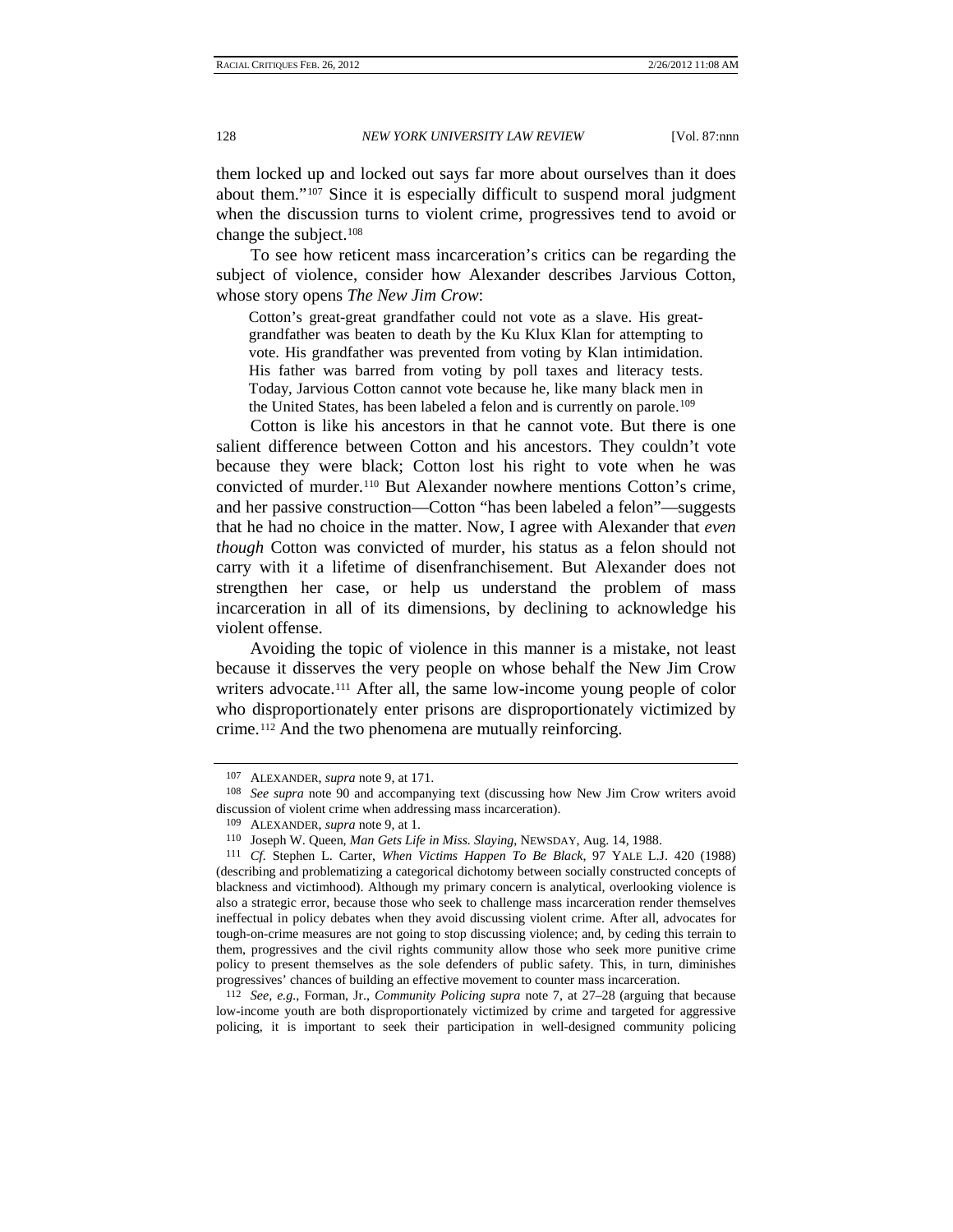I had long known this as an intellectual matter, but it was driven home for me in 1997, when I helped to open an alternative school for teens from the juvenile court system.[113](#page-27-5) Our application asked students to tell us the best and worst aspects of their last school. "Too many fights" was the most common response to the question about the worst aspects, and many students reported that "too many people get jumped," "school is chaos," and the environment was "too hectic!" The kids we served were typically considered to be the troublemakers; a good portion had been kicked out of school for fighting. They had been arrested for drug dealing, auto theft, gun possession, aggravated assault, robbery, and, in one case, murder. Yet their applications reminded us that even the "tough" kids seek safety and security. Their acts of violence, we came to understand, had often been closely connected to being in an environment that felt unsafe.[114](#page-28-0)

Over time, as we got to know our students better, we began to appreciate the toll that violence had taken, and continued to take, in their lives. For example, Bobby, one of our very first students, described being robbed and watching his friend get killed:

I try not to always do my best too much because I know, why do your best when it can all be taken away from you in mere seconds, over something stupid? Because my friend that got killed in front of me, I mean he didn't do nothing, he didn't do nothing, he was always good, he got killed for his jacket, because he didn't want to give up his jacket. . . .

When he was shot, I was lucky I didn't get shot. I got stabbed. Stabbed with an ice pick.... Lost a lot of blood and everything, passed out, blood clogged up. . . .

All I kept doing was looking at him, looking at him, and wondering was we both going to be all right, was we gonna be able to think about this, and get back at our person. . . .

That right there I think, inspired me to say man, what the fuck man, if a nigger can get away with killing somebody cold blood straight like that, what can't they get away with? What can't you get away with?

<span id="page-28-1"></span>If people can do stuff like that and get away with it, and not be caught, not be arrested, not be locked up, not be killed, or suffer in no type of way, why can't I do that? Why can't I do that? If somebody can take my friend's life from me, somebody that I cared about, if they can take that from me, why can't I do that to about anybody else, to anybody else, and

programs).

<sup>113</sup> For a more detailed account, see James Forman, Jr. & David Domenici, *Circle of Trust: The Story of the See Forever School*, *in* STARTING UP: CRITICAL LESSONS FROM 10 NEW SCHOOLS (Lisa Arrastia & Marv Hoffman eds., forthcoming 2012).

<span id="page-28-0"></span><sup>114</sup> As we attempted to create a safe school for these students, we learned that we could take safety seriously without adopting the zero-tolerance measures that were growing in popularity at that time. For a more thorough discussion of our alternative approach to combating violence, see *id.* at 15–19.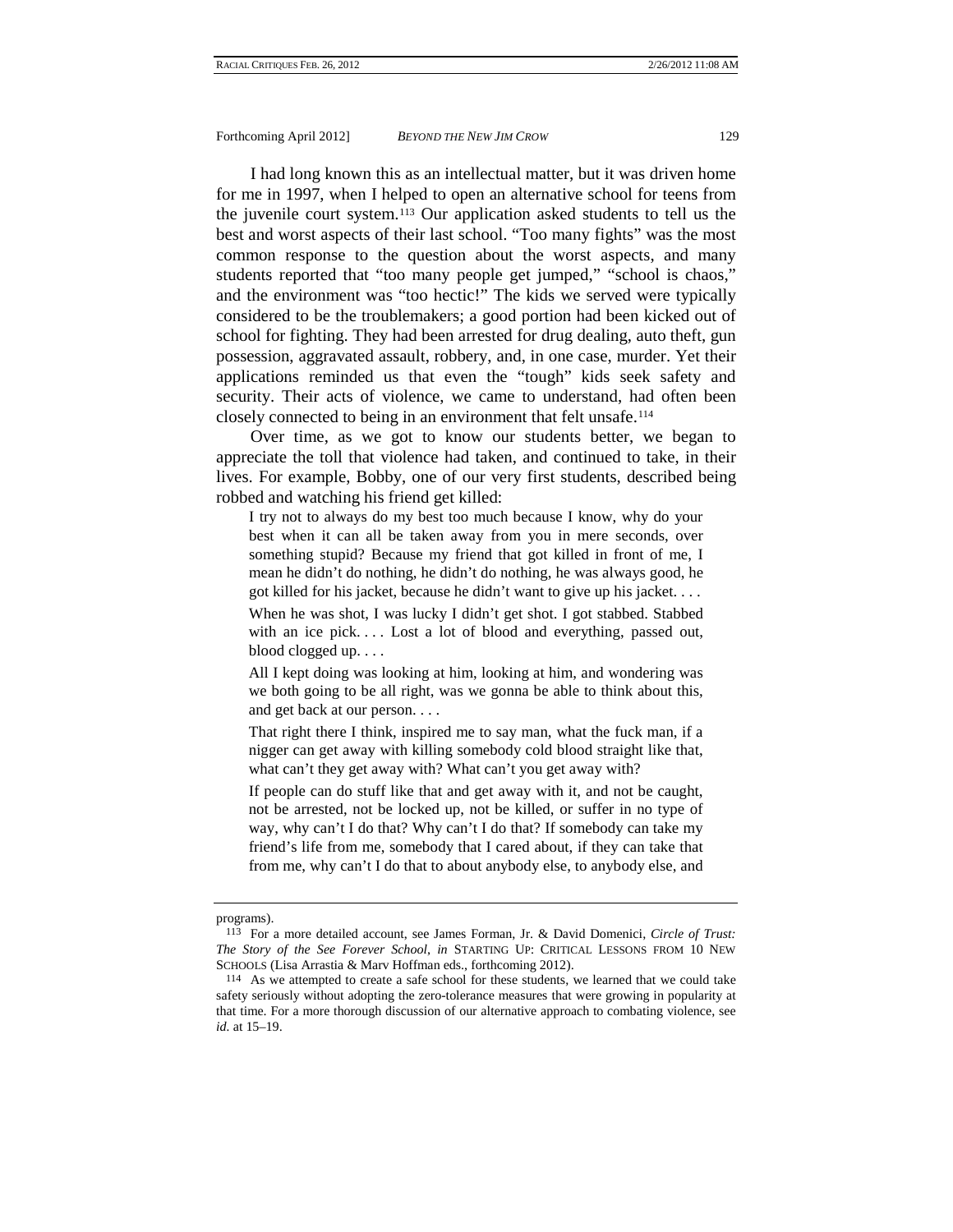not care about it? Not care about who I hurt, who I make feel my pain. Just don't even care, don't have no sympathy for nobody.<sup>[115](#page-28-1)</sup>

There are no easy answers to the tragedy conveyed by Bobby's story. But those who write about mass incarceration from a racial justice perspective should not avoid the questions it raises. The attack terribly damaged Bobby's psyche. As educators who fervently believed that studying hard was key to a better life for our students, we were haunted by the question, *Why do your best when it can all be taken away from you in mere seconds?* Bobby pleads for accountability; if he is not able to "get back at our person" himself, he wants him arrested and punished. It is this part of Bobby's plea, I suspect, that causes many of the New Jim Crow writers to avoid the topic of violent crime. After all, won't discussing it simply reinforce the case for more punitive crime policy?

But allowing ourselves to hear Bobby's painful story need not mandate "harsh justice" as a response.<sup>116</sup> Instead it might lead us to ask: What does accountability mean? Bobby's assailant should surely be locked up, but for how long? One in eleven American prisoners are serving life sentences, and about a third of those sentences are life without parole.<sup>[117](#page-29-1)</sup> In what conditions? What might we have done to reduce the likelihood that Bobby would be attacked in the first place?[118](#page-29-2) And what might we do to reduce the likelihood that Bobby will retaliate against his assailant ("get back at our person") or some future innocent party ("why can't I do that to anybody else, to anybody else, and not care about it")? These are supremely difficult questions that I do not attempt to answer in this Article.<sup>[119](#page-29-3)</sup> I raise them to highlight their importance and to suggest that, in focusing exclusively on the drug war, the New Jim Crow writers take themselves out of a discussion to which they might make important contributions.

<span id="page-29-4"></span><sup>115</sup> This quotation is from an interview with Bobby in a documentary film about the See Forever School's first year. INNOCENT UNTIL PROVEN GUILTY (Big Mouth Productions 1999).

<span id="page-29-0"></span><sup>116</sup> *See, e.g.*, JAMES Q. WHITMAN, HARSH JUSTICE: CRIMINAL PUNISHMENT AND THE WIDENING DIVIDE BETWEEN AMERICA AND EUROPE (2003). <sup>117</sup> ASHLEY NELLIS & RYAN S. KING, THE SENTENCING PROJECT, NO EXIT: THE EXPANDING

<span id="page-29-1"></span>USE OF LIFE SENTENCES IN AMERICA 3 (2009). As a result of longer sentences, the number of elderly prisoners continues to grow, despite the fact that older prisoners cost more to incarcerate and are less likely to offend if released. THE PEW CENTER ON THE STATES, ONE IN 100: BEHIND BARS IN AMERICA 2008, at 12–13 (2008).

<span id="page-29-2"></span><sup>118</sup> While we don't know anything about the life of Bobby's assailant, the life histories of others like him demonstrate that the state frequently squanders opportunities to intervene *before* adolescents become murderers.

<span id="page-29-3"></span><sup>119</sup> I have addressed these questions elsewhere. *See, e.g.*, Domenici & Forman, *supra* note 8 (describing efforts to improve educational programs for incarcerated youth in Washington, D.C.); Forman, Jr., *Mass Incarceration*, *supra* note 7, at 1006–09 (2010) (arguing that prisons that treat prisoners well and offer effective programs serve public safety). I return briefly to these themes in the Conclusion.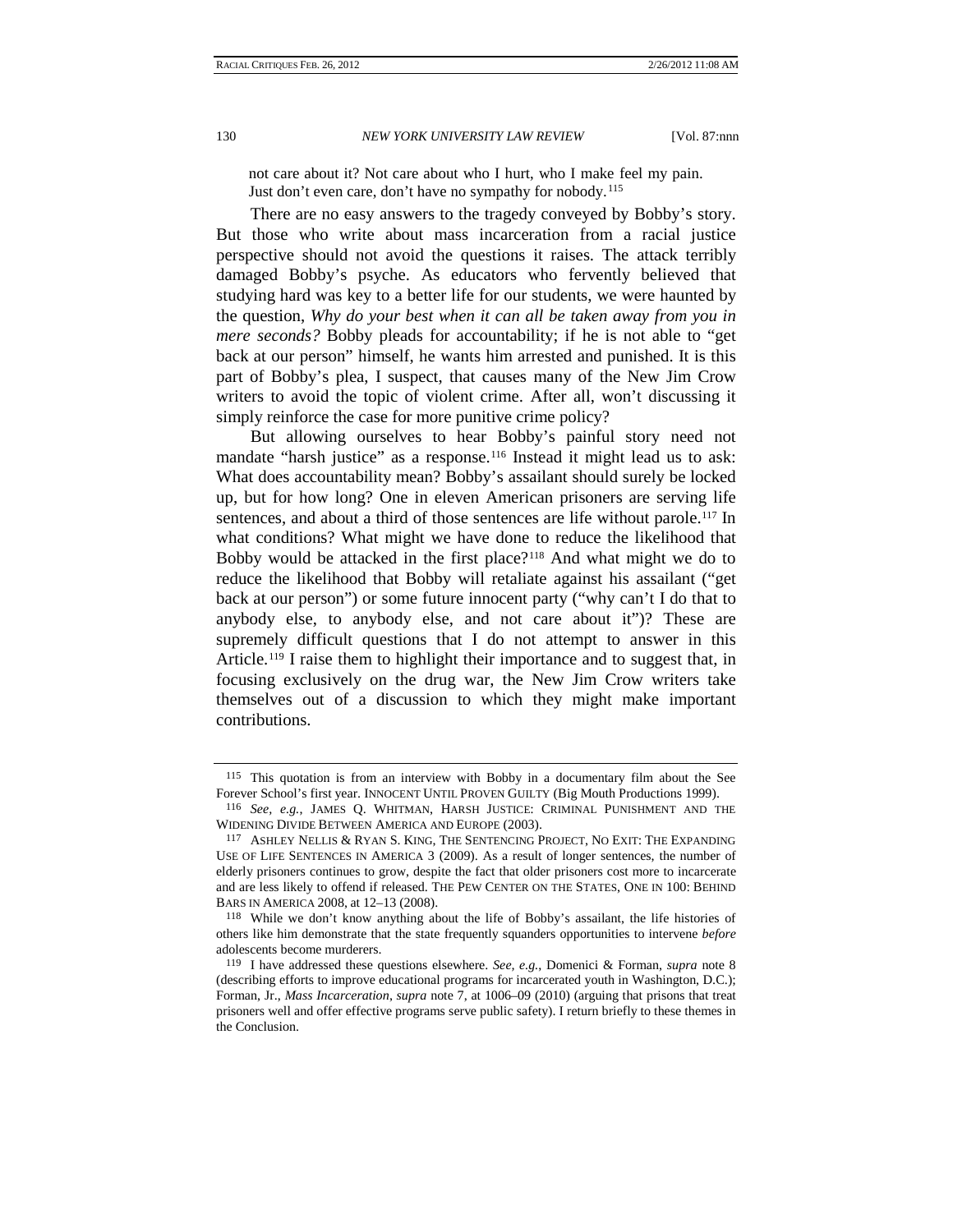## VI

#### OBSCURING CLASS

In the previous Part, I argued that one of Jim Crow's defining characteristics was that it treated similarly situated blacks and whites differently, and that the New Jim Crow writers are forced by the pressure of the analogy to find modern-day parallels. This leads them to overlook violent crime by limiting their inquiry to the War on Drugs. Jim Crow has another distinctive characteristic that threatens to lead us astray when contemplating mass incarceration. Just as Jim Crow treated similarly situated blacks and whites differently, it treated differently situated blacks similarly. An essential quality of Jim Crow was its uniform and demeaning treatment of all blacks. Jim Crow was designed to ensure the separation, disenfranchisement, and political and economic subordination of *all* black Americans—young or old, rich or poor, educated or illiterate.

Indeed, one of the central motivations of Jim Crow was to render class distinctions within the black community irrelevant, at least as far as whites were concerned. For this reason, it was essential to subject blacks of all classes to Jim Crow's subordination and humiliation. That's why Mississippi registrars prohibited blacks with Ph.Ds from voting, why lunch counters refused to serve well-dressed college students from upstanding Negro families, and why, as Martin Luther King, Jr. recounts in his "Letter from Birmingham Jail," even the most famous black American of his time was not permitted to take his six-year-old daughter to the whites-only amusement park she had just seen advertised on television.[120](#page-29-4)

<span id="page-30-1"></span>Analogizing mass incarceration to Jim Crow tends to suggest that something similar is at work today. This may explain why many—but not all<sup>121</sup> - of the New Jim Crow writers overlook the fact that mass

<sup>120</sup> At this point in the letter, King was responding to those who counseled Negroes to slow down in their quest for freedom. King's response, in part, was as follows:

I guess it is easy for those who have never felt the stinging darts of segregation to say "wait." But when you have seen vicious mobs lynch your mothers and fathers at will and drown your sisters and brothers at whim; when you have seen hate-filled policemen curse, kick, brutalize, and even kill your black brothers and sisters with impunity; when you see the vast majority of your twenty million Negro brothers smothering in an airtight cage of poverty in the midst of an affluent society; when you suddenly find your tongue twisted and your speech stammering as you seek to explain to your sixyear-old daughter why she cannot go to the public amusement park that has just been advertised on television, and see tears welling up in her little eyes when she is told that Funtown is closed to colored children, and see the depressing clouds of inferiority begin to form in her little mental sky . . . then you will understand why we find it difficult to wait.

Martin Luther King, Jr., *Letter from Birmingham Jail* (originally published as *The Negro Is Your Brother*), ATLANTIC MONTHLY, Aug. 1963, at 80.

<span id="page-30-0"></span><sup>121</sup> Michelle Alexander appreciates this point. *See* ALEXANDER, *supra* note 9, at 232–34 (arguing that affirmative action has, to some extent, helped affluent African Americans while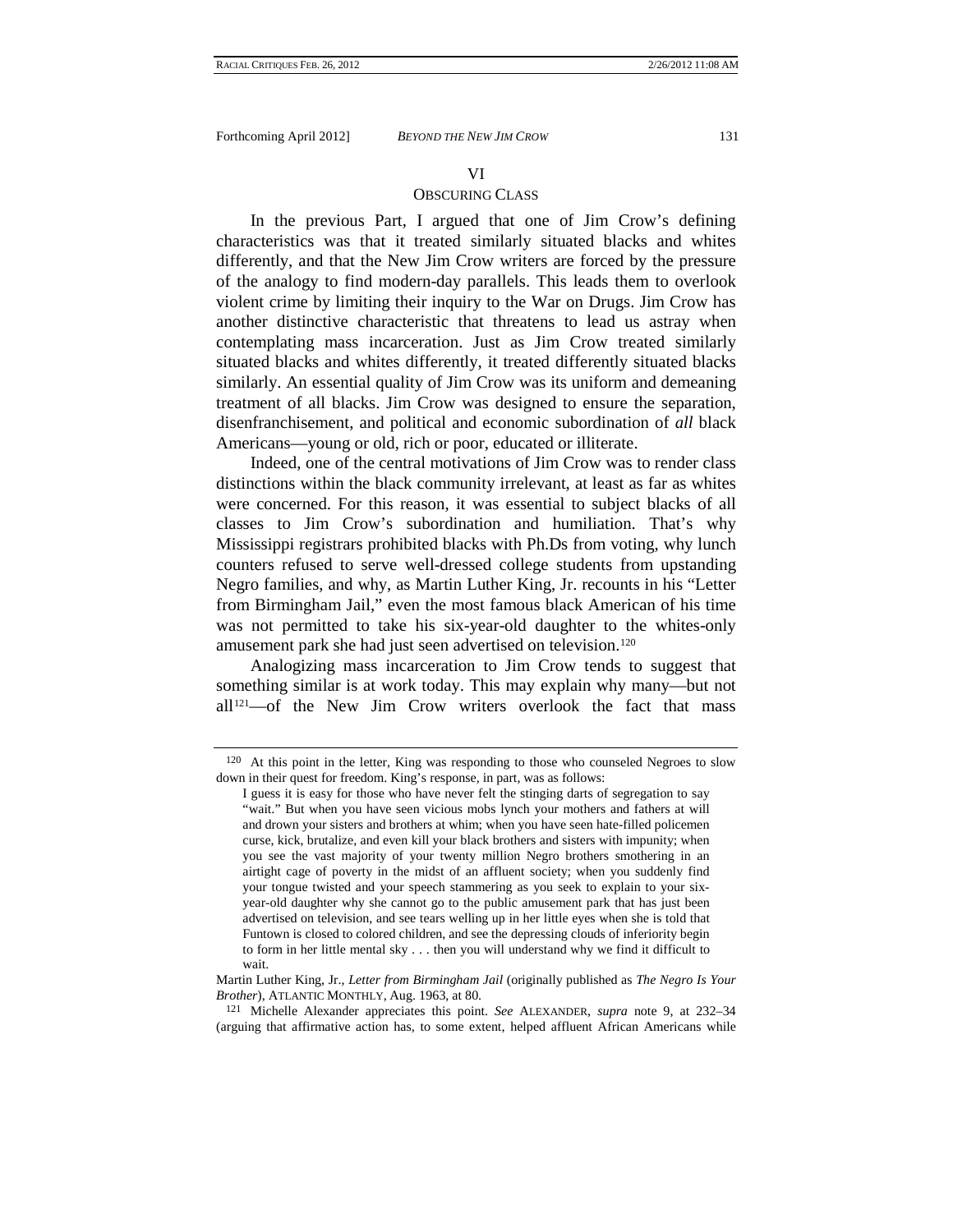incarceration does not impact middle- and upper-class educated African Americans in the same way that it impacts lower-income African Americans.<sup>[122](#page-30-1)</sup> This is an unfortunate oversight, because one of mass incarceration's defining features is that, unlike Jim Crow, its reach is largely confined to the poorest, least-educated segments of the African American community.[123](#page-31-0) High school dropouts account for most of the rise in African American incarceration rates. I noted earlier that a black man born in the 1960s is more likely to go to prison in his lifetime than was a black man born in the 1940s. But this is not true for all African American men; those with college degrees have been spared. As Bruce Western's research reveals, for an African American man with some college education, the lifetime chance of going to prison actually *decreased* slightly between 1979 and 1999 (from  $6\%$  to  $5\%$ ).<sup>[124](#page-31-1)</sup> A black man born in the late 1960s who dropped out of high school has a 59% chance of going to prison in his lifetime whereas a black man who attended college has only a 5% chance.[125](#page-31-2) Although we have too little reliable data about the class backgrounds of prisoners, what we do know suggests that class, educational attainment, and economic status are powerful indicators for other races as well. Western estimates that for white men born in the late 1960s, the lifetime risk of imprisonment is more than ten times higher for those who dropped out of high school than for those who attended some

serving as an inadequate substitute for the more radical changes to the economic and social structure needed to help poor African American communities).

<span id="page-31-3"></span><sup>122</sup> *See, e.g.*, Nunn, *supra* note 89, at 387 (discussing the ways in which mass incarceration, resulting from the War on Drugs, is a war against African Americans as a whole, without noting any differential impact based on class); Eric E. Sterling, *Drug Laws and Thought Crime*, 10 TEMP. POL. & CIV. RTS. L. REV. 327, 335–36 (2001) (concluding that the criminal justice system in America today is the New Jim Crow without mentioning the impact of class distinctions); Black, *supra* note 16, at 184–90 (discussing the racialization of the War on Drugs without acknowledging how middle- and upper-class African Americans are differently impacted by the policies); Goldman, *supra* note 16, at 628–32 (discussing racial bias in the criminal justice system in the era of mass incarceration without mentioning how the system differentially impacts African Americans at different income and education levels). Even writers who understand the role of class in distinguishing *between* whites and African Americans fail to see the role that class plays *within* the African American community. *See generally* Benjamin D. Steiner & Victor Argothy, *White Addiction: Racial Inequality, Racial Ideology, and the War on Drugs*, 10 TEMP. POL. & CIV. RTS. L. REV. 443 (2001) (discussing class distinctions between whites and blacks as a cause of interracial disparities in incarceration rates while overlooking class distinctions within the black community as a source of intraracial incarceration disparities).

<span id="page-31-0"></span><sup>123</sup> Loïc Wacquant, *Class, Race & Hyperincarceration in Revanchist America*, DAEDALUS, Summer 2010, at 74, 79 ("[T]he rapid 'blackening' of the prison population even as serious crime 'whitened' is due *exclusively* to the astronomical increase in the incarceration rates of *lower-class* African Americans.").

<span id="page-31-2"></span><span id="page-31-1"></span><sup>124</sup> WESTERN, *supra* note 2, at 27–28 fig.1.4. Western does not report whether the decrease is statistically significant.

<sup>125</sup> *Id*.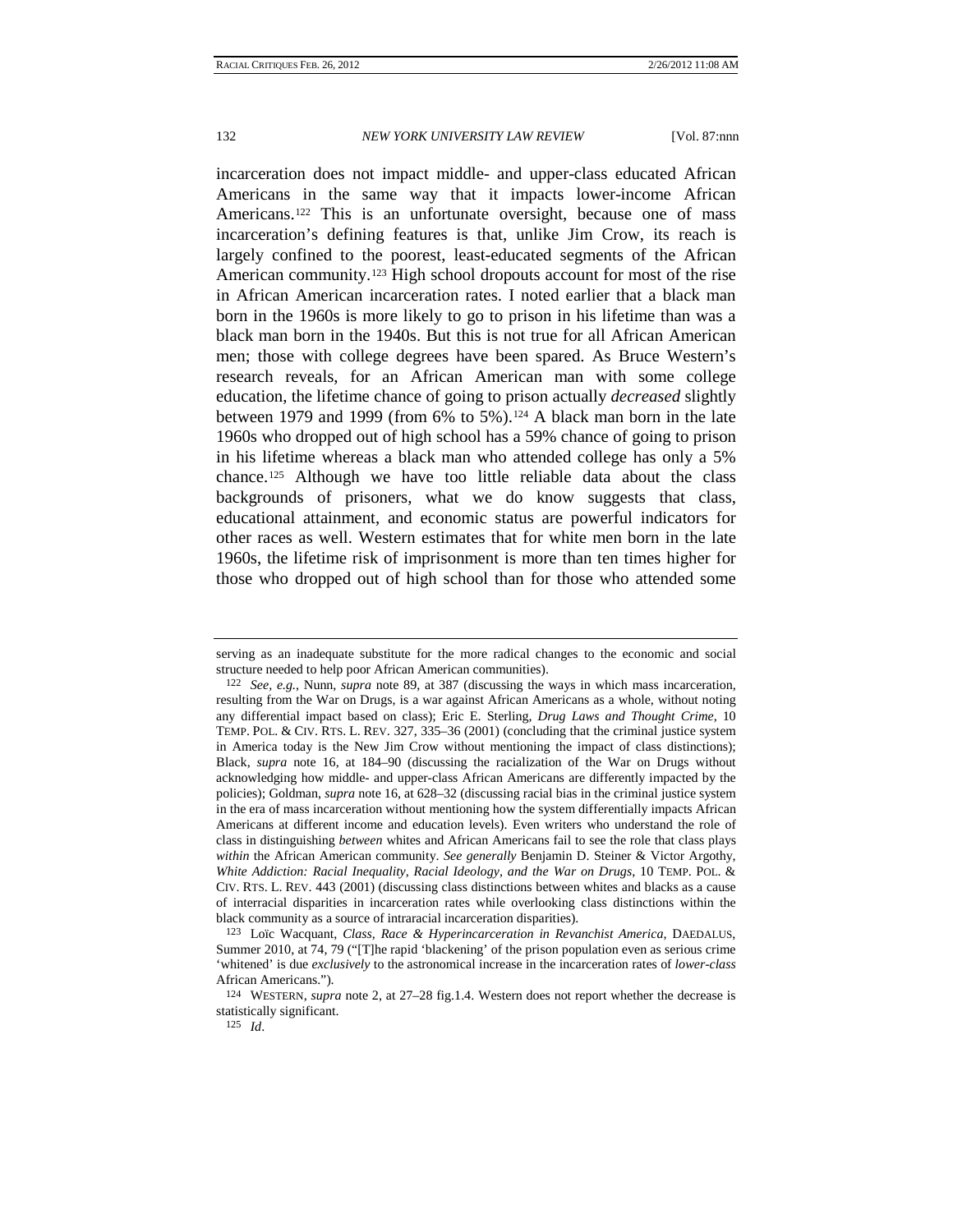amount of college.[126](#page-31-3)

Government statistics confirm how few college graduates end up in prison. For example, a 1997 federal survey—the most recent available found that college graduates comprised 2.4% of state prisoners throughout the country.[127](#page-32-0) By contrast, college graduates comprised 22% of the population as a whole[.128](#page-32-1) In Massachusetts—the only state that routinely reports the educational backgrounds of its prisoners—only 1% of state prisoners have college degrees.[129](#page-32-2) Income data reveal a similar skew—the majority of prisoners in state facilities earned less than \$10,000 in the year before entering prison.[130](#page-32-3)

Class differences have always existed within the black community but never on anything approaching today's scale.[131](#page-32-4) Large segments of the black community are in extreme distress. Unemployment rates for young black men are high by any measure, even more so if we factor in incarceration rates[.132](#page-32-5) In some respects, blacks are no better off than they were in the 1960s, and in others (e.g., proportion of children born to unmarried women)<sup>[133](#page-32-6)</sup> they are much worse off. Yet the black middle class has expanded dramatically—and to be clear, I am not talking about the handful of black super-elites. Too many discussions of class differences within the black community adopt a posture of "Obama and Oprah on the one hand, the rest of us on the other." But that overlooks a crucial part of the story: the substantial growth of the true middle class.

Consider that in 1967 only 2% of black households earned more than \$100,000; today, 10% of black families earn that amount.<sup>[134](#page-32-7)</sup> Going down the income scale from upper middle class to middle class, we also see robust growth. Since 1967, the percentage of black households earning

<sup>126</sup> The lifetime risk of incarceration for whites who dropped out of high school is 11.2%; for those who attended college, it is only 0.7%. *Id.*, at 26–28.

<span id="page-32-0"></span><sup>127</sup> CAROLINE WOLF HARLOW, U.S. DEP'T OF JUSTICE, BUREAU OF JUSTICE STATISTICS, EDUCATION AND CORRECTIONAL POPULATIONS 2 tbl.1 (2003). Federal prisoners were more likely to have graduated from college, with 8% having degrees. *Id*.

<sup>128</sup> *Id*.

<span id="page-32-2"></span><span id="page-32-1"></span><sup>129</sup> RESEARCH AND PLANNING DIV., MASS. DEP'T OF CORRECTIONS, JANUARY 1, 2009 INMATE STATISTICS 22 tbl.22 (2009).

<span id="page-32-8"></span><span id="page-32-3"></span><sup>130</sup> ALLEN BECK ET AL., U.S. DEP'T OF JUSTICE, BUREAU OF JUSTICE STATISTICS, SURVEY OF STATE PRISON INMATES, 1991, at 3 (1993).

<span id="page-32-4"></span><sup>131</sup> For an excellent account of this phenomenon, see generally EUGENE ROBINSON, DISINTEGRATION: THE SPLINTERING OF BLACK AMERICA (2010).

<span id="page-32-5"></span><sup>132</sup> WESTERN, *supra* note 2, at 90–91 (estimating that joblessness among young black men has increased from 27% in 1980 to 32.4% in 2000 once incarceration rates are included).

<span id="page-32-6"></span><sup>133</sup> WILLIAM JULIUS WILSON, MORE THAN JUST RACE 100–05 (2009) (discussing a rise in the percentage of black children born to unmarried women and documenting how this disadvantages black children).

<span id="page-32-7"></span><sup>134</sup> All figures in this paragraph reflect inflation-adjusted dollars and are derived from CARMEN DENAVAS-WALT ET AL., U.S. DEP'T OF COMMERCE, P60-238, INCOME, POVERTY, AND HEALTH INSURANCE COVERAGE IN THE UNITED STATES: 2009, at 36–37 tbl.A-1 (2010).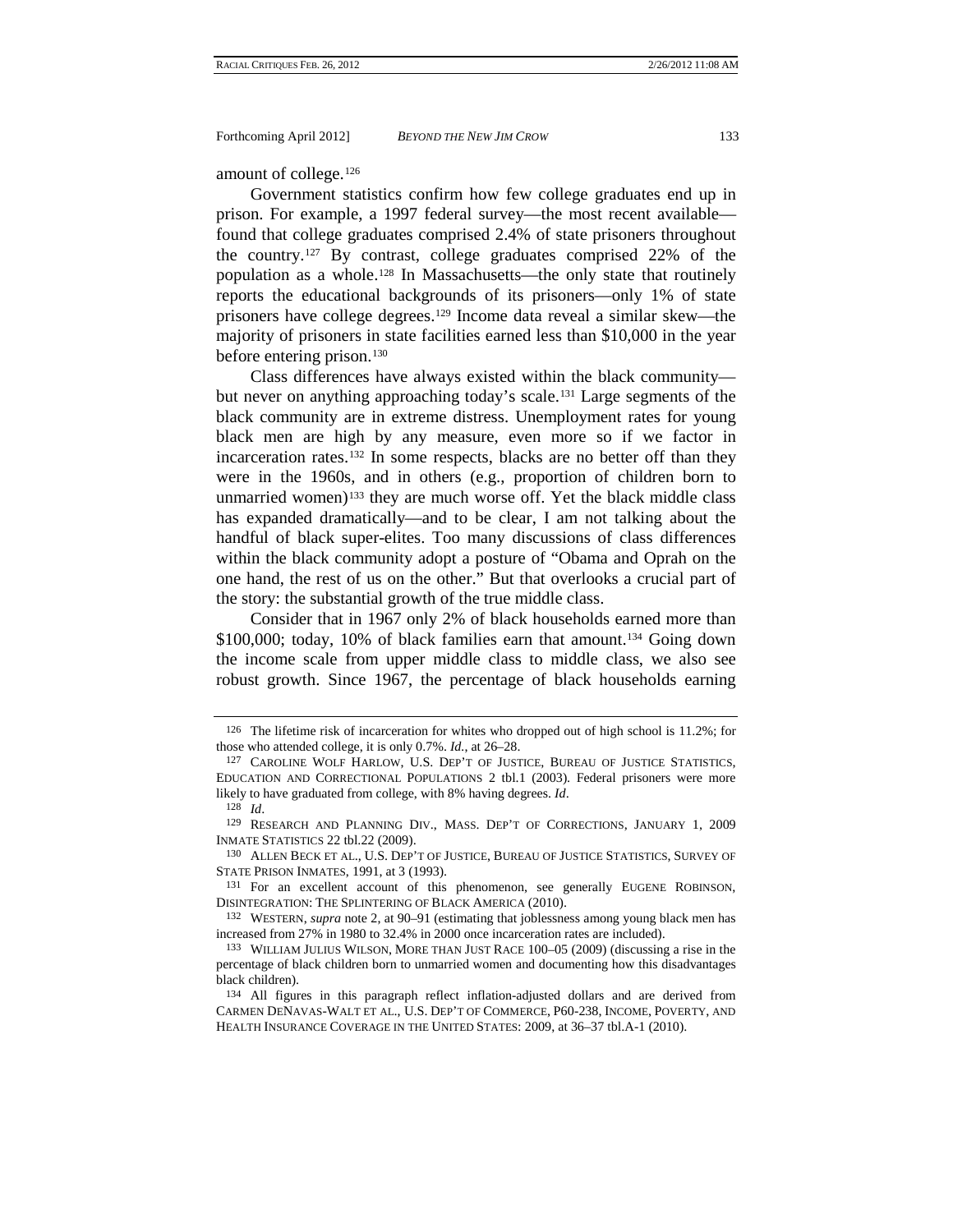more than \$75,000 a year has more than tripled, from 5% to 18% today. The percentage earning \$50,000 or more a year has doubled—from 17% in 1967 to 33% today. But the percentages alone do not tell the whole story; it is important to appreciate the sheer numbers of African Americans who have earned the perks of middle-class American existence. By 2009, there were 2.65 million African American households in the upper end of the middle-class range—i.e., earning more than \$75,000 a year. The educational attainment numbers reveal a similar pattern. In 1967, 4% of the black population over the age of twenty five had a four-year college degree; today, 20% do.[135](#page-32-8)

Changes of this magnitude require us to modify how we discuss race. Historically, racial justice advocates have been reluctant to acknowledge how class privilege mitigates racial disadvantage. This reluctance is partly a byproduct of the structure of the affirmative action argument. One of the most potent arguments against race-based preferences is the claim that wealthier blacks do not deserve them.[136](#page-33-0) Affirmative action's defenders often respond by pointing out the various ways in which even privileged blacks suffer racial discrimination.<sup>[137](#page-33-1)</sup> At the same time, racial profiling reinforces the notion that class differences within the black community matter little. After all, racial profiling is the area in which skin color routinely trumps one's bank account or accumulated graduate degrees. As David Harris argues, "'driving while black' is not only an experience of the young black male, or those blacks at the bottom of the socio-economic ladder. All blacks confront the issue directly, regardless of age, dress, occupation or social station."[138](#page-33-2)

<span id="page-33-3"></span>But as I have shown, Harris's argument does not apply with equal force to incarceration. Here, increased income and educational attainment can bring a measure of protection against some of the criminal justice system's historic anti-black tendencies. Accordingly, in considering mass incarceration, any suggestion that blacks across classes are similarly situated in the face of American racism should be abandoned. Malcolm X's assertion that a black man with a Ph.D. is still a "nigger" made sense in the

<sup>135</sup> U.S. CENSUS BUREAU, CPS HISTORICAL TIME SERIES, TABLE A-2: PERCENT OF PEOPLE 25 YEARS AND OVER WHO HAVE COMPLETED HIGH SCHOOL OR COLLEGE, BY RACE, HISPANIC ORIGIN AND SEX: SELECTED YEARS 1940 TO 2010 (2010), http://www.census.gov/hhes/socdemo/education/data/cps/historical/index.html.

<span id="page-33-0"></span><sup>136</sup> *See, e.g.*, Deborah C. Malamud, *Affirmative Action, Diversity, and the Black Middle Class*, 68 U. COLO. L. REV. 939, 939 (1997) ("[O]ne of the flaws of race-based affirmative action is that its main beneficiaries are economically privileged members of the eligible minority groups.").

<span id="page-33-1"></span><sup>137</sup> *Id.* at 967–88 ("[T]he lingering effects of past discriminating suppress the economic performance of the black middle class.").

<span id="page-33-2"></span><sup>138</sup> David A. Harris, *The Stories, the Statistics, and the Law: Why "Driving While Black" Matters*, 84 MINN. L. REV. 265, 269 n.18 (1999).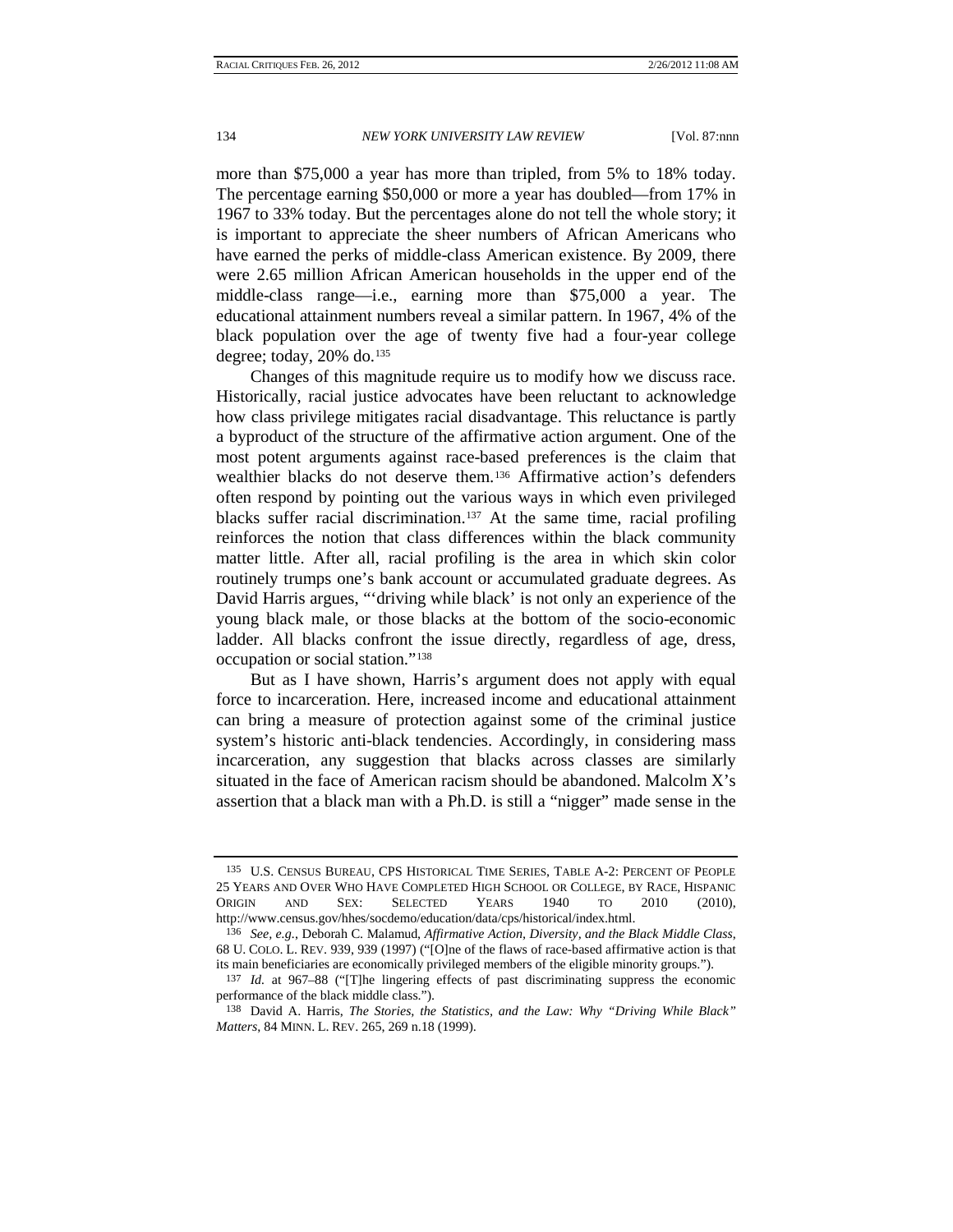context of Jim Crow.[139](#page-33-3) So did its equivalent in the legal literature. As Mari Matsuda argued, "[v]ictims necessarily think of themselves as a group, because they are treated and survive as a group. The wealthy black person still comes up against the color line. The educated Japanese still comes up against the assumption of Asian inferiority."[140](#page-34-0) In support of her claim, Matsuda pointed out that Japanese Americans across classes all shared a similar fate in internment camps during World War II.<sup>[141](#page-34-1)</sup> But prisons, as we have seen, are precisely the opposite of internment camps in this regard. Scholars concerned with race cannot explore the significance of this reversal until they first acknowledge it—and many still do not.[142](#page-34-2)

For the most part, Alexander avoids this trap. In *The New Jim Crow*, she reminds us that the primary targets of mass incarceration are poor, uneducated blacks.[143](#page-34-3) Moreover, she assails the civil rights establishment for focusing its energies on policies that advance the interests of middleclass blacks—such as affirmative action—while overlooking the crisis that mass incarceration represents for the urban poor.[144](#page-34-4) Yet, despite her awareness, Alexander sometimes allows the analogy, and the attendant pressure to find continuity while denying the reality of change, to obscure this insight. For example, Alexander suggests that perhaps "the most important parallel between mass incarceration and Jim Crow is that both have served to define the meaning and significance of race in America."<sup>[145](#page-34-5)</sup> Specifically, she says, "Slavery defined what it meant to be black (a slave), and Jim Crow defined what it meant to be black (a second-class citizen). Today mass incarceration defines the meaning of blackness in America: black people, especially black men, are criminals. That is what it means to be black."[146](#page-34-6)

<sup>139</sup> ALEX HALEY & MALCOLM X, THE AUTOBIOGRAPHY OF MALCOLM X 327 (1992) (recounting a conversation in which Malcolm X asked a black associate professor, "Do you know what white racists call black Ph.D's? . . . *Nigger!*").

<span id="page-34-7"></span><span id="page-34-0"></span><sup>140</sup> Mari J. Matsuda, *Looking to the Bottom: Critical Legal Studies and Reparations*, 22 HARV. C.R.-C.L. L. REV. 323, 376 (1987).

<sup>141</sup> *Id.* at 376 n.222.

<span id="page-34-2"></span><span id="page-34-1"></span><sup>142</sup> *See supra* note 122 and accompanying text (noting instances where other authors failed to acknowledge the importance of class when discussing mass incarceration).

<span id="page-34-4"></span><span id="page-34-3"></span><sup>143</sup> ALEXANDER*, supra* note 9, at 157 ("Practically from cradle to grave, black males in urban ghettos are treated like current or future criminals.").

<sup>144</sup> As Alexander puts it:

Try telling a sixteen-year-old black youth in Louisiana who is facing a decade in adult prison and a lifetime of social, political, and economic exclusion that your civil rights organization is not doing much to end the War on Drugs—but would he like to hear about all the great things that are being done to save affirmative action? There is a fundamental disconnect today between the world of civil rights advocacy and the reality facing those trapped in the new racial undercaste.

<span id="page-34-6"></span><span id="page-34-5"></span>*Id.*, at 234.

<sup>145</sup> *Id.* at 192.

<sup>146</sup> *Id.*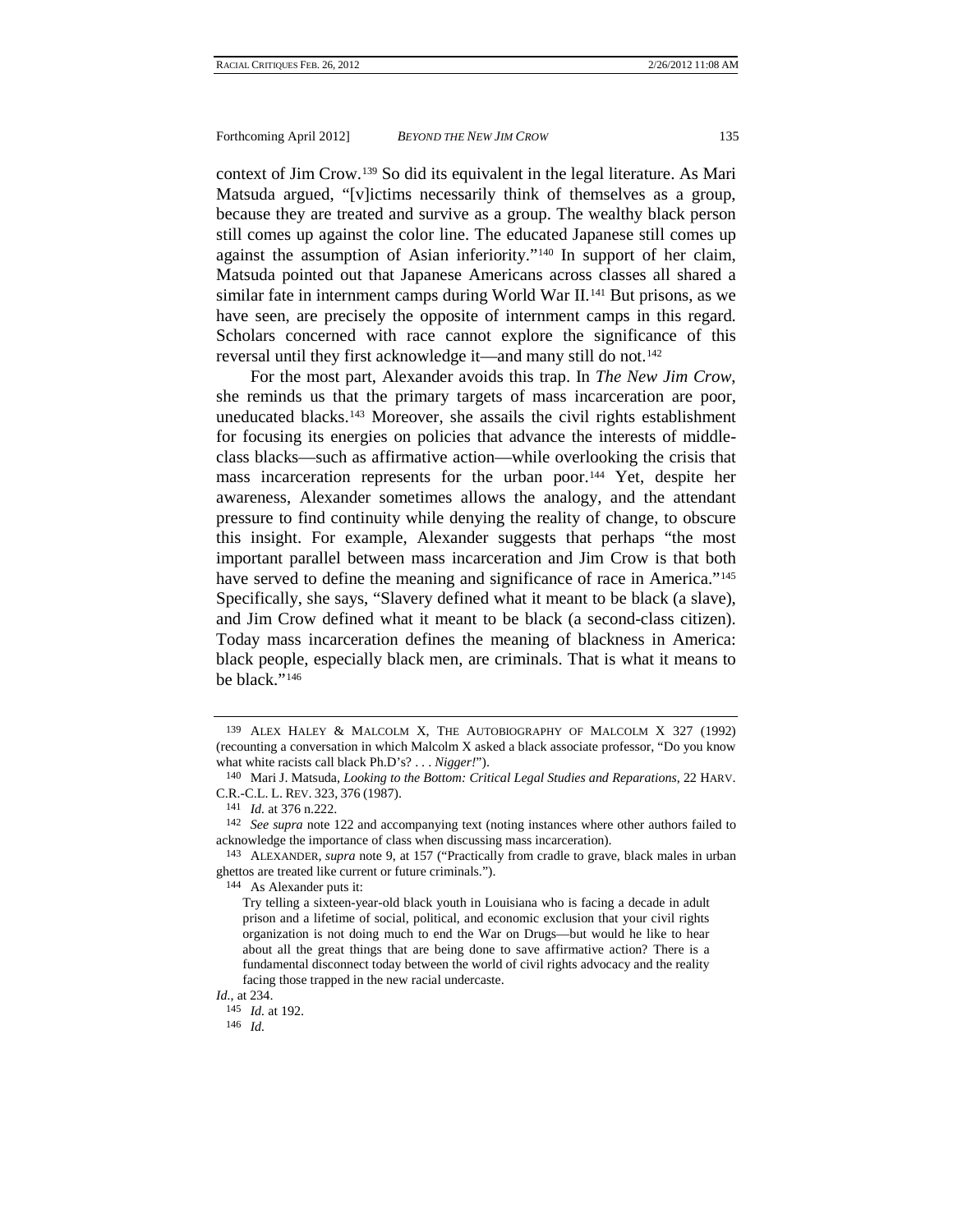This claim reflects the limitations of the Jim Crow analogy. Today nothing "defines the meaning of blackness in America." In Mississippi in 1950, the totalizing nature of Jim Crow ensured that to be black meant to be second class; there were no blacks free of its strictures. But mass incarceration is much less totalizing. In 2011, *no* institution can define what it "means to be black" in the way that Jim Crow or slavery once did.

## VII

# OVERLOOKING RACE

The Jim Crow analogy also obscures the extent to which whites, too, are mass incarceration's targets. Since whites were not direct victims of Jim Crow, it should come as little surprise that whites do not figure prominently in the New Jim Crow writers' accounts of mass incarceration. Most who invoke the analogy simply ignore white prisoners entirely.<sup>[147](#page-34-7)</sup> Alexander mentions them only in passing; she says that mass imprisonment's true targets are blacks, and that incarcerated whites are "collateral damage."[148](#page-35-0)

<span id="page-35-6"></span>Many whites—most of them poor and uneducated—are now behind bars. One-third of our nation's prisoners are white,<sup>[149](#page-35-1)</sup> and incarceration rates have risen steadily even in states where most inmates are white.[150](#page-35-2) That's a lot of "collateral damage." Those white prisoners are sometimes subjected to ghastly mistreatment, as an ACLU attorney recently alleged in a lawsuit challenging conditions of confinement in a prison in Idaho, where 77% of the prisoners in state facilities are white.[151](#page-35-3) He reported, "In my 39 years of suing prisons and jails, I have never confronted a more disgraceful, revolting and inexcusable case of mass abuse and federal rights violations than this one."[152](#page-35-4) For some categories of offenses where our laws are especially severe, such as possession of child pornography, most of the defendants are middle-aged white men.[153](#page-35-5) Prosecutions for sexually explicit

<sup>147</sup> *See, e.g.*, Kennedy, *supra* note 16, at 505–06 (discussing the New Jim Crow analogy while ignoring whites); Roberts, *supra* note 16, at 263 (same); Tyson, *supra* note 16, at 348–49 (same); Black, *supra* note 16, at 178 (same).

<sup>148</sup> ALEXANDER, *supra* note 9, at 202.

<sup>149</sup> SABOL ET AL., *supra* note 1, at 2 (explaining that in 2008, 33% of prisoners were white).

<span id="page-35-2"></span><span id="page-35-1"></span><span id="page-35-0"></span><sup>150</sup> *Compare* CAHALAN, *supra* note 4, at 29 tbl.3-2, *with* HEATHER C. WEST & WILLIAM J. SABOL, U.S. DEP'T OF JUSTICE, BUREAU OF JUSTICE STATISTICS, PRISON INMATES AT MIDYEAR 2008, at 3 tbl.2 (2009).

<span id="page-35-3"></span><sup>151</sup> IDAHO DEP'T OF CORRECTION, ANNUAL STATISTICAL REPORT: FISCAL YEAR 2010, at 7 (2010).

<span id="page-35-4"></span><sup>152</sup> Press Release, American Civil Liberties Union, ACLU Lawsuit Charges Idaho Prison Officials Promote Rampant Violence (Mar. 11, 2010), *available at* http://www.aclu.org/prisonersrights/aclu-lawsuit-charges-idaho-prison-officials-promote-rampant-violence (quoting ACLU senior staff attorney Stephen Pevar).

<span id="page-35-5"></span><sup>153</sup> JANIS WOLAK ET AL., CRIMES AGAINST CHILDREN RESEARCH CTR., INTERNET SEX CRIMES AGAINST MINORS: THE RESPONSE OF LAW ENFORCEMENT, at viii (2003) (describing a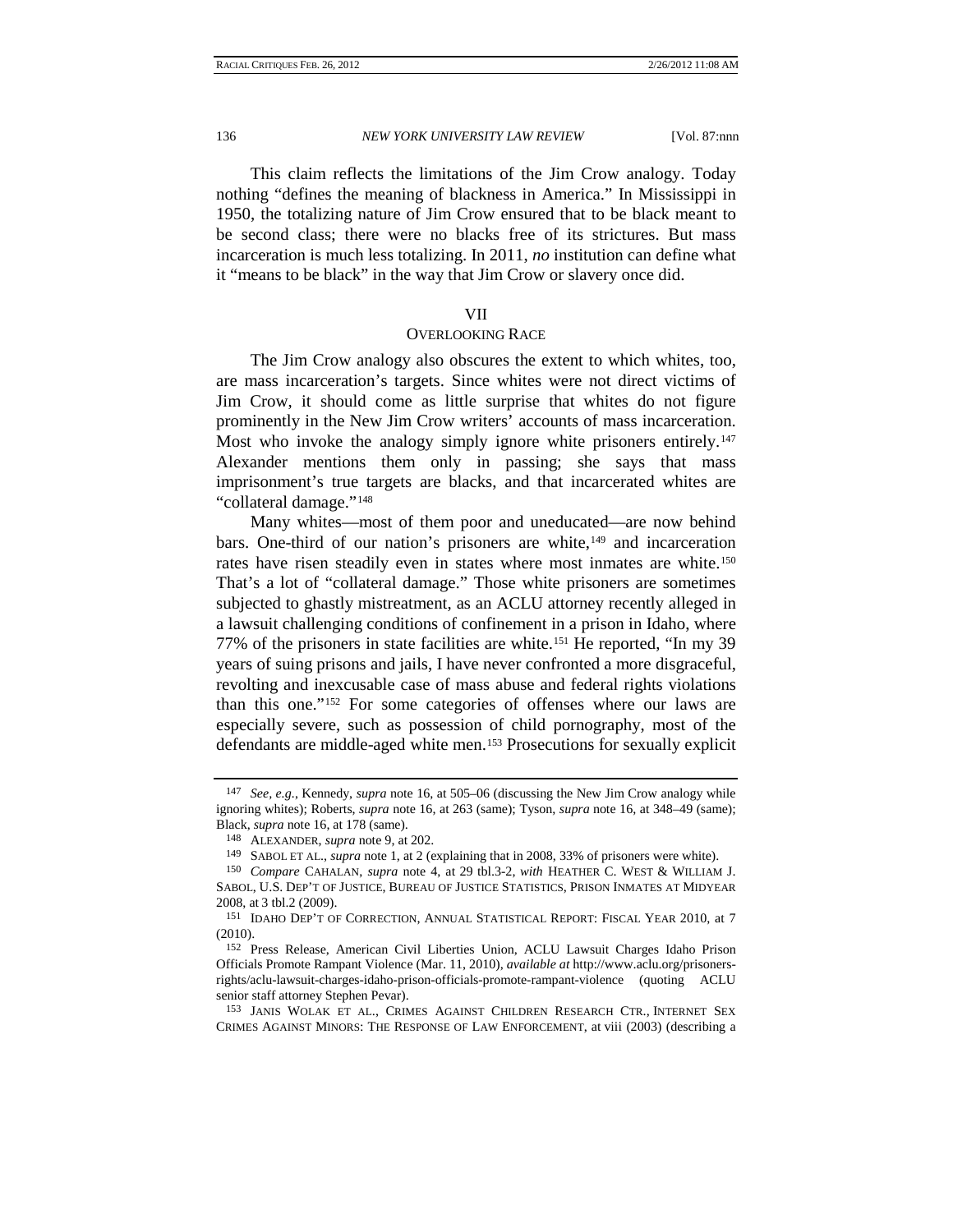material offenses have risen by more than 400% since 1996.[154](#page-35-6) In addition to the dramatic rise in the number of cases filed, the sentences imposed for all child–pornography related offenses have become increasingly severe, rising from an average of 2.4 years in 1996 to almost 10 years in 2008.[155](#page-36-0) Moreover, although whites remain relatively underrepresented as drug offenders, the percentage of drug offenders who are white has risen since 1999, while the percentage of drug offenders who are black has declined.[156](#page-36-1)

Hispanic<sup>[157](#page-36-2)</sup> prisoners also receive little attention from the New Jim

154 *See* JAMES C. DUFF, ADMIN. OFFICE OF THE U.S. COURTS, JUDICIAL BUSINESS OF THE UNITED STATES COURTS: 2007 ANNUAL REPORT OF THE DIRECTOR 27 (2007) (discussing the increase in prosecutions after the enactment of the Child Pornography Prevention Act of 1996, which criminalized the creation of child pornography using new technologies).

<span id="page-36-1"></span>156 From 1999 to 2005, the number of blacks serving time for drug offenses in state prisons declined by more than 31,000, while the number of whites serving time for drug offenses increased by slightly more than 20,000. As a result, whereas African Americans had constituted 58% of those serving time in state prisons for drug offenses in 1999, by 2005 that number had fallen to 45%. MARC MAUER, THE SENTENCING PROJECT, THE CHANGING RACIAL DYNAMICS OF THE WAR ON DRUGS 5 (2009). Blacks remain overrepresented, of course, but the scale of this overrepresentation has diminished.

<span id="page-36-2"></span>157 The Bureau of Justice Statistics (BJS) uses the term "Hispanic" rather than "Latino." For the sake of consistency, I use the term Hispanic to follow BJS terminology.

study sponsored by the Department of Justice reporting that the "vast majority of [Internet sexcrime] offenders were non-Hispanic white males older than 25 who were acting alone"); Loren Rigsby, *A Call for Judicial Scrutiny: How Increased Judicial Discretion Has Led to Disparity and Unpredictability in Federal Sentencings for Child Pornography*, 33 SEATTLE U. L. REV. 1319, 1333–34 (2010) (explaining that 85.6% of child pornography defendants are white, and that these defendants are, on average, much older and more educated than the majority of defendants in federal prosecutions); Peggy O'Hare, *Waging the War on Child Porn / Prosecutors Enlist Help To Track Abusers, Halt Web Images*, HOUS. CHRON., Dec. 2, 2007, at A1, A15 ("The Chronicle's research revealed almost all those charged with the offense in the greater Houston area between Jan. 1, 2004, and May 31, 2007, were white men, half of them middle-aged or older.").

<span id="page-36-3"></span><span id="page-36-0"></span><sup>155</sup> U.S. SENTENCING COMM'N, 2008 SOURCEBOOK OF FEDERAL SENTENCING GUIDELINES, 29 tbl.13, 39 tbl.17; Rigsby, *supra* note 153, at 1331. Over the past fifteen years, the punishment for possession of child pornography has increased and become more complicated through congressional action and changes to the Sentencing Guidelines. Currently, the mandatory minimum for a charge of possession of child pornography is five years. 18 U.S.C.A. § 2252A(b)(1) (Supp. 2011). However, in the vast majority of cases, this sentence is increased through Sentencing Guideline § 2G2.2's aggravating factors, which include use involving a computer, possession involving large numbers of images, and use involving material portraying sadistic or masochistic conduct or violence. U.S. SENTENCING GUIDELINES MANUAL § 2G2.2 (2008). Commentators have been critical of these increases, as have been district courts, which imposed sentences below the Sentencing Guidelines' suggested length in 43% of cases in 2009. Lynn Adelman & Jon Deitrich, *Improving the Guidelines Through Critical Evaluation: An Important New Role for District Courts*, 57 DRAKE L. REV. 575, 584–85 (2009); Jelani Jefferson Exum, *Making the Punishment Fit the (Computer) Crime: Rebooting Notions of Possession for the Federal Sentencing of Child Pornography Offenses*, 16 RICH. J.L. & TECH. 8, 14–15 (2010); Jesse P. Basbaum, Note, *Inequitable Sentencing for Possession of Child Pornography: A Failure To Distinguish Voyeurs from Pederasts*, 61 HASTINGS L.J. 1281, 1302 (2010); John Gabriel Woodlee, Note, *Congressional Manipulation of the Sentencing Guideline for Child Pornography Possession: An Argument For or Against Deference?*, 60 DUKE L.J. 1015, 1016 (2011).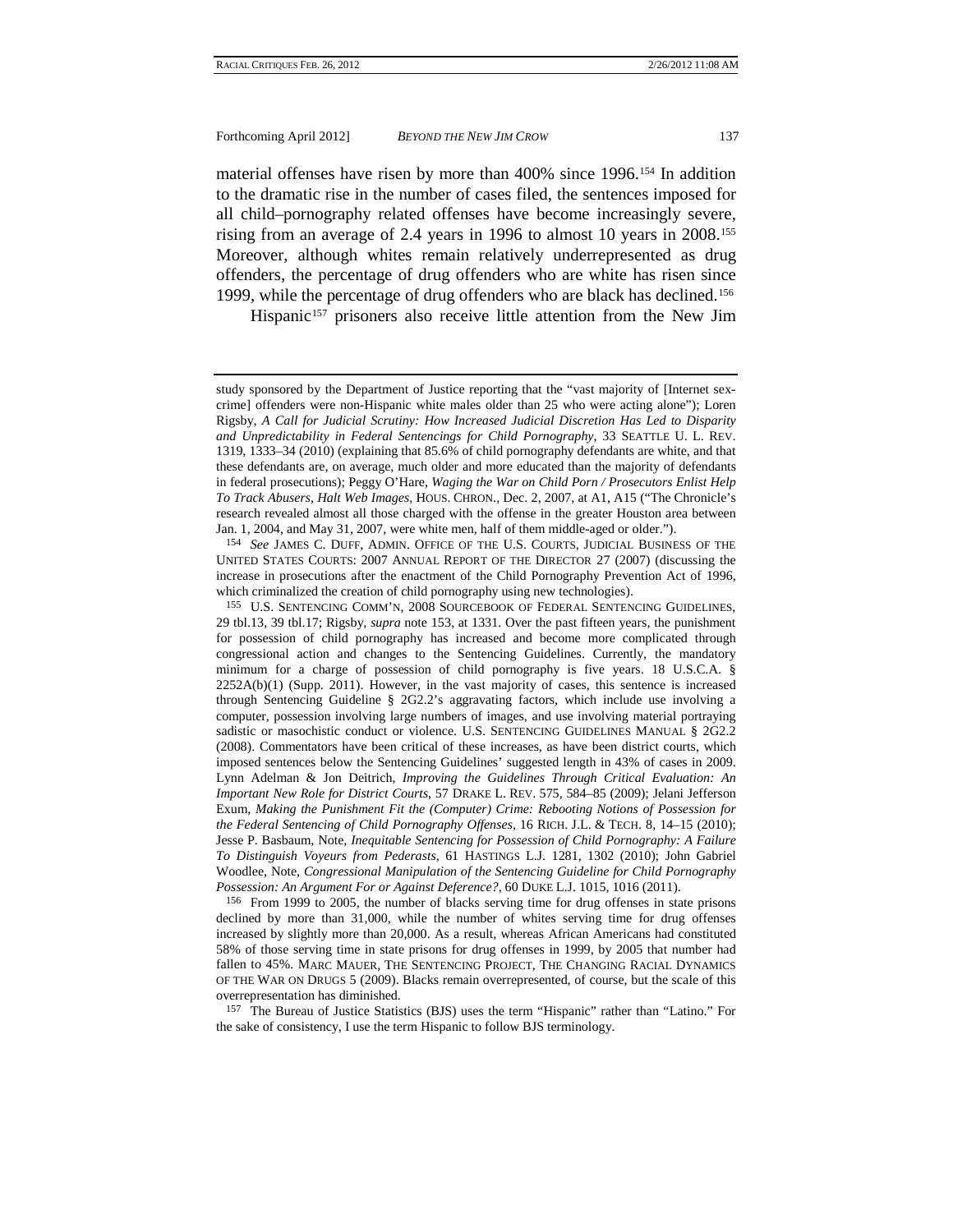Crow writers, even though they constitute 20% of American prisoners.[158](#page-36-3) The fact that quality data on Hispanics in the prison systems is often lacking may be partly to blame for this omission.<sup>[159](#page-37-0)</sup> But it is important to remember that during the Jim Crow years, Hispanics in many jurisdictions were subject to forms of exclusion, segregation, and disenfranchisement not unlike those inflicted on African Americans.[160](#page-37-1) And given what we do know about current Hispanic incarceration rates, it is clear that Hispanic prisoners deserve the attention of all who write about the prison system. The Hispanic prison population climbed steadily during the 1990s, to the point where one in six Hispanic males born today can expect to go to prison in their lifetime.[161](#page-37-2) The available data suggest that Hispanic incarceration rates are almost double the rates for whites, and many observers believe that these data undercount the true rate at which Hispanics go to prison.<sup>[162](#page-37-3)</sup> Most Hispanic prisoners, like most blacks and whites, are serving time for violent offenses, and about 20% are in prison for drug offenses.[163](#page-37-4)

Thus, the data on white and Hispanic prisoners reminds us that while African Americans are incarcerated in numbers grossly disproportionate to their percentage of the overall population, the fact remains that 60% of prisoners are not African American. As I will argue in the conclusion, anyone analyzing mass incarceration must keep that 60% squarely in mind.

<sup>158</sup> Alexander, to her credit, acknowledges this omission, noting that "relatively little is said here about the unique experience of women, Latinos, and immigrants in the criminal justice system, though these groups are particularly vulnerable to the worst abuses and suffer in ways that are important and distinct." ALEXANDER, *supra* note 9, at 15–16.

<span id="page-37-0"></span><sup>159</sup> MARC MAUER & RYAN S. KING, THE SENTENCING PROJECT, UNEVEN JUSTICE: STATE RATES OF INCARCERATION BY RACE AND ETHNICITY 12 n.14 (July 2007) ("Reporting on Hispanics in the criminal justice system has been limited and often inaccurate over many years, as evidenced by the fact that 11 states in this analysis do not provide any data on Hispanic inmates."); Damian J. Martinez, *Felony Disenfranchisement and Voting Participation: Considerations in Latino Ex-prisoner Reentry*, 36 COLUM. HUM. RTS. L. REV. 217, 222 (2004) ("[G]overnmentally-collected criminal justice data during the 1980s and 1990s lumped incarcerated Latinos into the racial classifications of whites and African Americans."); *id.* at 223– 24 (noting that even the category Latino is overbroad, and encouraging researchers to focus on differences between Latino subgroups).

<span id="page-37-5"></span><span id="page-37-1"></span><sup>160</sup> Some of the early important cases challenging segregation involved Hispanics. *See, e.g.*, Hernandez v. Texas, 347 U.S. 475 (1954) (striking down Jim Crow jury practices that excluded Mexican Americans from juries); Mendez v. Westminister Sch. Dist., 64 F. Supp. 544 (C.D. Cal. 1946), *aff'd*, 161 F.2d 774 (9th Cir. 1947) (en banc) (striking down segregation of Mexican and Mexican-American students); *see also* Ian Haney López & Michael A. Olivas, *Jim Crow, Mexican-Americans and the Anti-subordination Constitution: The Story of Hernandez v. Texas, in* RACE LAW STORIES 273, 273–74 (Rachel F. Moran & Devon W. Corbado eds., 2008) (discussing the role of *Hernandez v. Texas* as a civil rights ruling by the Warren Court, taking place before *Brown v. Board of Education*).

<sup>161</sup> MAUER & KING, *supra* note 159, at 2.

<span id="page-37-4"></span><span id="page-37-3"></span><span id="page-37-2"></span><sup>162</sup> *Id.* at 3, 12 n.14; Martinez, *supra* note 159, at 222 (suggesting that poorly collected data contribute to the undercounting of latinos).

<sup>163</sup> Martinez, *supra* note 159, at 222, 224–25.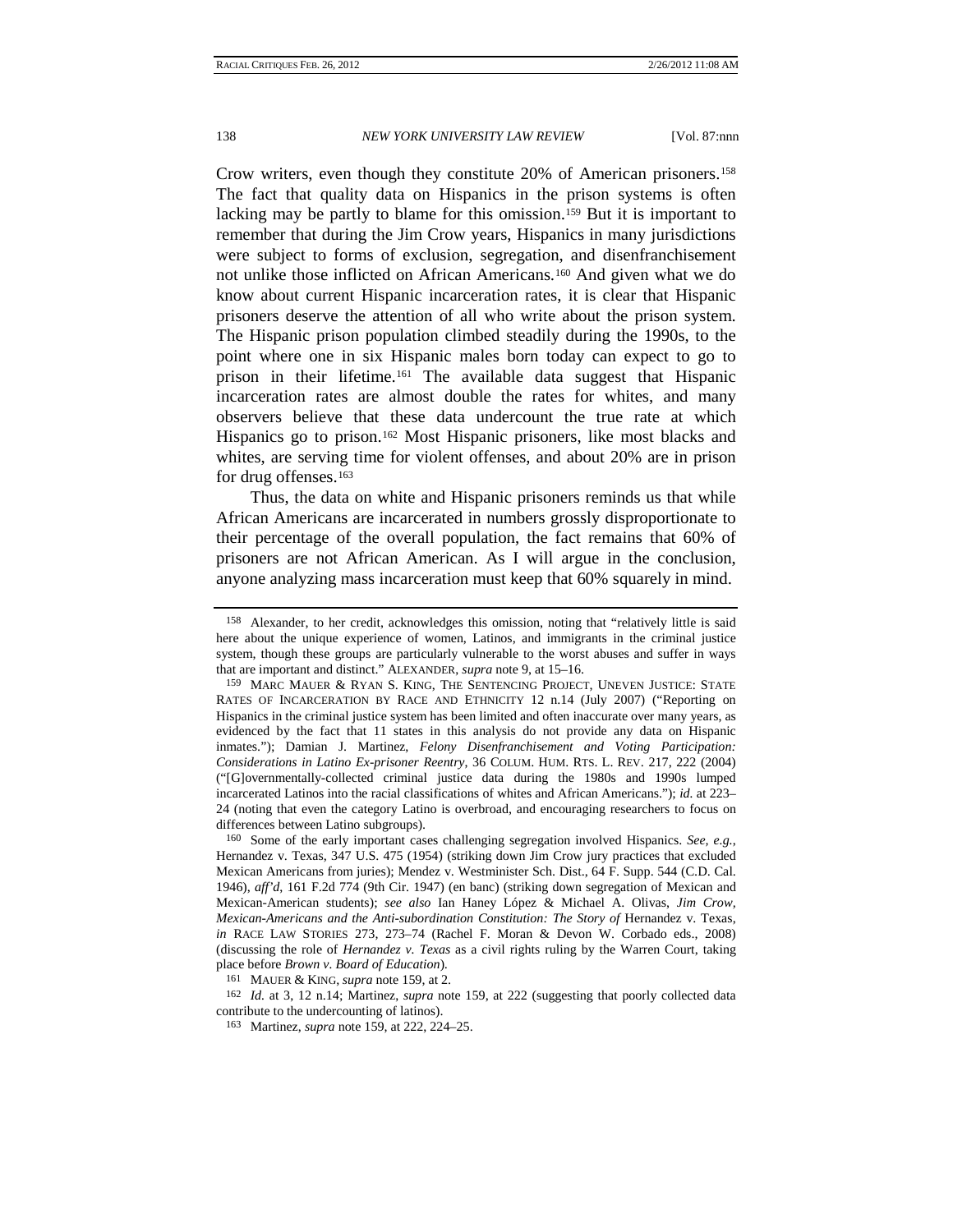### VIII

### DIMINISHING HISTORY: THE OLD JIM CROW

Having analyzed the Jim Crow analogy's impact on discussions of modern crime and penal policy, I will now evaluate how the analogy influences our understanding of the past. Specifically, I will argue that by invoking the Jim Crow era in an effort to highlight the injustice of mass incarceration, the New Jim Crow writers end up diminishing our collective memory of the Old Jim Crow. My fear is that writers seeking to establish parallels between the Old Jim Crow and mass incarceration overlook (or underemphasize) important aspects of what made the Old Jim Crow so horrible.[164](#page-37-5)

The New Jim Crow writers devote little attention to the Old Jim Crow.[165](#page-38-0) The choice to say so little is understandable. After all, most people know what Jim Crow was, and the point of these contributions is to tell people a story they do not know—the one about mass incarceration. But I suspect something else is at work as well. In the interest of drawing the parallels between Jim Crow and mass incarceration as tightly as possible, the New Jim Crow writers typically avoid dwelling on the aspects of the Old Jim Crow that have fewer modern parallels. As a result, much that matters is lost.[166](#page-38-1)

For now, let me focus on one area in particular: the brutal, unremitting violence upon which Jim Crow depended. My generation of African Americans, fortunately, has no personal experience with this regime. But many of us have experienced its legacy. I confronted this history personally, and unexpectedly, through my father.

It was 1984, the summer before I entered Brown University. My parents had divorced when I was young, and my dad's idea of a good father-son bonding experience was to attend the Democratic National Convention in San Francisco and then drive together to Atlanta, where I

<sup>164</sup> *Cf.* Justin Driver, *Rethinking the Interest-Convergence Thesis*, 105 NW. U. L. REV. 149, 172 (2011) ("Contending that the existence of blacks today can be analogized to people who were literally (not metaphorically) denied their freedom or to people who had their liberty . . . circumscribed by Jim Crow minimizes the suffering of individuals who endured the yoke of unrelenting racial oppression.").

<span id="page-38-2"></span><span id="page-38-0"></span><sup>165</sup> Buckman and Lamberth, for example, invoke the term "Jim Crow" but do not define it. Buckman & Lamberth, *supra* note 11, at 14. Glasser offers only this: "Jim Crow laws enforced a rigid system of segregation following the Civil War and the Reconstruction Era." Glasser, *supra*  note 13, at 703 n.2. Alexander has the most to say about it, but even her treatment is brief—ten pages of a 208-page book. ALEXANDER, *supra* note 9, at 30–40. One important exception is ROBERT PERKINSON, TEXAS TOUGH: THE RISE OF AMERICA'S PRISON EMPIRE (2010).

<span id="page-38-1"></span><sup>166</sup> I acknowledge that there is an alternative view. Perhaps the New Jim Crow analogy will instead serve to reinforce our memory of that regime. The analogy has the following structure: "*X* was awful, and *Y* is a lot like *X*." Perhaps this necessarily reaffirms that *X* (here, Jim Crow) was terrible, even if the proponents of the analogy spend little time arguing the point.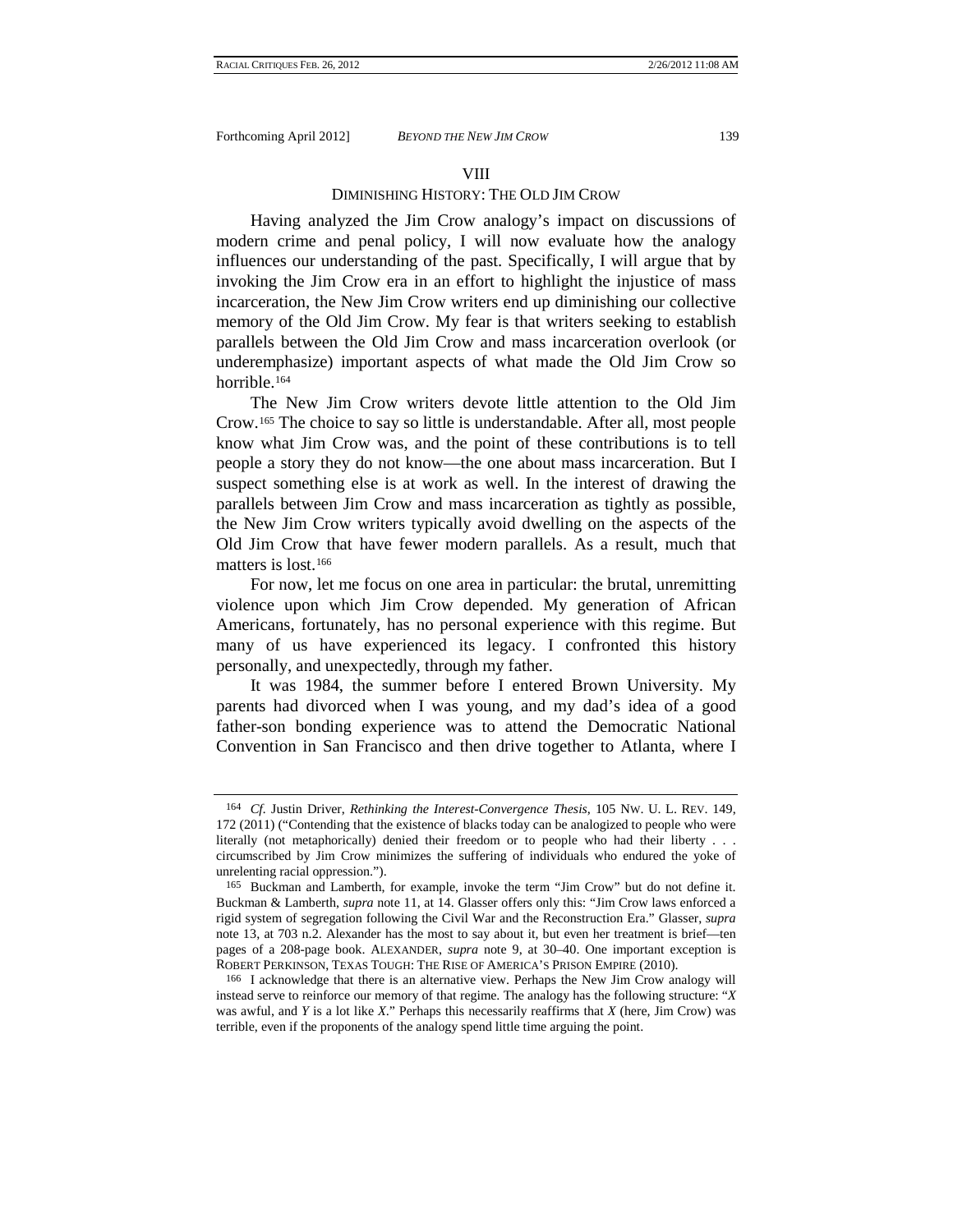lived with my mom. From California to Texas, we mostly rehashed our ongoing political argument: he supported Walter Mondale and thought it was nuts that I was drawn to Jesse Jackson. As we approached Louisiana on I-20, his mood began to change. He grew tense and withdrawn. After looking at the speedometer—I was driving 65 MPH in a 55 MPH-zone, as I had done the whole trip—he told me to slow down because "we don't want to get stopped around here." I knew of course that he had grown up in Mississippi and Chicago and had been part of the southern civil rights movement. I was raised with the stories—Emmett Till, Chaney, Goodman, and Schwerner—and always the reminder that "those are just the ones people remember."[167](#page-38-2) But the good guys had won in the end, right?

I wanted to stop and call my mom to let her know how long it would be until we reached Atlanta. My dad told me we could only stop at a Howard Johnson's, a Motel 6, or an Amoco. Moreover, we could only stop once we were in a city. "It can wait until we get to Jackson," he said. "That's stupid," I replied. "It will be late then. Why wake her?" Seventeen years old and headstrong, I turned off at an exit in Mississippi and pulled over at a rundown gas station. A man was behind the counter and another was filling his tank near us. I went to the phone booth while my dad kept watch, peering out into the Mississippi night. I was placing the collect call with the operator when every light in the gas station went out. It was pitch black. My dad hit the headlights and turned the ignition. He screamed, "Get in the car! Now!" I dropped the phone and ran to the car while he leaned on the horn.

We never discussed what happened that day. In my mind, though, I was sure I was right—sure that, in 1984, black people did not get attacked for no reason at a gas station just off the interstate. Not even in Mississippi. But I was equally sure that this wasn't really the point, or at least not the main point. After more than twenty-five years (plus a substantial motive to repress memories of the incident), the details are a little blurry,<sup>[168](#page-39-0)</sup> but I still remember clearly the look on my dad's face when I returned to the car and got on the highway. He was terrified in a way that I had never seen. I cried myself to sleep that night, in a Howard Johnson's near downtown Jackson. I was overwhelmed with a boy's shame at watching his father laid low, and the double burden of knowing that I had helped bring it about.

What could do this to my father? The Old Jim Crow. The Jim Crow of

<span id="page-39-1"></span><sup>167</sup> *See generally* SETH CAGIN & PHILIP DRAY, WE ARE NOT AFRAID: THE STORY OF GOODMAN, SCHWERNER, AND CHANEY AND THE CIVIL RIGHTS CAMPAIGN FOR MISSISSIPPI (1988); THE LYNCHING OF EMMETT TILL: A DOCUMENTARY NARRATIVE (Christopher Metress ed., 2002).

<span id="page-39-0"></span><sup>168</sup> Not long after this incident I was interviewed for a magazine story on the children of civil rights leaders. I related the incident then, and have relied on the article to establish some of the particulars. Seth Cagin, *Children of Radicals*, ROLLING STONE, Sept. 26, 1985, at 91, 95.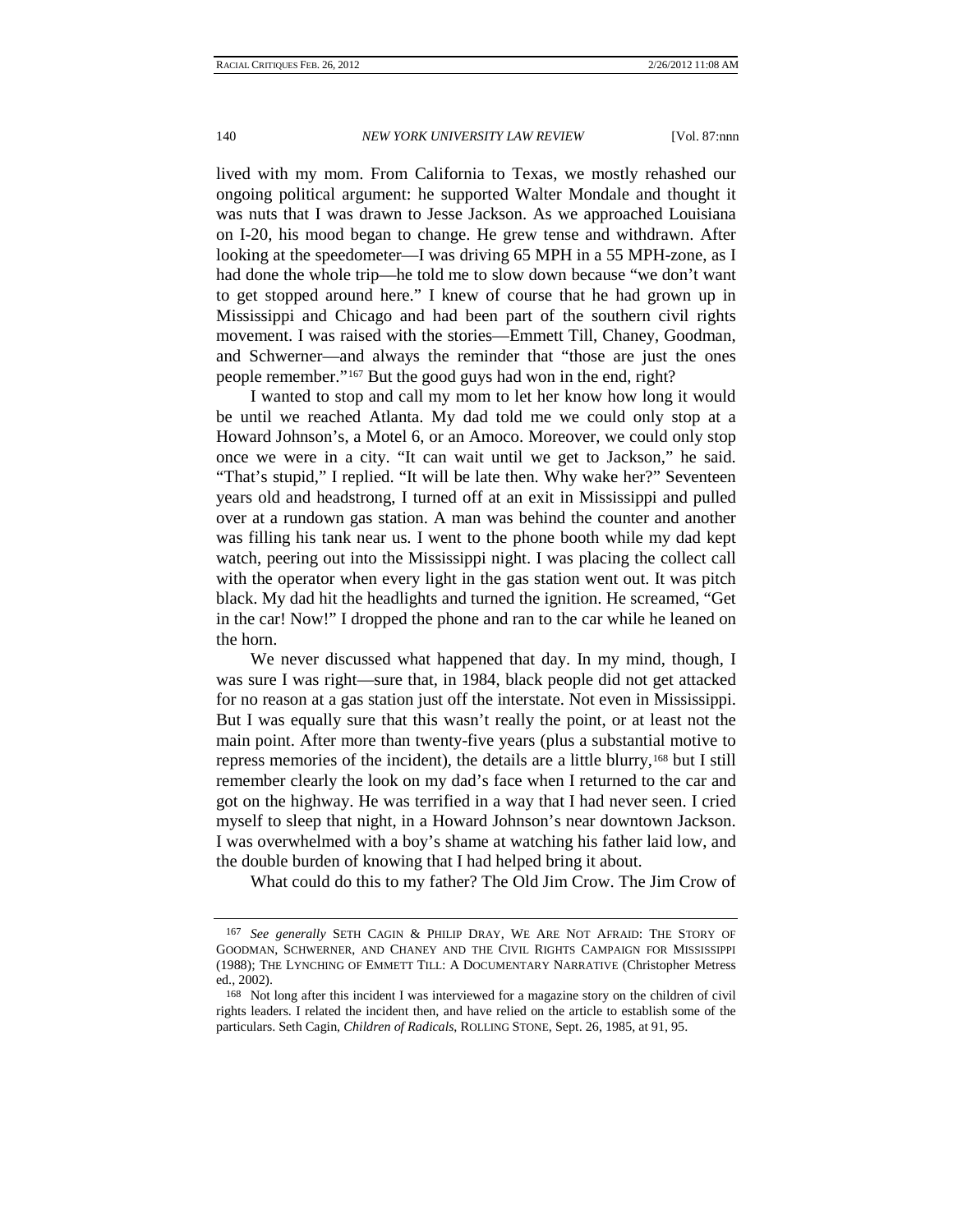public torture lynchings, in which a white man could, while on his lunch break, see a black man lynched, buy a postcard with a photo of the dangling body, and send it via regular U.S. mail to a friend with this note:

Well John—This is a token of a great day we had in Dallas, March 3<sup>rd</sup> [1910], a negro was hung for an assault on a three year old girl. I saw this on my noon hour. I was very much in the bunch. You can see the Negro hanging on a telephone pole.<sup>[169](#page-39-1)</sup>

The Old Jim Crow was the one that gave the U.S. Supreme Court cause to review convictions like those in *Brown v. Mississippi*.[170](#page-40-0) In that case, the Mississippi Supreme Court had affirmed convictions despite the fact that the black suspects were

made to strip and they were laid over chairs and their backs were cut to pieces with a leather strap with buckles on it, and they were likewise made . . . to understand that the whipping would be continued unless and until they confessed, and not only confessed, but confessed in every matter of detail as demanded by those present; and in this manner the defendants confessed the crime, and as the whippings progressed and were repeated, they changed or adjusted their confession in all particulars of detail so as to conform to the demands of their torturers.[171](#page-40-1)

*That* was Jim Crow—the memories of which so utterly traumatized so many of our parents' and grandparents' generations. This does not mean analogies may never be drawn, but it does require that they be drawn with care. Otherwise, they threaten to further erase our dimming collective memory of the Old Jim Crow.

#### **CONCLUSION**

<span id="page-40-3"></span>I conclude by briefly indicating a way forward. What follows is not intended as a set of policy prescriptions; instead, I offer four themes that must remain central if we are to scale back our prison system and reduce the damage that incarceration causes. In offering these ideas I want to reiterate that, despite the critique offered in this Article, I share much common ground with the New Jim Crow writers. Without papering over the analytic and strategic differences that exist between us, these concluding pages seek to clarify how closely my goals overlap with those of the writers I have discussed.

*First, combating mass incarceration will require a multiracial movement.* Some of the New Jim Crow writers understand this,<sup>[172](#page-40-2)</sup> yet they

<span id="page-40-2"></span><span id="page-40-1"></span><span id="page-40-0"></span><sup>169</sup> David Garland, *Penal Excess and Surplus Meaning: Public Torture Lynchings in Twentieth-Century America*, 39 LAW & SOC'Y REV. 793, 794 (2005).

<sup>170</sup> 297 U.S. 278 (1936).

<sup>171</sup> *Id.* at 282.

<sup>172</sup> For example, Alexander writes:

White drug "criminals" are collateral damage in the War on Drugs because they have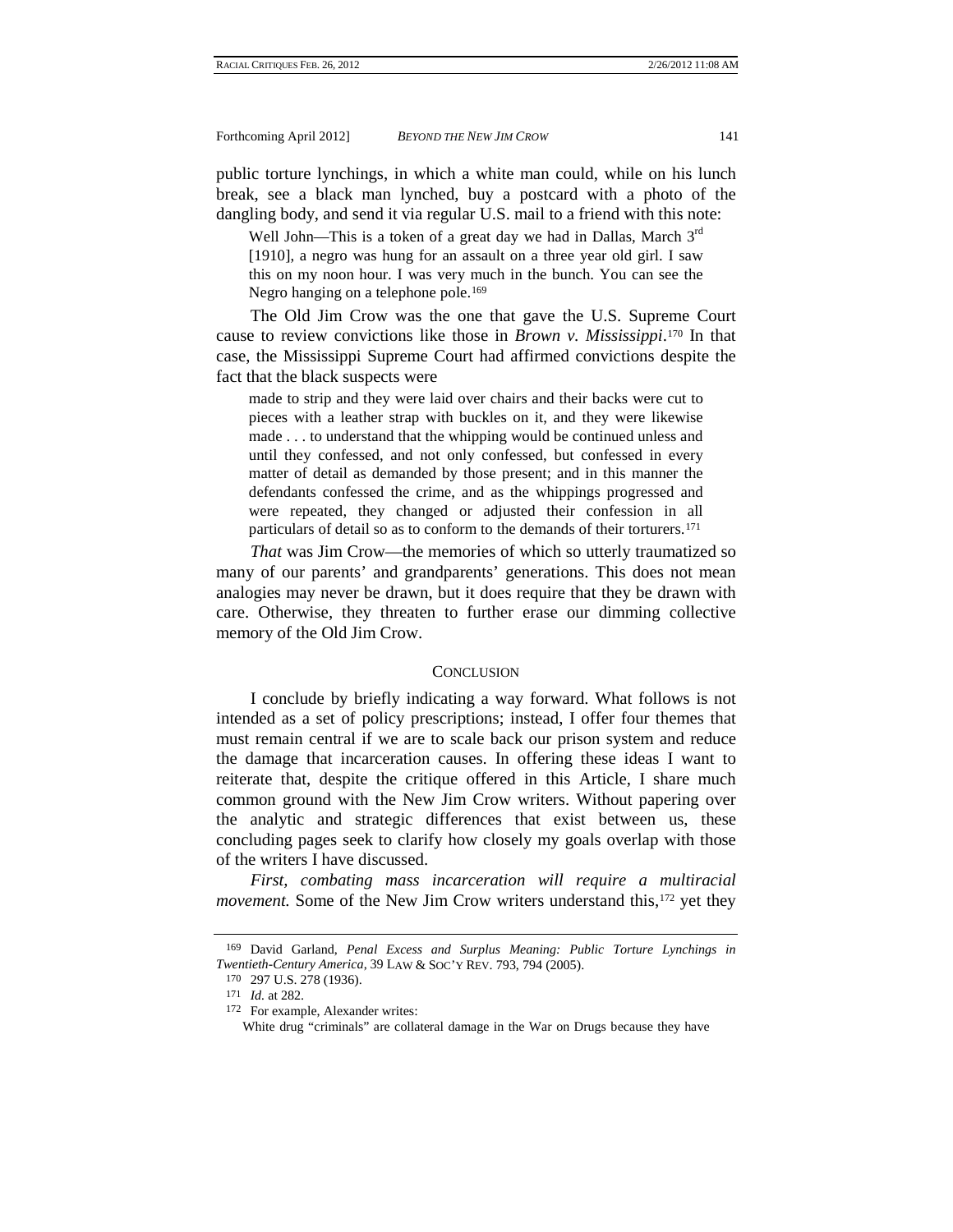do not appreciate the extent to which the Jim Crow analogy pushes nonblack prisoners to the margins. The Jim Crow claim is, at the end of the day, an appeal to the base—a metaphor with great potential to mobilize blacks and racial justice advocates to care about mass incarceration. But it comes at a cost—namely, the analogy does not encourage other racial groups to recognize that, on this issue, black interests coincide with their own.[173](#page-40-3) As Darren Hutchinson has argued, framing issues in terms of black and white discourages other racial minorities from engaging in coalition politics.[174](#page-41-0) A similar point applies here: If whites and Hispanics disappear from view in discussions of mass incarceration, they are less likely to see a campaign against it as speaking to and for them. This is a missed opportunity—especially now, when fiscal considerations could motivate large numbers of voters to demand reductions in our bloated prison system.<sup>[175](#page-41-1)</sup>

*Second, an effective response to mass incarceration requires that moral appeals on behalf of mass incarceration's direct targets be combined with broader arguments on behalf of community safety.* In questioning the New Jim Crow writers' account of the origins of mass incarceration,[176](#page-41-2) I have suggested that some of those who push for toughon-crime laws, and many of those who support them, do so out of a real concern about safety. To be clear, I hardly think this is the only motivation: The New Jim Crow writers make a powerful case that racial animus and

been harmed by a war declared with blacks in mind. While this circumstance is horribly unfortunate for them, it does create important opportunities for a multiracial, bottom-up resistance movement, one in which people of all races can claim a clear stake. For the first time in our nation's history, it may become readily apparent to whites how they, too, can be harmed by anti-black racism—a fact that, until now, has been difficult for many to grasp.

<span id="page-41-3"></span>ALEXANDER, *supra* note 9, at 202.

<sup>173</sup> *Cf.* Derrick A. Bell, Jr., Brown v. Board of Education *and the Interest-Convergence Dilemma*, 93 HARV. L. REV. 518, 523 (1980) (arguing that the law will change to serve black interests only when black interests align with those of whites).

<span id="page-41-0"></span><sup>174</sup> Darren Lenard Hutchinson, *Critical Race Histories: In and Out*, 53 AM. U. L. REV. 1187, 1200 (2004) ("The black/white paradigm also prevents persons of color from engaging in coalition politics. By treating racism as a problem that affects blacks primarily (or exclusively), racial discourse in the United States divides persons of color who could align to create formidable political forces in the battle for racial justice.").

<span id="page-41-1"></span><sup>175</sup> *See* Rachel E. Barkow, *Federalism and the Politics of Sentencing*, 105 COLUM. L. REV. 1276, 1285–90 (2005) (noting that budgetary concerns have driven recent state sentencing reforms); Charlie Savage, *Trend To Lighten Harsh Sentences Catches On in Conservative States*, N.Y. TIMES, Aug. 13, 2011, at A14 (describing state penal reforms motivated by cost-cutting considerations).

<span id="page-41-2"></span><sup>176</sup> For example, in Part III, I criticized the New Jim Crow writers for advancing a reductionist view of the history of mass incarceration, in which tough-on-crime laws are nothing more than the results of opportunistic politicians pandering to racist voters. In Part IV, I pointed out that even Washington, D.C., with black leaders and a majority-black voting population, has adopted policies that produce sky-high incarceration rates.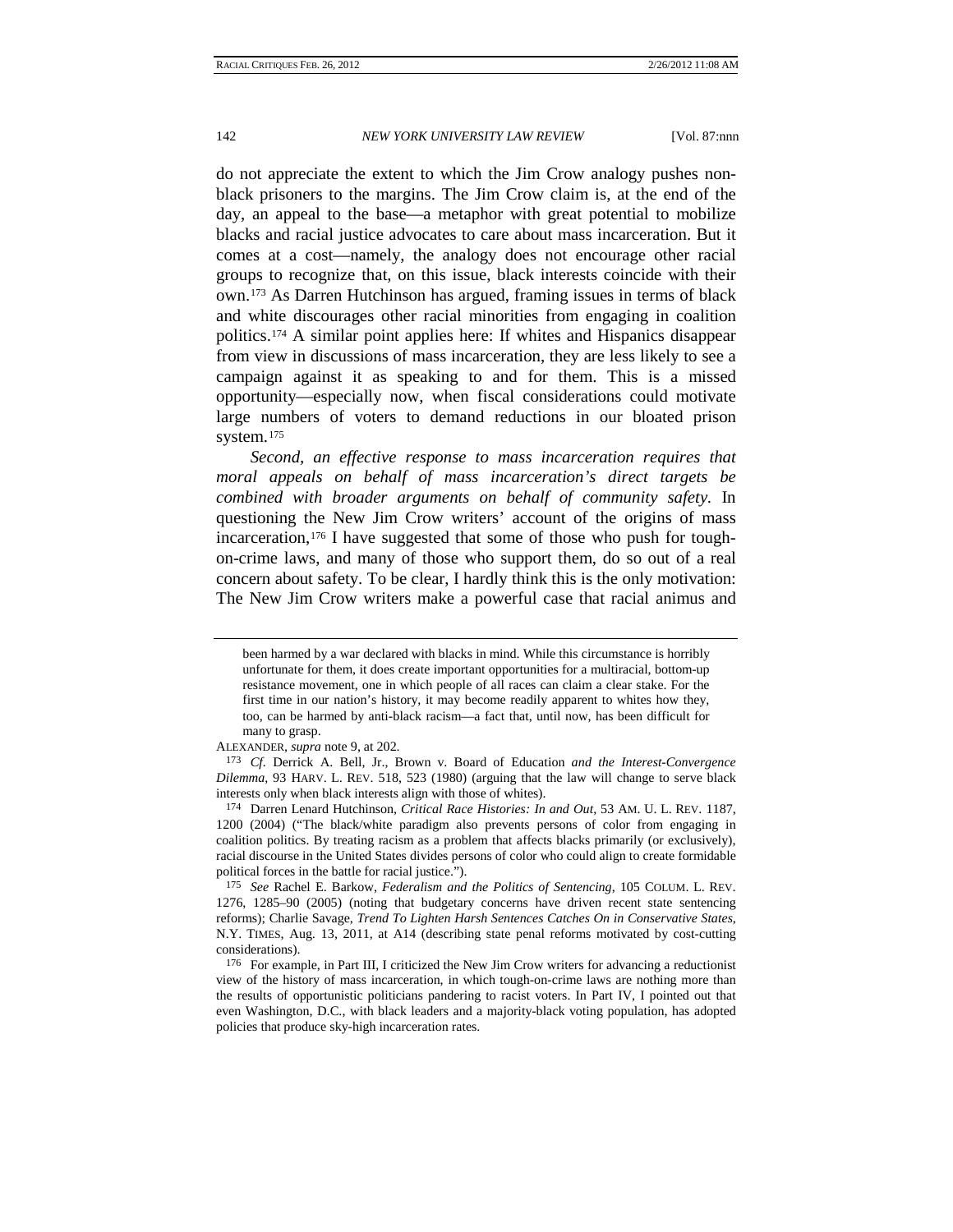indifference play a role as well. But a substantial number of Americans care primarily about being able to walk home without being mugged or seeing drug sellers lurking on the corner. Progressives should acknowledge such concerns and make the case that mass incarceration is detrimental to community safety, rather than necessary to secure it.

The good news is that such a case can be made. In the past decade, even as the nation's prison population has grown, four states have reduced their prison populations while also cutting crime.[177](#page-41-3) New York City's success in lowering crime rates has been widely chronicled, but new research by Franklin Zimring reveals a less well-known fact: New York City reduced crime while also reducing the number of residents sent to prison.[178](#page-42-0) In the short term, such a policy change requires pulling various criminal justice levers—for example, expanding alternatives to incarceration, reducing the time served in prison, reducing parole revocations, and making better use of probation resources.[179](#page-42-1) Over the longer term, it requires human capital investments of the sort that both the New Jim Crow writers and I endorse.

Among the most important of such investments is education. As I discussed in Part VI, there is a close connection between incarceration rates and educational attainment: Blacks and whites who have dropped out of high school are ten times more likely to be incarcerated than those who have attended college.<sup>[180](#page-42-2)</sup> While correlation is not causation, these facts suggest that appropriate educational (and other social-service) interventions may be, in addition to their other benefits, crime-fighting measures.<sup>[181](#page-42-3)</sup>

<sup>177</sup> *See* JUDITH GREENE & MARC MAUER, DOWNSCALING PRISONS: LESSONS FROM FOUR STATES 60 (2010), *available at* http://www.sentencingproject.org/doc/publications/publications/ inc\_DownscalingPrisons2010.pdf (detailing reductions in state prison populations obtained by Kansas, New York, Michigan, and New Jersey during the late 1990s and early 2000s).

<span id="page-42-0"></span><sup>178</sup> *See* FRANKLIN E. ZIMRING, THE CITY THAT BECAME SAFE: NEW YORK'S LESSONS FOR URBAN CRIME AND ITS CONTROL 3–14 (2012) (documenting New York City's crime decline between 1990 and 2009); *see also id*. at 75–77 (describing how New York City's incarceration rate declined between 1990 and 2008 while national incarceration rates increased during those same years); *id*. at 207–209 (discussing declining incarceration rates for minority males in New York City); *The Decline in Crime in New York City (1990–2010)*, VERA INST. OF JUST. (Oct. 29, 2010), http://www.vera.org/videos/franklin-zimring-decline-crime-new-york-city.

<span id="page-42-1"></span><sup>179</sup> *See* MARK A.R. KLEIMAN, WHEN BRUTE FORCE FAILS: HOW TO HAVE LESS CRIME AND LESS PUNISHMENT 175–84 (2009) (providing recommendations for proven and promising crime control strategies that involve policing, sentencing, probation, and corrections reform); *see also*  Andrew V. Papachristos et al., *Attention Felons: Evaluating Project Safe Neighborhoods in Chicago*, 4 J. EMPIRICAL LEGAL STUD. 223, 224 (2007) (discussing Chicago's Project Safe Neighborhoods, which reduced homicide rates by 35% in targeted neighborhoods).

<span id="page-42-2"></span><sup>180</sup> *See supra* notes 124–26 and accompanying text (listing the differences in incarceration rates among African American men who are either college-educated or high school dropouts and whites who are college-educated or high school dropouts).

<span id="page-42-3"></span><sup>181</sup> *See* KLEIMAN, *supra* note 179, at 188–89 (offering recommendations for effective socialservice and other nonpunitive anti-crime measures).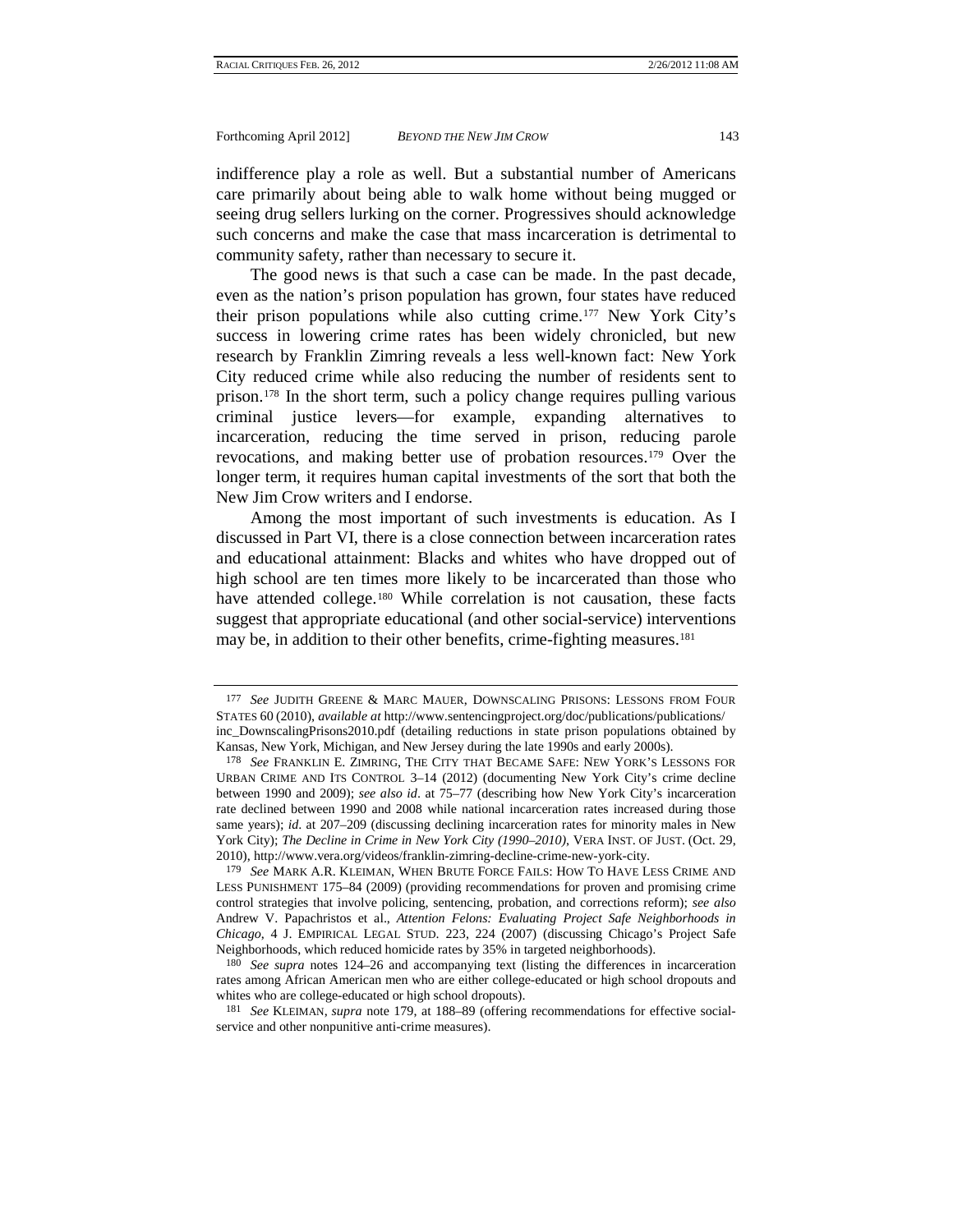*Third, an effective response to mass incarceration requires increased attention to how we treat prisoners.* Even if the movement to challenge mass incarceration is ultimately successful, America will continue to have an enormous system of prisons and jails for a long time to come. And even if our prison population shrinks substantially, some people will always need to be locked up—hence the urgency of attending to the conditions in which prisoners are held.

Prison conditions receive too little attention among mass incarceration's critics, including the New Jim Crow writers. It is difficult to say why this is so, but at least for the New Jim Crow writers, the explanation may lie in their focus on the War on Drugs.<sup>[182](#page-42-1)</sup> After all, a strong case can be made that drug offenders (especially drug users, who receive the bulk of the New Jim Crow writers' attention) should not be incarcerated at all. Having framed the issue in this way, these writers may feel less compelled to focus on improving prison conditions.

Whatever the reasons for the oversight, it must be remedied: How we treat those we incarcerate is a critical front in the battle against mass incarceration. Consider *Brown v. Plata*, in which the Supreme Court recently ruled that California must reduce its prison population in order to mitigate the unconstitutional harms associated with overcrowding.[183](#page-43-0) The lower court, in finding for the plaintiffs, had warned that "the state's continued failure to address the severe crowding in California's prisons would perpetuate a criminogenic prison system that itself threatens public safety."[184](#page-43-1) Justice Kennedy recognized that concern in his majority opinion, quoting then-Governor Schwarzenegger's acknowledgement that overcrowding "increases recidivism," as well as testimony from the acting secretary of the California prison system, who said that she "absolutely believe[s] that we make people worse, and that we are not meeting public safety by the way we treat people."[185](#page-43-2) The record in *Plata* clearly illustrates that prison conditions are not only a prisoners' rights issue,<sup>186</sup> but are also a crime prevention issue. Most prisoners, after all, are serving time for violent offenses. And even with longer prison sentences, the vast majority

<span id="page-43-4"></span><sup>182</sup> *See supra* notes 88–90 and accompanying text (describing the tendency among New Jim Crow writers to focus on drug crimes and ignore violent crimes when discussing mass incarceration).

<span id="page-43-1"></span><span id="page-43-0"></span><sup>183</sup> Brown v. Plata, 131 S. Ct. 1910, 1922–23 (2011). 184 Coleman v. Schwarzenegger, No. CIV S-90-0520 LKK JIM P, 2009 WL 2430820, at \*84 (E.D. Cal. Aug. 4, 2009). *Coleman* was combined with *Plata v. Schwarzenegger*, No. C01-1351 THE, 2005 WL 2932253 (N.D. Cal. Oct. 3, 2005).

<sup>185</sup> *Plata*, No. 09-1233, slip op. at 38 (U.S. May 23, 2011).

<span id="page-43-3"></span><span id="page-43-2"></span><sup>186</sup> *See generally* Sharon Dolovich, *Cruelty, Prison Conditions, and the Eighth Amendment*, 84 N.Y.U. L. REV. 881, 911–23 (2009) (arguing that the state's "carceral burden" includes an affirmative obligation to protect prisoners from serious physical and psychological harm).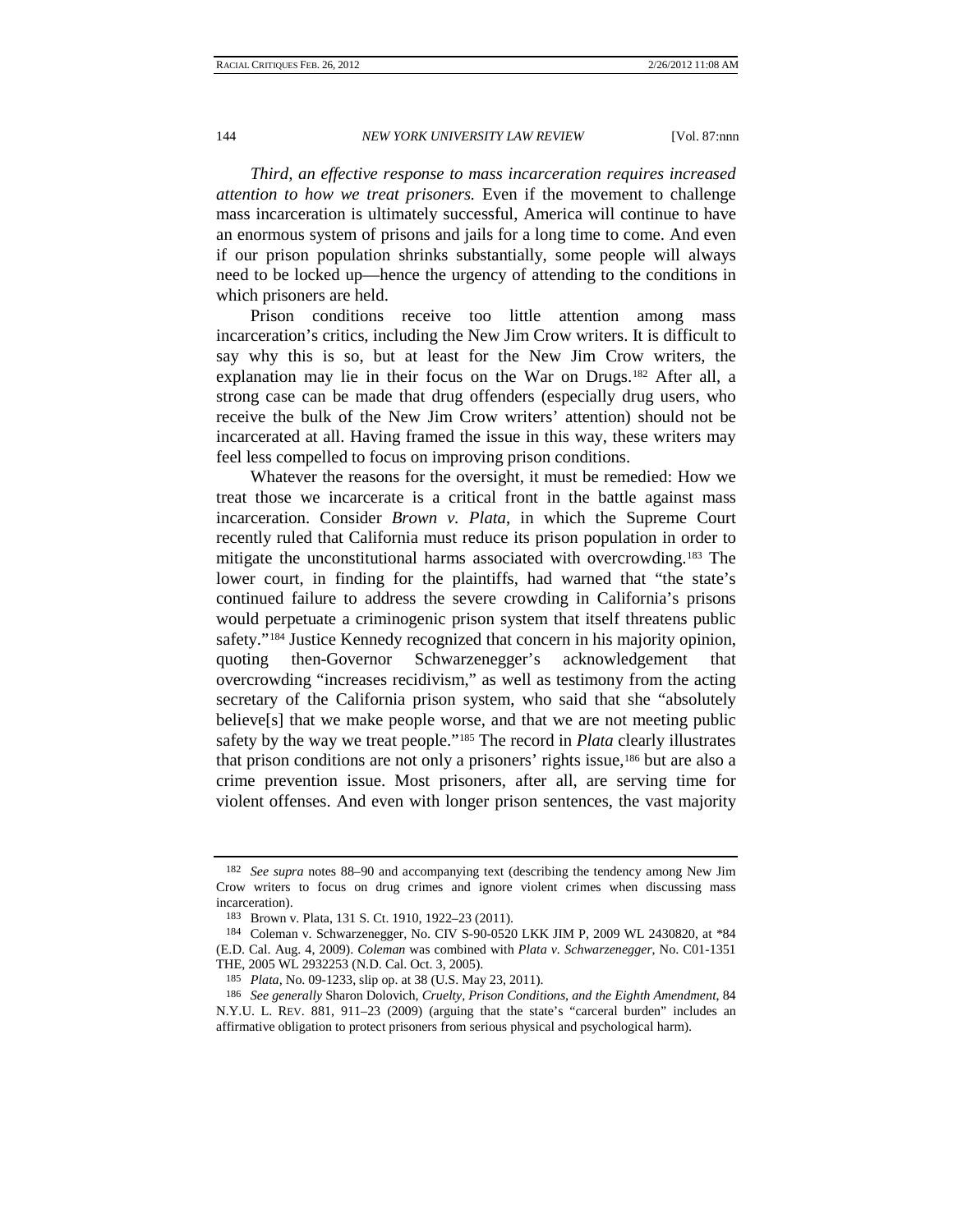of American prisoners will be released eventually.[187](#page-43-4) So we face a choice: Will we take individuals whom we have judged unfit for life in the free world, expose them to further violence, destabilize them psychologically, and deny them treatment for addiction, trauma, and mental illness? Or will we attempt to create a system of support and rehabilitation for the incarcerated? For their sake, and our own, the answer seems clear.

*Fourth, advocates for a more parsimonious use of punishment must take violence, and the fear of violence, seriously.* There is nothing wrong (and a lot that is right) about emphasizing the profound racial disparities in incarceration rates for drug crimes. But there is everything wrong with accounts of crime policy that fail to mention the fear, disorder, and violence that accompanied city life in much of the 1970s, 1980s, and early 1990s.

Ta-Nehisi Coates compares life in Baltimore's black community during the 1980s with his father's urban experience a generation before:

When crack hit Baltimore, civilization fell. Dad told me how it used to be. In his time, the beefs were petty and stemmed from casual crimes. . . . The bad end of a beef was loose teeth and stitches, rarely shock trauma and "Blessed Assurance" ringing the roof of the storefront funeral home.

. . . But as time went on, we forgot ourselves and went cannibal—the next brother became a meal to feed our rep. At night, *Action News* unfurled the daily scroll, and always amid the rescued dogs, the lost toddlers, the scandalous bankers, there was us, buckled by the poppop of a .22, laid out on a sad stain of blood.

I didn't fully get it then, but this was an inglorious turn. The world was filled with great causes—Mandela, Nicaragua, and the battle against Reagan. But we died for sneakers stitched by serfs, coats that gave props to teams we didn't own, hats embroidered with the names of Confederate states. I could feel the falling, all around. The flood of guns wrecked the natural order.[188](#page-44-0)

And it wasn't just Baltimore. Bodies—mostly black, mostly young, and mostly poor—fell all across America.[189](#page-44-1) In Washington, D.C., the

<span id="page-44-2"></span><sup>187</sup> *See* TIMOTHY A. HUGHES & DORIS JAMES WILSON, U.S. DEP'T OF JUSTICE, BUREAU OF JUSTICE STATISTICS, REENTRY TRENDS IN THE UNITED STATES (2002), *available at* http://bjs.ojp.usdoj.gov/index.cfm?ty=pbdetail&iid=1138 (noting that over 95% of state prisoners will be released eventually); MARK MOTIVANS & STEVEN K. SMITH, U.S. DEP'T OF JUSTICE, BUREAU OF JUSTICE STATISTICS, COMPENDIUM OF FEDERAL JUSTICE STATISTICS, 2004, at 75 (2006) (noting that only 1% of federal prisoners receive life without parole or death sentences and that among the other 99% of federal prisoners, the average sentence is sixty months in prison).

<span id="page-44-0"></span><sup>188</sup> TA-NEHISI COATES, THE BEAUTIFUL STRUGGLE: A FATHER, TWO SONS, AND AN UNLIKELY ROAD TO MANHOOD 29–30 (2008).

<span id="page-44-1"></span><sup>189</sup> ZIMRING, *supra* note 178, at 81 (noting that after 1985, "rates of life-threatening violence in the United States turned up again, led by very substantial increases in homicide by persons 15– 29, primarily minority young persons in the nation's biggest cities."); RUTH & REITZ, *supra* note 46, at 17 (describing the rise in homicide rates and concluding that by the early 1990s "the United